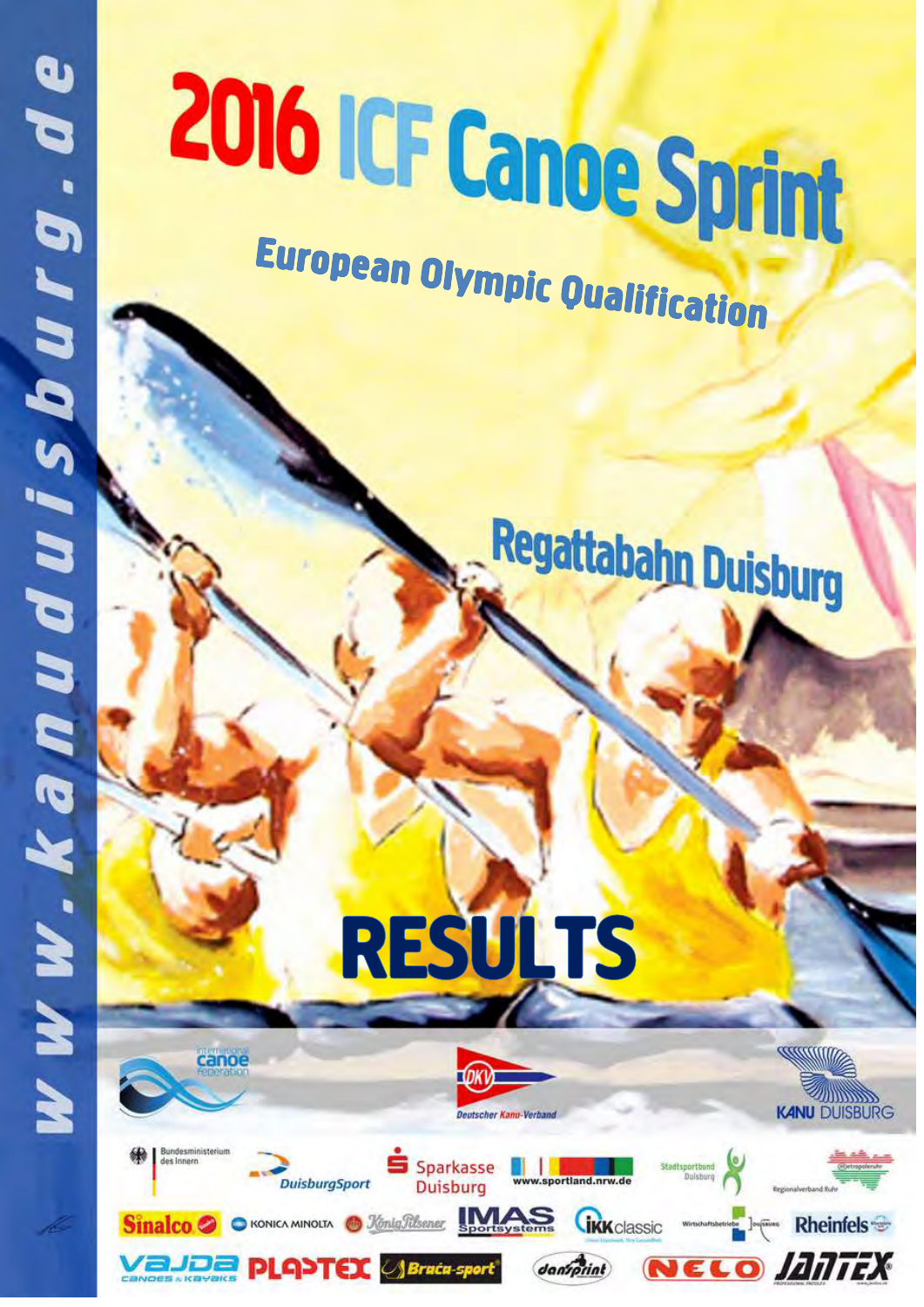





# **RESULTS**

| Race 26        |                 | <b>WED 18 MAY 2016</b> | 09:00          | K1 W 500            |                                      |                  | Heat 1 |
|----------------|-----------------|------------------------|----------------|---------------------|--------------------------------------|------------------|--------|
| <b>RANK</b>    |                 | <b>NAME</b>            | <b>COUNTRY</b> | LANE                | 250 <sub>m</sub>                     | 500m             |        |
| 1              | HERING, Sabrina |                        | <b>GER</b>     | 4                   | $0:53.73(1)$ 1:51.869 QF             |                  |        |
| $\overline{2}$ |                 | SCHURING, Yvonne       | AUT            | 5                   | $0:55.04(2)$ 1:52.865 QF<br>$+01.31$ | $+00.996$        |        |
| 3              | PETERS, Hermien |                        | <b>BEL</b>     | 2                   | $0:55.17(4)$ 1:52.874 QF             | $+01.44 +01.005$ |        |
| 4              |                 | SALAKHOVA, Iuliana     | <b>RUS</b>     | 6                   | $0:55.87(5)$ 1:54.088 QS<br>$+02.14$ | $+02.219$        |        |
| 5              | EGAN, Jennifer  |                        | IRL            | 3                   | $0:55.12(3)$ 1:55.428 QS             | $+01.39 +03.559$ |        |
| 6              | HAAZE, Eef      |                        | NED.           | 1                   | $0:56.27(6)$ 1:56.112 QS             | $+02.54 +04.243$ |        |
| $\overline{7}$ | CAMPANA, Sofia  |                        | ITA            | 7                   | $0:56.62(7)$ 1:57.014 QS<br>$+02.89$ | $+05.145$        |        |
| 8              | AVCI, Hilal     |                        | <b>TUR</b>     | 9<br>$\mathbf{C}^*$ | $0:56.89(9)$ 1:57.302<br>$+03.16$    | $+05.433$        |        |
| 9              |                 | GOVORCINOVIC, Anamaria | CRO            | 8                   | $0:56.84(8)$ 1:59.146<br>$+03.11$    | $+07.277$        |        |
|                |                 |                        |                |                     |                                      |                  |        |

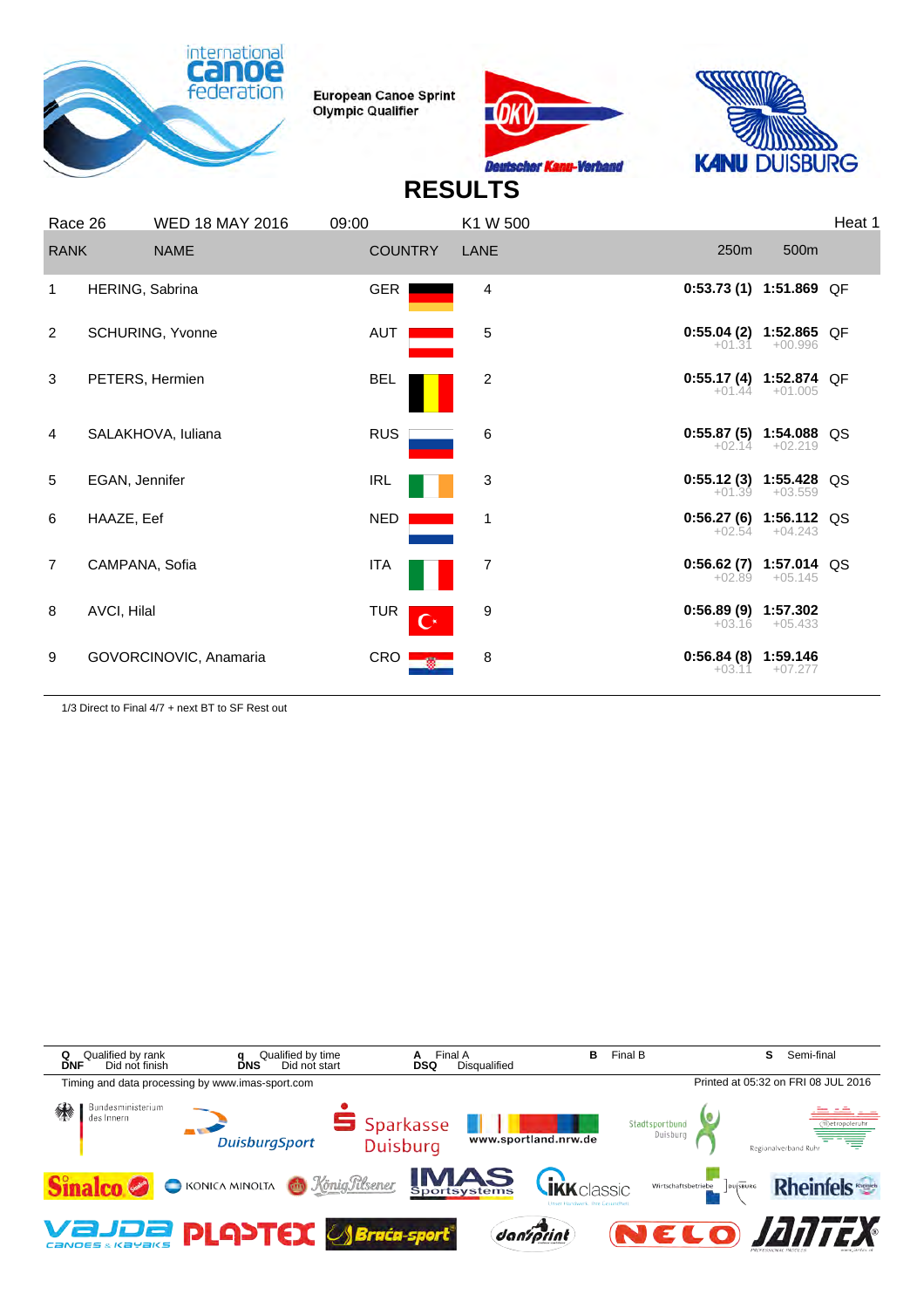





## **RESULTS**

| Race 27        |                 | <b>WED 18 MAY 2016</b> | 09:06      |                | K1 W 500       |                                      |           | Heat 2 |
|----------------|-----------------|------------------------|------------|----------------|----------------|--------------------------------------|-----------|--------|
| <b>RANK</b>    |                 | <b>NAME</b>            |            | <b>COUNTRY</b> | LANE           | 250m                                 | 500m      |        |
| $\mathbf{1}$   | LAURIC, Irina   |                        | ROU        |                | 7              | $0:53.60(1)$ 1:51.637 QF             |           |        |
| 2              |                 | KOHLOVÁ, Martina       | <b>SVK</b> | 电              | 9              | $0:54.26(3)$ 1:51.683 QF<br>$+00.66$ | $+00.046$ |        |
| 3              |                 | AKHADOVA, Svitlana     | <b>UKR</b> |                | 6              | $0:56.05(7)$ 1:53.533 QF<br>$+02.45$ | $+01.896$ |        |
| 4              | BEDEC, Kristina |                        | SRB        | <b>M</b>       | 5              | $0:54.39(4)$ 1:53.662 QS<br>$+00.79$ | $+02.025$ |        |
| 5              |                 | LAZKANO, Begoña        | <b>ESP</b> |                | $\overline{c}$ | $0:54.16(2)$ 1:53.984 QS<br>$+00.56$ | $+02.347$ |        |
| 6              |                 | ANDERSSON, Klara       | SWE        |                | 4              | $0:54.99(5)$ 1:55.898 QS<br>$+01.39$ | $+04.261$ |        |
| $\overline{7}$ |                 | MATOUŠKOVÁ, Lucie      | <b>CZE</b> |                | 8              | $0:56.50(8)$ 1:56.243 QS<br>$+02.90$ | $+04.606$ |        |
| 8              | SOLHAUG, Marte  |                        |            | NOR II         | 3              | $0:55.53(6)$ 1:57.253<br>$+01.93$    | $+05.616$ |        |
| 9              |                 | BRÜSCHWEILER, Noemi    | SUI        |                | $\mathbf 1$    | 0:59.32 (9) 2:00.586<br>$+05.72$     | $+08.949$ |        |

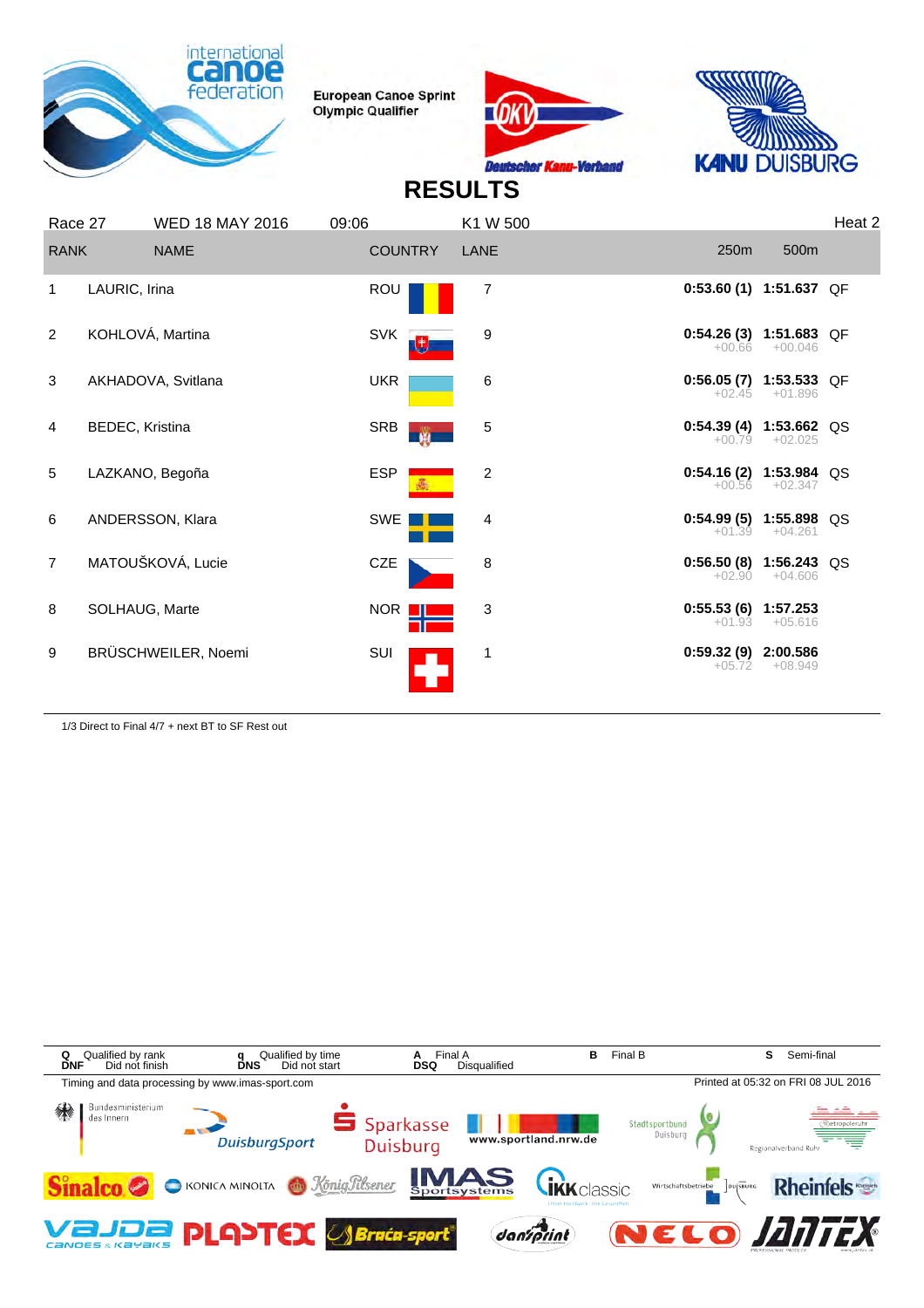





## **RESULTS**

|                | <b>WED 18 MAY 2016</b><br>Race 28 |                        | 09:20      |                | C1 M 1000      |                        |                        |                        |                            | Heat 1 |
|----------------|-----------------------------------|------------------------|------------|----------------|----------------|------------------------|------------------------|------------------------|----------------------------|--------|
| <b>RANK</b>    |                                   | <b>NAME</b>            |            | <b>COUNTRY</b> | LANE           | 250 <sub>m</sub>       | 500 <sub>m</sub>       | 750m                   | 1000m                      |        |
|                | RUSNÁK, Matej                     |                        | <b>SVK</b> | lt,            | 5              | 0:56.22(3)<br>$+01.41$ | 1:55.93(2)<br>$+00.07$ | 2:56.71(1)             | 3:56.924 OF                |        |
| $\overline{2}$ |                                   | MLADEZIC, Strahinja    | <b>SRB</b> |                | $\overline{4}$ | 0:54.81(1)             | 1:55.86(1)             | 2:57.88(3)<br>$+01.17$ | 3:57.087 QF<br>$+00.163$   |        |
| 3              | ROMERO, Diego                     |                        | <b>ESP</b> |                | 6              | 0:57.79(5)<br>$+02.98$ | 1:57.96(4)<br>$+02.10$ | 2:58.82(4)<br>$+02.11$ | $3:58.522$ QF<br>$+01.598$ |        |
| 4              | <b>KUPIN, Oleksiy</b>             |                        | AZE        | $\overline{C}$ | 7              | 0:56.10(2)<br>$+01.29$ | 1:57.26(3)<br>$+01.40$ | 2:57.46(2)<br>$+00.75$ | 4:02.907<br>$+05.983$      | -QS    |
| 5              |                                   | DIMOPOULOS, Stefanos   | <b>GRE</b> |                | $\overline{2}$ | 0:57.54(4)<br>$+02.73$ | 1:58.91(5)<br>$+03.05$ | 3:21.22(6)<br>$+24.51$ | 4:05.362 QS<br>$+08.438$   |        |
| 6              |                                   | <b>KARLSON, Joosep</b> | <b>EST</b> |                | 3              | 1:00.27(6)<br>$+05.46$ | 2:03.25(6)<br>$+07.39$ | 3:06.95(5)<br>$+10.24$ | 4:12.129 QS<br>$+15.205$   |        |

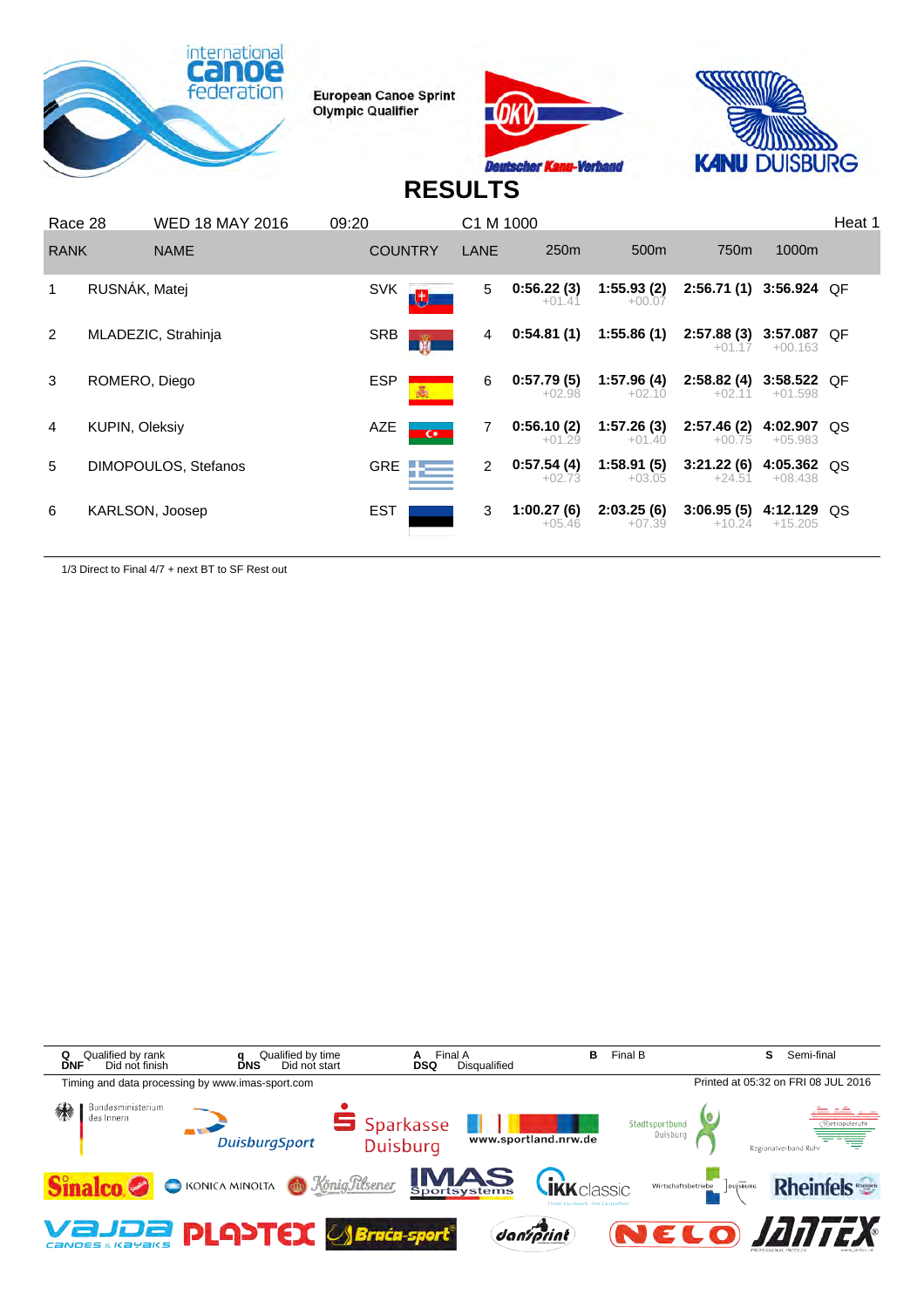





## **RESULTS**

|               | <b>WED 18 MAY 2016</b><br>Race 29 |                    | 09:27      |                | C1 M 1000 |                        |                        | Heat 2                  |                            |    |
|---------------|-----------------------------------|--------------------|------------|----------------|-----------|------------------------|------------------------|-------------------------|----------------------------|----|
| <b>RANK</b>   |                                   | <b>NAME</b>        |            | <b>COUNTRY</b> | LANE      | 250 <sub>m</sub>       | 500 <sub>m</sub>       | 750 <sub>m</sub>        | 1000m                      |    |
|               | CARP, Leonid                      |                    |            | ROU            | 5         | 0:53.19(1)             | 1:52.33(1)             | 2:53.83 (1) 3:52.324 QF |                            |    |
| $\mathcal{P}$ | KODINOV, Angel                    |                    | <b>BUL</b> |                |           | 0:55.20(4)<br>$+02.01$ | 1:55.74(3)<br>$+03.41$ | 2:56.28(3)<br>$+02.45$  | 3:53.326 QF<br>$+01.002$   |    |
| 3             | TACCHINI, Carlo                   |                    | ITA        |                | 3         | 0:55.07(2)<br>$+01.88$ | 1:53.98(2)<br>$+01.65$ | 2:54.95(2)<br>$+01.12$  | $3:55.553$ QF<br>$+03.229$ |    |
| 4             |                                   | MAKHNIST, Aliaksei | <b>BLR</b> |                | 6         | 0:55.15(3)<br>$+01.96$ | 1:56.11(4)<br>$+03.78$ | 2:57.93(4)<br>$+04.10$  | 4:05.961<br>$+13.637$      | QS |
| 5             | ILJINS, Dagnis                    |                    | LAT        |                | 4         | 0:56.74(5)<br>$+03.55$ | 1:57.47(5)<br>$+05.14$ | 2:58.38(5)<br>$+04.55$  | 4:06.296 QS<br>+13.972     |    |

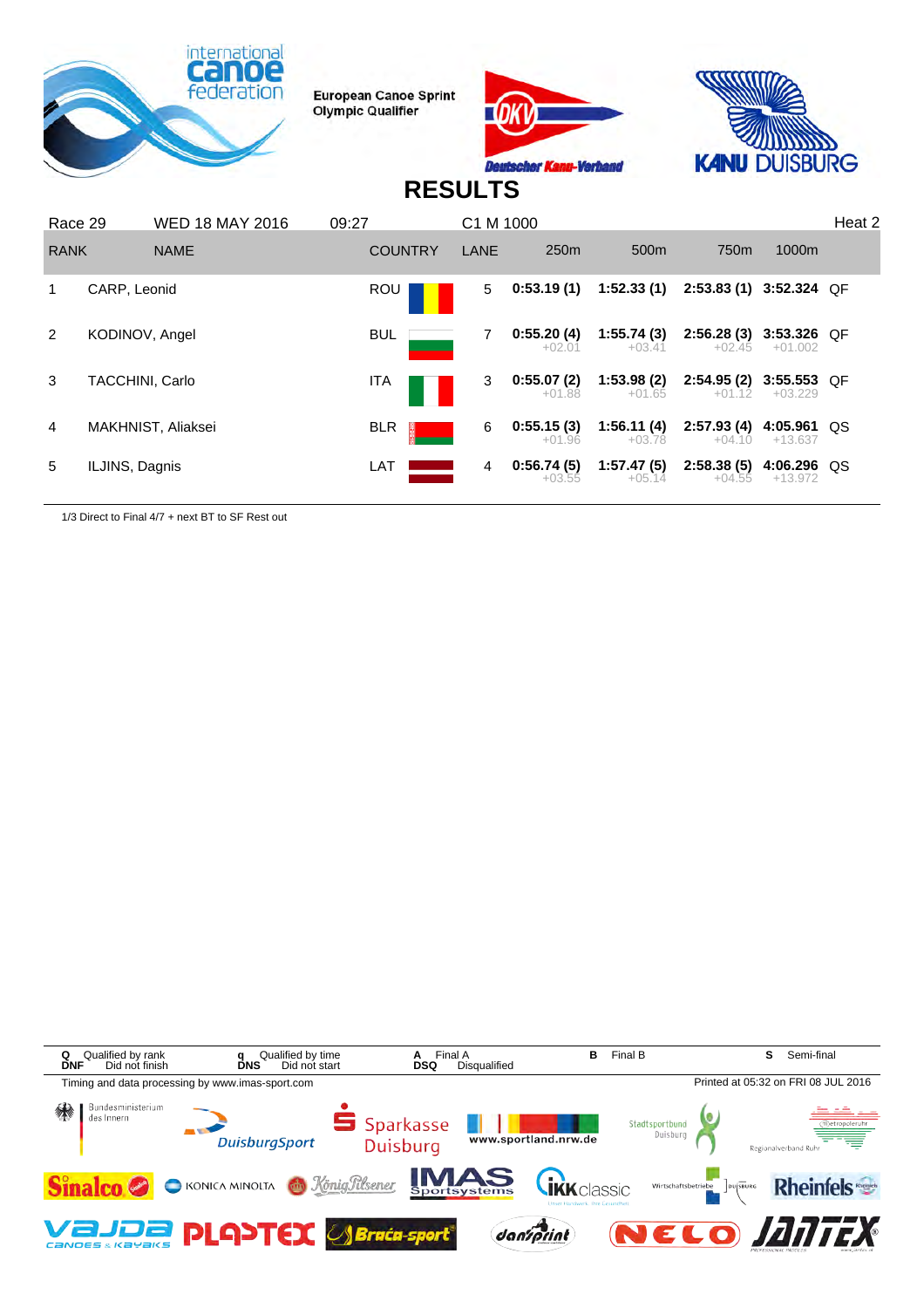





# **RESULTS**

|             | Race 30        | <b>WED 18 MAY 2016</b> | 09:34                                  | K1 M 1000      |                        |                        |                                      |                            | Heat 1 |
|-------------|----------------|------------------------|----------------------------------------|----------------|------------------------|------------------------|--------------------------------------|----------------------------|--------|
| <b>RANK</b> |                | <b>NAME</b>            | <b>COUNTRY</b>                         | <b>LANE</b>    | 250 <sub>m</sub>       | 500 <sub>m</sub>       | 750 <sub>m</sub>                     | 1000m                      |        |
|             |                | ANOSHKIN, Roman        | <b>RUS</b>                             | 4              | 0:49.72(2)<br>$+00.40$ | 1:41.00(1)             | 2:33.87 (1) 3:29.215 QF              |                            |        |
| 2           | PETERS, Artuur |                        | <b>BEL</b>                             | 5              | 0:49.32(1)             | 1:42.24(3)<br>$+01.24$ | 2:36.87(3)<br>$+03.00$               | 3:30.356 QS<br>$+01.141$   |        |
| 3           |                | DOMBVÁRI, Bence        | <b>HUN</b>                             | 7              | 0:50.42(5)<br>$+01.10$ | 1:42.05(2)<br>$+01.05$ | 2:36.34(2)<br>$+02.47$               | 3:31.328 QS<br>$+02.113$   |        |
| 4           |                | FITZSIMON, Michael     | <b>IRL</b>                             | $\overline{2}$ | 0:50.05(4)<br>$+00.73$ | 1:43.69(5)<br>$+02.69$ | $2:38.53(5)$ 3:31.693 QS<br>$+04.66$ | $+02.478$                  |        |
| 5           |                | BOYTON, Jonathan       | $GBR$ $\blacksquare$<br>$\blacksquare$ | 6              | 0:49.85(3)<br>$+00.53$ | 1:43.06(4)<br>$+02.06$ | 2:37.78 (4) 3:32.367 QS<br>$+03.91$  | $+03.152$                  |        |
| 6           |                | KORNFEIND, Christoph   | <b>AUT</b>                             | 8              | 0:51.04(6)<br>$+01.72$ | 1:47.09(7)<br>$+06.09$ | 2:43.32(7)<br>$+09.45$               | 3:41.738 QS<br>$+12.523$   |        |
| 7           |                | RICCHETTI, Alberto     | <b>ITA</b>                             | 3              | 0:51.68(8)<br>$+02.36$ | 1:45.68(6)<br>$+04.68$ | 2:43.30 (6)<br>$+09.43$              | $3:44.114$ QS<br>$+14.899$ |        |
| 8           |                | SYRIOPOULOS, Kyriakos  | <b>GRE</b>                             |                | 0:51.57(7)<br>$+02.25$ | 1:48.61(8)<br>$+07.61$ | 2:47.89(8)<br>$+14.02$               | 3:45.575<br>$+16.360$      |        |

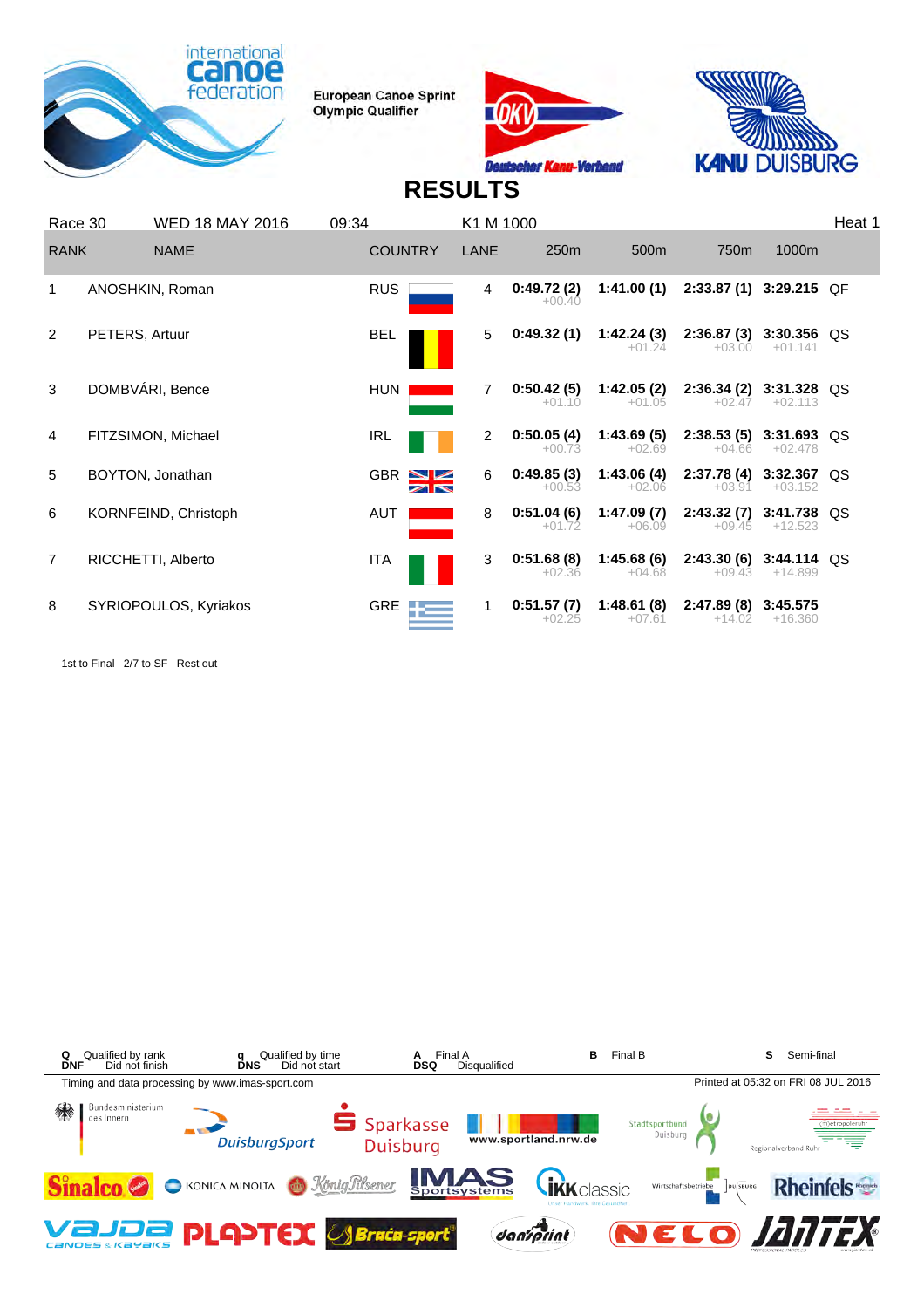





# **RESULTS**

| Race 31        |                     | <b>WED 18 MAY 2016</b> | 09:41          |                | K1 M 1000 |                        |                        |                                      |                          | Heat 2 |
|----------------|---------------------|------------------------|----------------|----------------|-----------|------------------------|------------------------|--------------------------------------|--------------------------|--------|
| <b>RANK</b>    |                     | <b>NAME</b>            | <b>COUNTRY</b> |                | LANE      | 250m                   | 500 <sub>m</sub>       | 750m                                 | 1000m                    |        |
|                | ROSOLSKI, Rafal     |                        | <b>POL</b>     |                | 4         | 0:50.54(2)<br>$+00.58$ | 1:43.79(1)             | 2:39.35 (1) 3:34.012 QF              |                          |        |
| 2              | ZAKRAJSEK, Jost     |                        | <b>SLO</b>     |                | 6         | 0:50.57(3)<br>$+00.61$ | 1:44.03(2)<br>$+00.24$ | 2:39.95 (2) 3:37.096 QS<br>$+00.60$  | $+03.084$                |        |
| 3              | BOZSIK, Gabor       |                        | <b>TUR</b>     | $\mathbf{C}^*$ | 3         | 0:52.43(6)<br>$+02.47$ | 1:48.12(6)<br>$+04.33$ | 2:43.29 (4) 3:38.204 QS<br>$+03.94$  | $+04.192$                |        |
| 4              | NOVAKOVIC, Antun    |                        | CRO !          |                | 7         | 0:50.62(4)<br>$+00.66$ | 1:45.73(4)<br>$+01.94$ | 2:42.75(3)<br>$+03.40$               | 3:38.607 QS<br>$+04.595$ |        |
| 5              |                     | MALDONIS, Mindaugas    | LTU            |                | 1         | 0:51.46(5)<br>$+01.50$ | 1:47.71(5)<br>$+03.92$ | 2:44.64(6)<br>$+05.29$               | 3:39.859<br>$+05.847$    | QS     |
| 6              | <b>WALZ, Marcus</b> |                        | <b>ESP</b>     |                | 5         | 0:49.96(1)             | 1:45.48(3)<br>$+01.69$ | $2:43.29(4)$ 3:40.526 QS<br>$+03.94$ | $+06.514$                |        |
| $\overline{7}$ | PODPOLNYY, Ilya     |                        | <b>ISR</b>     |                | 2         | 0:52.76(8)<br>$+02.80$ | 1:49.36(8)<br>$+05.57$ | $2:46.45(8)$ 3:41.953 QS<br>$+07.10$ | $+07.941$                |        |
| 8              |                     | DIAMANTIS, Andreas     | <b>CYP</b>     |                | 8         | 0:52.65(7)<br>$+02.69$ | 1:48.12(6)<br>$+04.33$ | 2:46.01(7)<br>$+06.66$               | 3:43.407<br>$+09.395$    |        |

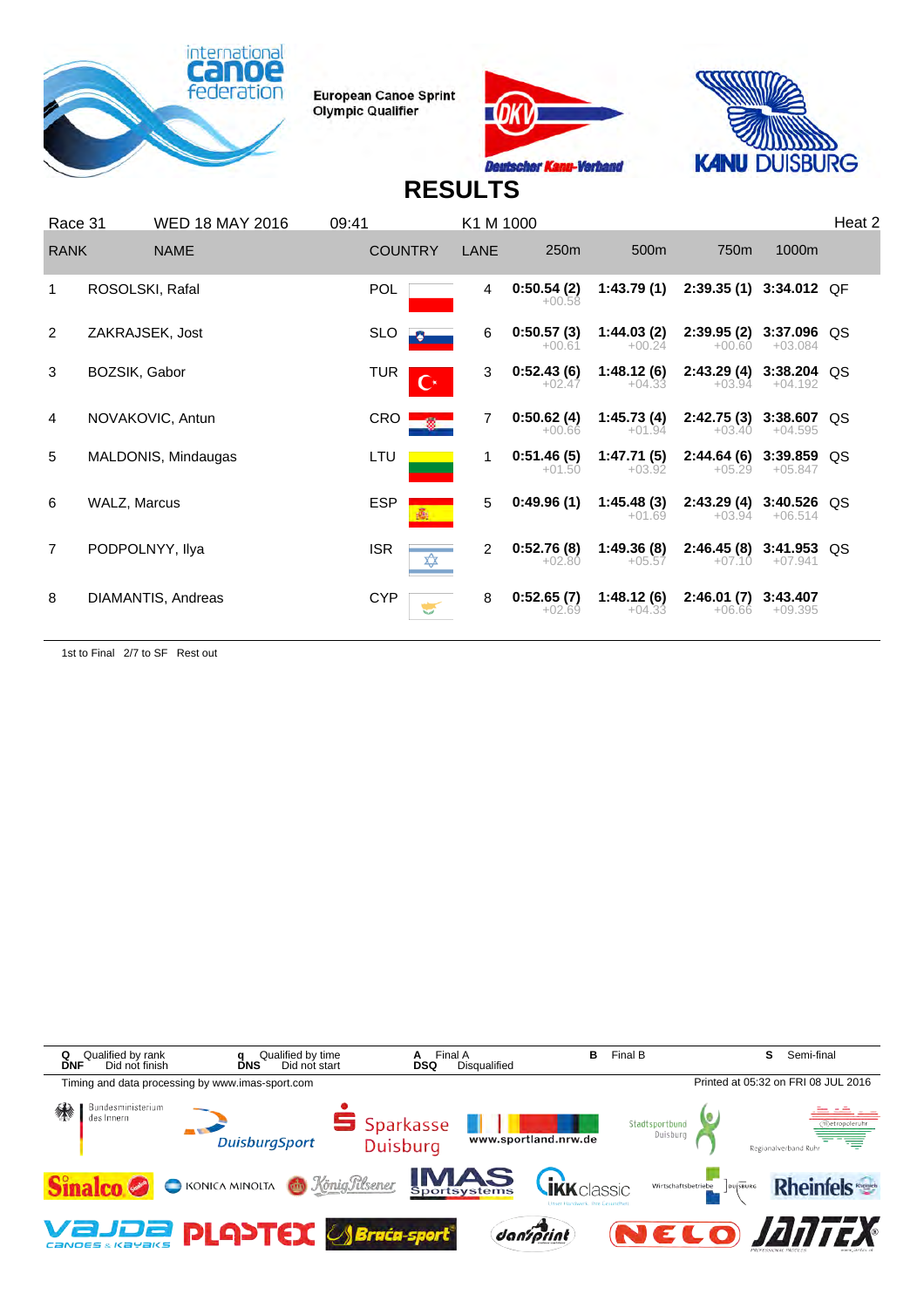





# **RESULTS**

| Race 32        |                 | <b>WED 18 MAY 2016</b> | 09:48          | K1 M 1000   |                        |                        |                                      |                       | Heat <sub>3</sub> |
|----------------|-----------------|------------------------|----------------|-------------|------------------------|------------------------|--------------------------------------|-----------------------|-------------------|
| <b>RANK</b>    |                 | <b>NAME</b>            | <b>COUNTRY</b> | <b>LANE</b> | 250 <sub>m</sub>       | 500m                   | 750m                                 | 1000m                 |                   |
|                | KUKHARYK, Oleh  |                        | <b>UKR</b>     | 2           | 0:49.42(2)<br>$+00.05$ | 1:42.44(3)<br>$+00.46$ | 2:35.84 (1) 3:30.757 QF              |                       |                   |
| 2              | NATHELL, Martin |                        | SWE            | 3           | 0:49.52(3)<br>$+00.15$ | 1:42.01(2)<br>$+00.03$ | $2:36.09(2)$ 3:31.547 QS<br>$+00.25$ | $+00.790$             |                   |
| 3              | DIETRICH, Miika |                        | <b>FIN</b>     | 8           | 0:50.17(4)<br>$+00.80$ | 1:44.07(4)<br>$+02.09$ | $2:38.65(5)$ 3:32.830 QS<br>$+02.81$ | $+02.073$             |                   |
| 4              | CARRE, Cyrille  |                        | <b>FRA</b>     | 5           | 0:49.37(1)             | 1:41.98(1)             | $2:38.37(3)$ 3:33.216 QS<br>$+02.53$ | $+02.459$             |                   |
| 5              | WYSS, Fabio     |                        | SUI            | 4           | 0:50.89(6)<br>$+01.52$ | 1:44.54(5)<br>$+02.56$ | $2:38.53(4)$ 3:33.344 QS<br>$+02.69$ | $+02.587$             |                   |
| 6              |                 | SOLHAUG, Jo Sondre     | NOR <b>II</b>  | 7           | 0:51.54(7)<br>$+02.17$ | 1:46.20(7)<br>$+04.22$ | 2:40.40 (6) 3:34.772 QS<br>$+04.56$  | $+04.015$             |                   |
| $\overline{7}$ | BRANDJES, Bram  |                        | <b>NED</b>     | 1           | 0:51.75(8)<br>$+02.38$ | 1:47.74(8)<br>$+05.76$ | 2:42.87 (8) 3:34.837 QS<br>$+07.03$  | $+04.080$             |                   |
| 8              |                 | MIRONESCU, Constantin  | <b>ROU</b>     | 6           | 0:50.43(5)<br>$+01.06$ | 1:44.91(6)<br>$+02.93$ | 2:40.45(7)<br>$+04.61$               | 3:35.511<br>$+04.754$ |                   |

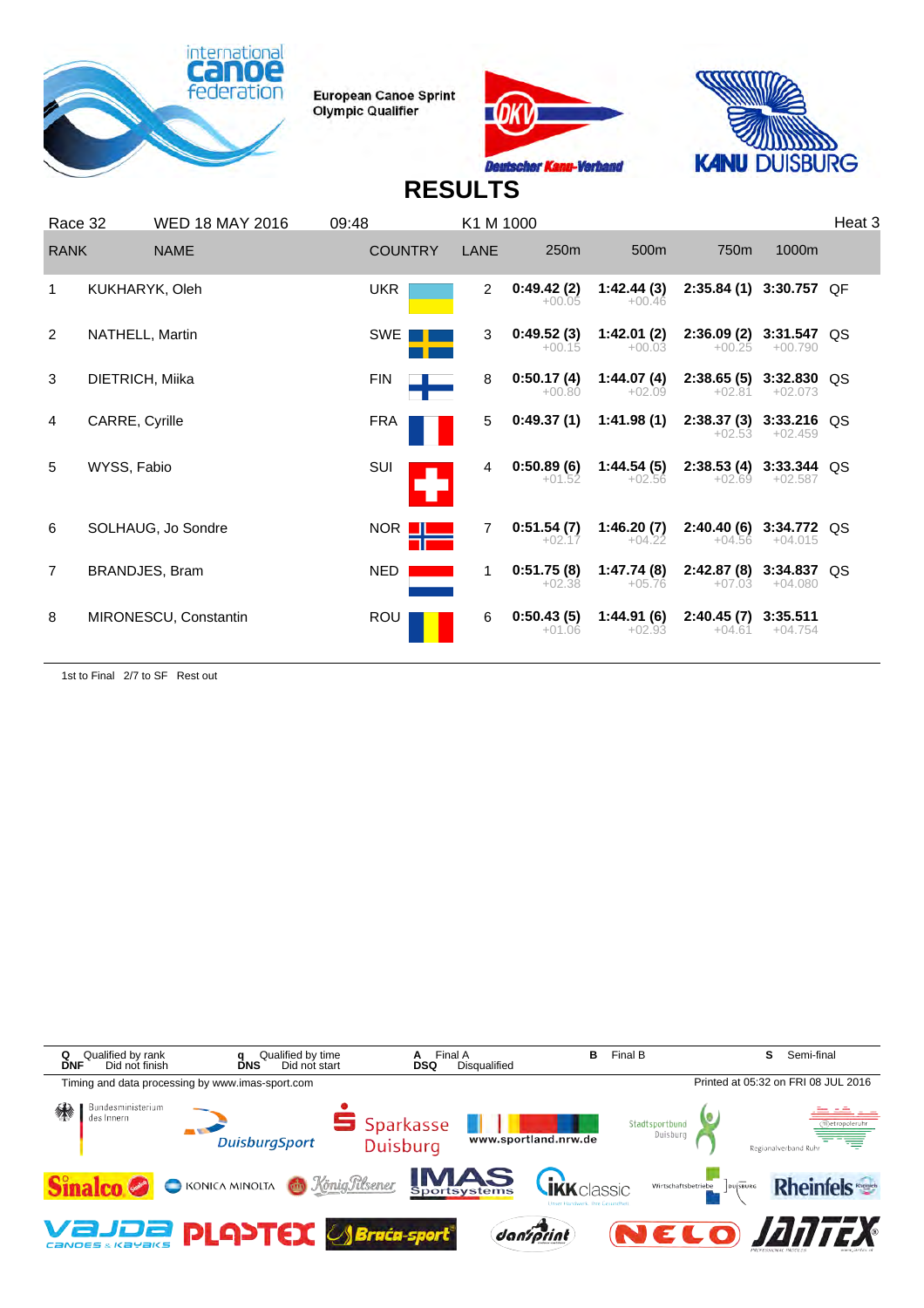





## **RESULTS**

| Race 33        |                                       | <b>WED 18 MAY 2016</b>                 | 10:00                        | K2 W 500       |                                      |                  | Heat 1 |
|----------------|---------------------------------------|----------------------------------------|------------------------------|----------------|--------------------------------------|------------------|--------|
| <b>RANK</b>    |                                       | <b>NAME</b>                            | <b>COUNTRY</b>               | LANE           | 250 <sub>m</sub>                     | 500 <sub>m</sub> |        |
|                | BROEKX, Lize<br>PETERS, Hermien       |                                        | <b>BEL</b>                   | 4              | 0:49.71 (1) 1:42.237 QF              |                  |        |
| $\overline{2}$ | <b>GOMES, Beatriz</b>                 | RODRIGUES, Helena                      | <b>POR</b><br>$\circ$        | 6              | $0:50.19(2)$ 1:43.552 QF<br>$+00.48$ | $+01.315$        |        |
| 3              | BELCHER, Lani<br>HANNAH, Angela       |                                        | GBR <sup>2</sup>             | 5              | $0:50.61(3)$ 1:45.125 QF<br>$+00.90$ | $+02.888$        |        |
| 4              |                                       | MLEZIVOVA, Michaela<br>KOZISKOVA, Anna | CZE                          | 3              | $0:51.51(4)$ 1:45.605 QS<br>$+01.80$ | $+03.368$        |        |
| 5              | CAMPANA, Sofia                        | PETRACCA, Cristina                     | <b>ITA</b>                   | $\overline{7}$ | $0:52.35(5)$ 1:48.147 QS<br>$+02.64$ | $+05.910$        |        |
| 6              | TEREK, Vivien<br><b>BURSALI, Buse</b> |                                        | <b>TUR</b><br>$\mathbf{C}^*$ | 2              | $0:55.30(6)$ 1:52.407 QS<br>$+05.59$ | $+10.170$        |        |
|                |                                       |                                        |                              |                |                                      |                  |        |

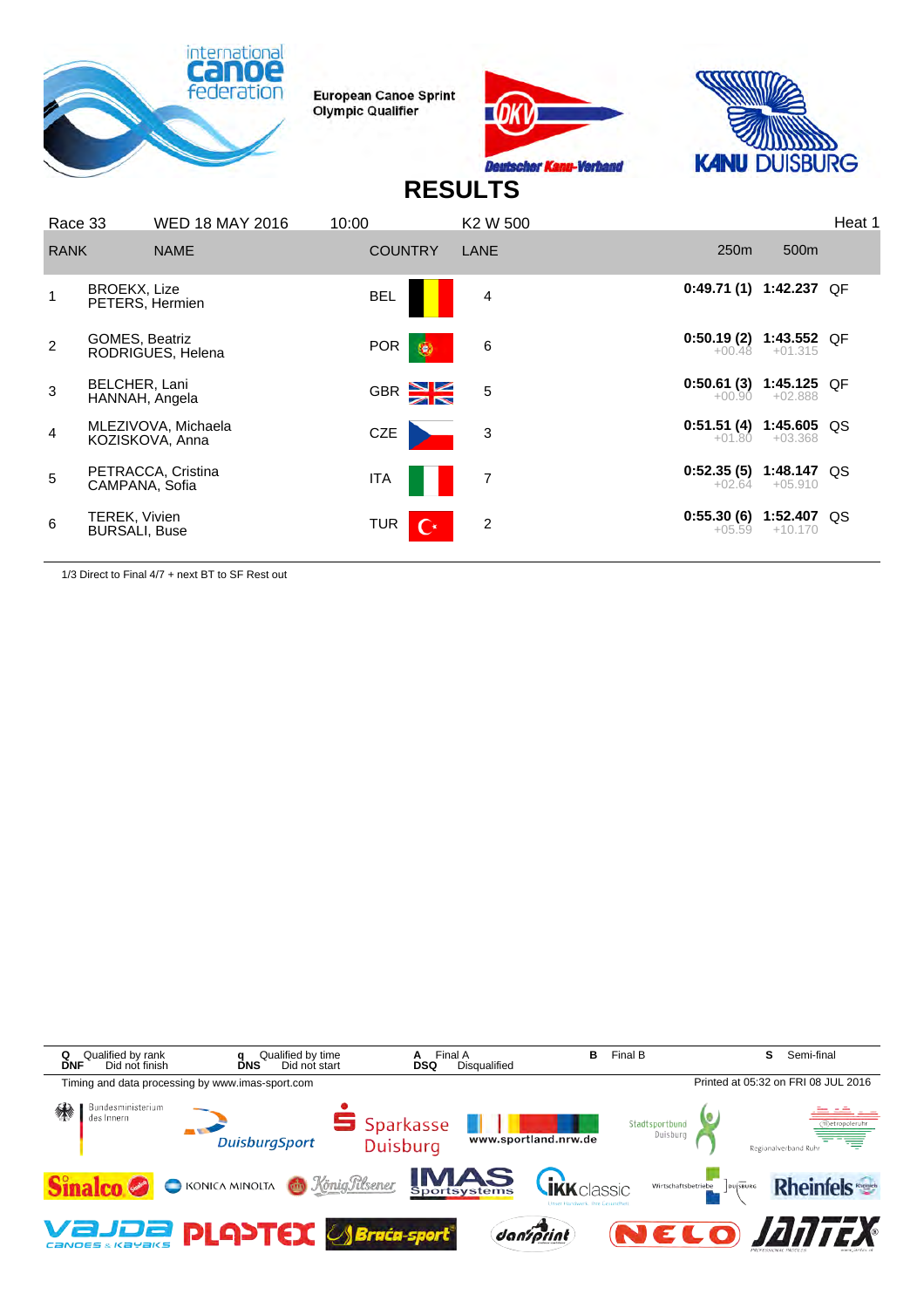





## **RESULTS**

| 250 <sub>m</sub><br>500 <sub>m</sub><br><b>COUNTRY</b><br><b>RANK</b><br><b>NAME</b><br>LANE<br>0:48.90(1)<br>1:42.766 QF<br>LEHACI, Ana Roxana<br><b>AUT</b><br>4<br>SCHWARZ, Viktoria<br>$0:49.64(2)$ 1:43.339 QF<br>OUZANDE, Sara<br>2<br><b>ESP</b><br>3<br>$+00.573$<br>$+00.74$<br><b>CONTRERAS, Isabel</b><br>$0:50.36(4)$ 1:43.648 QF<br>YURCHANKA, Sofiya<br>3<br>5<br><b>BLR</b><br>+00.882<br>$+01.46$<br>GRISHINA, Aleksandra<br>$0:49.83(3)$ 1:44.263 QS<br>JOHANSSON, Karin<br>SWE<br>6<br>4<br>$+00.93$<br>$+01.497$<br>PALDANIUS, Sofia<br>$0:56.56(5)$ 1:54.571 QS<br><b>HAUDENSCHILD, Livia</b><br>5<br><b>SUI</b><br>7<br>$+11.805$<br>+07.66<br>WIDMER, Franziska<br>Signed off<br>POVKH, Mariya<br><b>UKR</b><br>2<br>AKHADOVA, Svitlana | Race 34 | <b>WED 18 MAY 2016</b> | 10:06 | K2 W 500 |  | Heat 2 |
|---------------------------------------------------------------------------------------------------------------------------------------------------------------------------------------------------------------------------------------------------------------------------------------------------------------------------------------------------------------------------------------------------------------------------------------------------------------------------------------------------------------------------------------------------------------------------------------------------------------------------------------------------------------------------------------------------------------------------------------------------------------|---------|------------------------|-------|----------|--|--------|
|                                                                                                                                                                                                                                                                                                                                                                                                                                                                                                                                                                                                                                                                                                                                                               |         |                        |       |          |  |        |
|                                                                                                                                                                                                                                                                                                                                                                                                                                                                                                                                                                                                                                                                                                                                                               |         |                        |       |          |  |        |
|                                                                                                                                                                                                                                                                                                                                                                                                                                                                                                                                                                                                                                                                                                                                                               |         |                        |       |          |  |        |
|                                                                                                                                                                                                                                                                                                                                                                                                                                                                                                                                                                                                                                                                                                                                                               |         |                        |       |          |  |        |
|                                                                                                                                                                                                                                                                                                                                                                                                                                                                                                                                                                                                                                                                                                                                                               |         |                        |       |          |  |        |
|                                                                                                                                                                                                                                                                                                                                                                                                                                                                                                                                                                                                                                                                                                                                                               |         |                        |       |          |  |        |
|                                                                                                                                                                                                                                                                                                                                                                                                                                                                                                                                                                                                                                                                                                                                                               |         |                        |       |          |  |        |

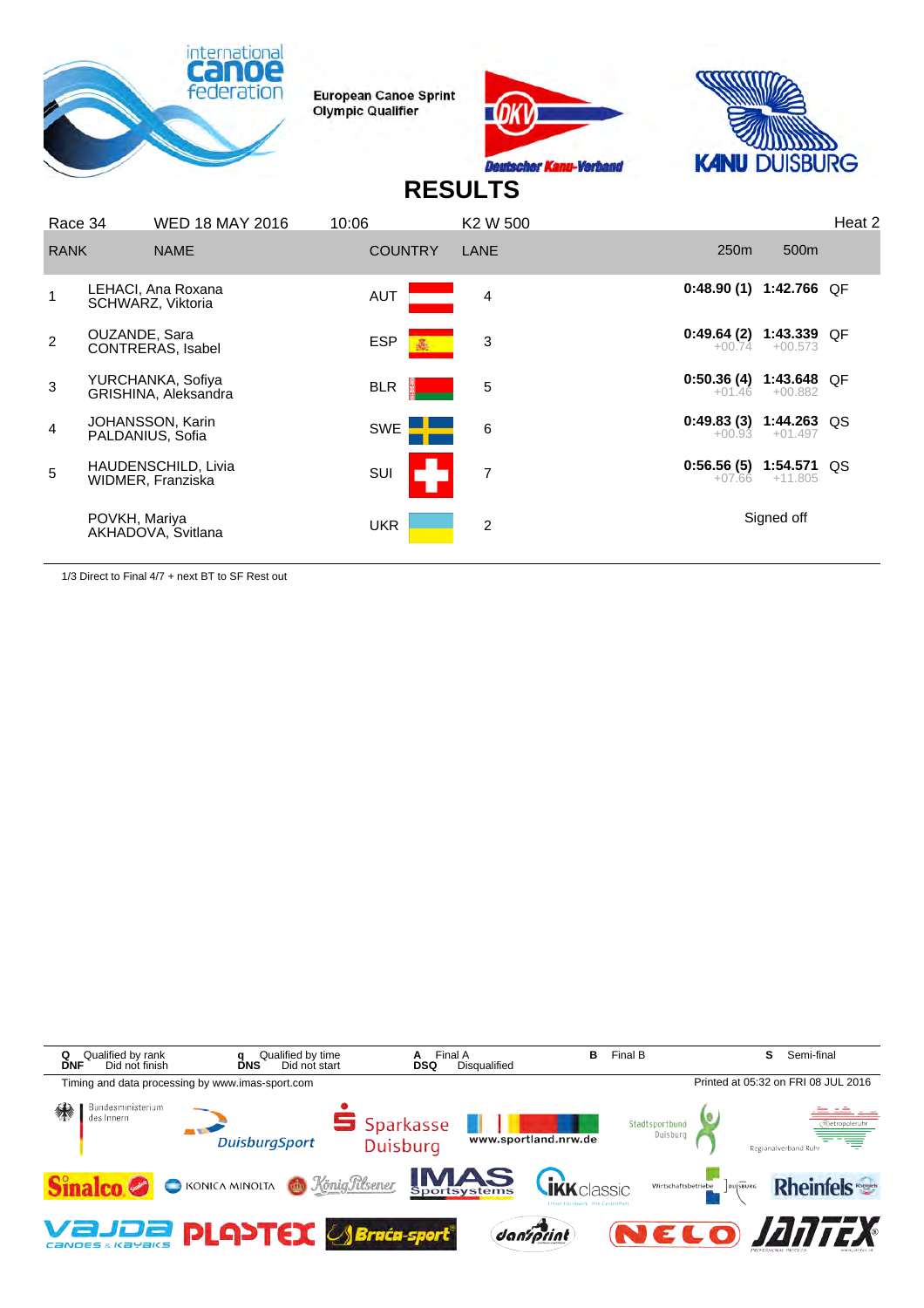





## **RESULTS**

| Race 35        |                                  | <b>WED 18 MAY 2016</b>                  | 10:20          | K <sub>2</sub> M <sub>200</sub> |                            | Heat 1 |
|----------------|----------------------------------|-----------------------------------------|----------------|---------------------------------|----------------------------|--------|
| <b>RANK</b>    |                                  | <b>NAME</b>                             | <b>COUNTRY</b> | LANE                            | 200 <sub>m</sub>           |        |
|                | VALKO, Taras                     | TRATSIAKOU, Dzmitry                     | <b>BLR</b>     | 4                               | $0:32.701$ OF              |        |
| $\overline{2}$ |                                  | SANDBACKA, Erik<br>SVANQVIST, Christian | SWE <b>E</b>   | 5                               | 0:32.796 QF<br>$+00.095$   |        |
| 3              | TRUNOV, Igor                     | CERNOMOROV, Kyrylo                      | <b>UKR</b>     | $\overline{7}$                  | $0:32.847$ OF<br>$+00.146$ |        |
| 4              | <b>VOLKOVS, Deniss</b>           | TIKLENIEKS, Kaspars                     | LAT            | 3                               | $0:33.091$ QS<br>$+00.390$ |        |
| 5              | SEIDL, Martin<br>BISICKY, Ondrej |                                         | <b>CZE</b>     | 6                               | $0:33.911$ QS<br>$+01.210$ |        |
| 6              | BRENNAN, Tom<br>WATKINS, Barry   |                                         | IRL            | 2                               | $0:34.350$ QS<br>$+01.649$ |        |
| 7              |                                  | GRIGORYAN, Edgar<br>GASPARYAN, Hayk     | ARM            | 8                               | 0:39.683 QS<br>$+06.982$   |        |
|                |                                  |                                         |                |                                 |                            |        |

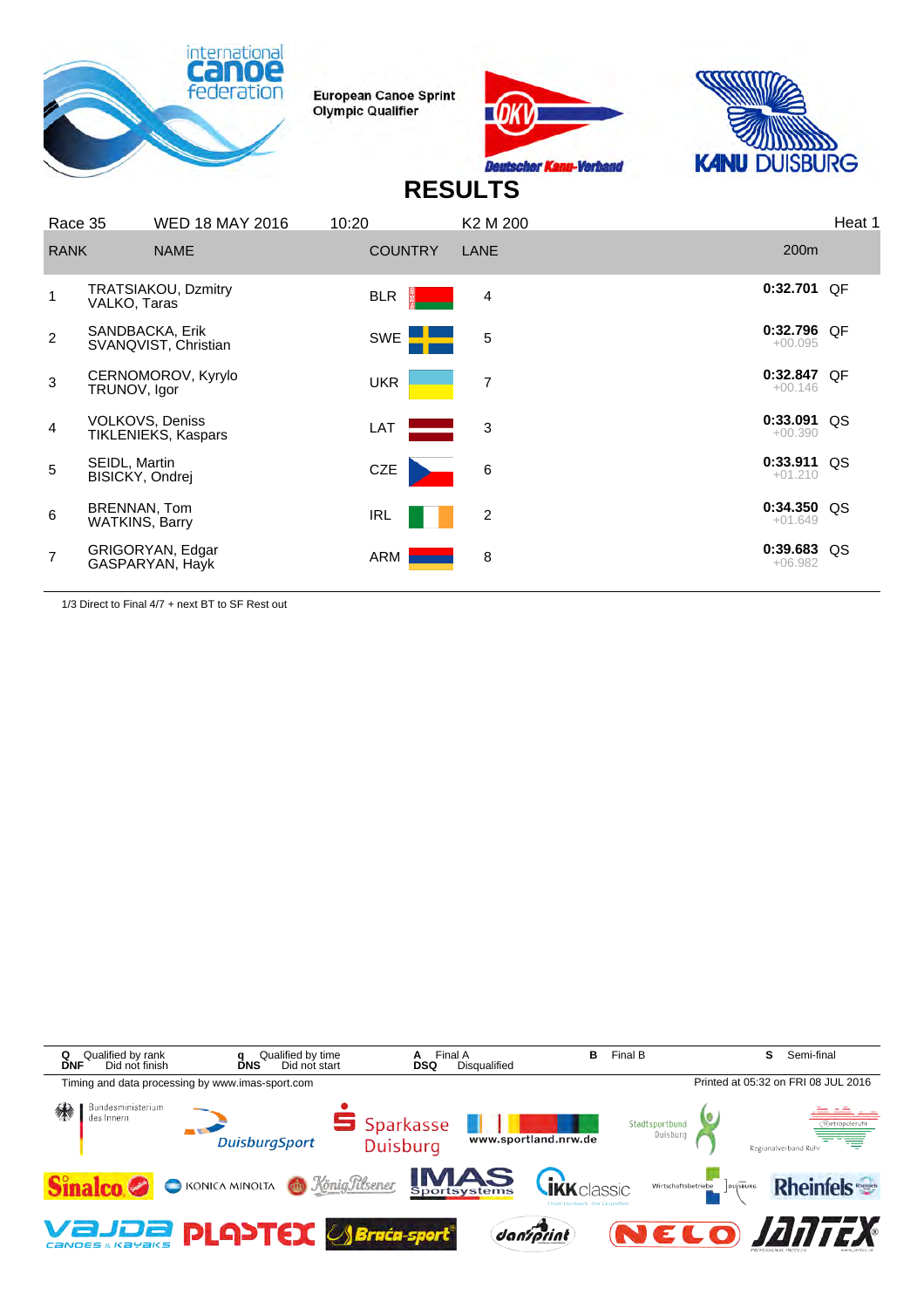





## **RESULTS**

| Race 36        |                                                 | <b>WED 18 MAY 2016</b> | 10:25      |                | K2 M 200       |                            | Heat 2 |
|----------------|-------------------------------------------------|------------------------|------------|----------------|----------------|----------------------------|--------|
| <b>RANK</b>    | <b>NAME</b>                                     |                        |            | <b>COUNTRY</b> | LANE           | 200m                       |        |
|                | CRAVIOTTO, Saúl<br>TORO, Cristian               |                        | <b>ESP</b> |                | 5              | 0:31.687 QF                |        |
| $\overline{2}$ | <b>BERTOLINI, Michele</b><br>CECCHINI, Riccardo |                        | ITA        |                | 4              | $0:32.382$ QF<br>$+00.695$ |        |
| 3              | MAZUR, Piotr<br>PUTTO, Dawid                    |                        | <b>POL</b> |                | 3              | 0:32.990 QF<br>$+01.303$   |        |
| $\overline{4}$ | ZATKO, Miroslav<br>BENO, Lubomír                |                        | <b>SVK</b> | 動              | 6              | $0:33.057$ QS<br>$+01.370$ |        |
| 5              | YILDIRIM, Cagribey<br>GULBAHAR, Mustafa         |                        | <b>TUR</b> | $\mathbf{C}^*$ | 7              | 0:33.326 QS<br>$+01.639$   |        |
| 6              | WESSEL, Per Christian<br>IVARSEN, Magnus        |                        | <b>NOR</b> |                | $\overline{2}$ | 0:34.757 QS<br>$+03.070$   |        |
|                |                                                 |                        |            |                |                |                            |        |

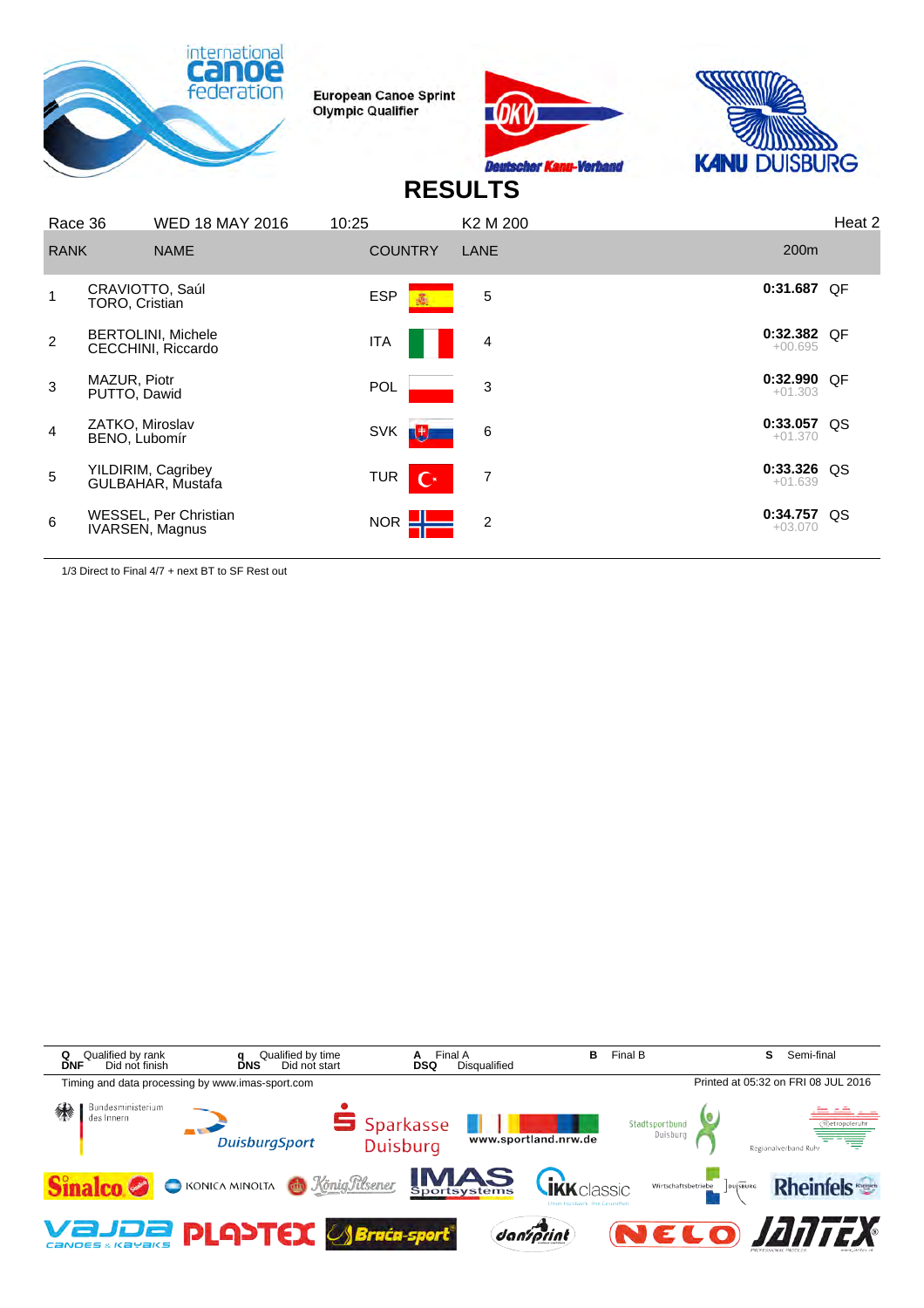





# **RESULTS**

|                | Race 50         | <b>WED 18 MAY 2016</b> | 12:00           | K1 W 500       |                                      |                  | Semi - Final |
|----------------|-----------------|------------------------|-----------------|----------------|--------------------------------------|------------------|--------------|
| <b>RANK</b>    |                 | <b>NAME</b>            | <b>COUNTRY</b>  | LANE           | 250 <sub>m</sub>                     | 500m             |              |
| 1              |                 | LAZKANO, Begoña        | <b>ESP</b>      | 3              | $0:53.11(1)$ 1:51.520 QF             |                  |              |
| 2              | BEDEC, Kristina |                        | SRB<br><b>M</b> | 4              | $0:53.84(2)$ 1:52.194 QF             | $+00.73 +00.674$ |              |
| 3              | EGAN, Jennifer  |                        | IRL             | 6              | $0:54.34(3)$ 1:52.823 QF<br>$+01.23$ | $+01.303$        |              |
| $\overline{4}$ |                 | MATOUŠKOVÁ, Lucie      | CZE             | $\mathbf 1$    | $0:54.82(4)$ 1:53.080                | $+01.71 +01.560$ |              |
| 5              | HAAZE, Eef      |                        | NED             | $\overline{c}$ | $0:55.14(6)$ 1:53.699<br>$+02.03$    | $+02.179$        |              |
| 6              |                 | SALAKHOVA, luliana     | <b>RUS</b>      | 5              | 0:54.82 (4) 1:54.177                 | $+01.71 +02.657$ |              |
| $\overline{7}$ |                 | ANDERSSON, Klara       | SWE             | 7              | $0:55.22(7)$ 1:55.226<br>$+02.11$    | $+03.706$        |              |
| 8              | SOLHAUG, Marte  |                        | NOR <b>III</b>  | 9              | $0:56.64(9)$ 1:56.115<br>$+03.53$    | $+04.595$        |              |
| 9              | CAMPANA, Sofia  |                        | ITA             | 8              | 0:56.36 (8) 1:57.274<br>$+03.25$     | $+05.754$        |              |
|                |                 |                        |                 |                |                                      |                  |              |

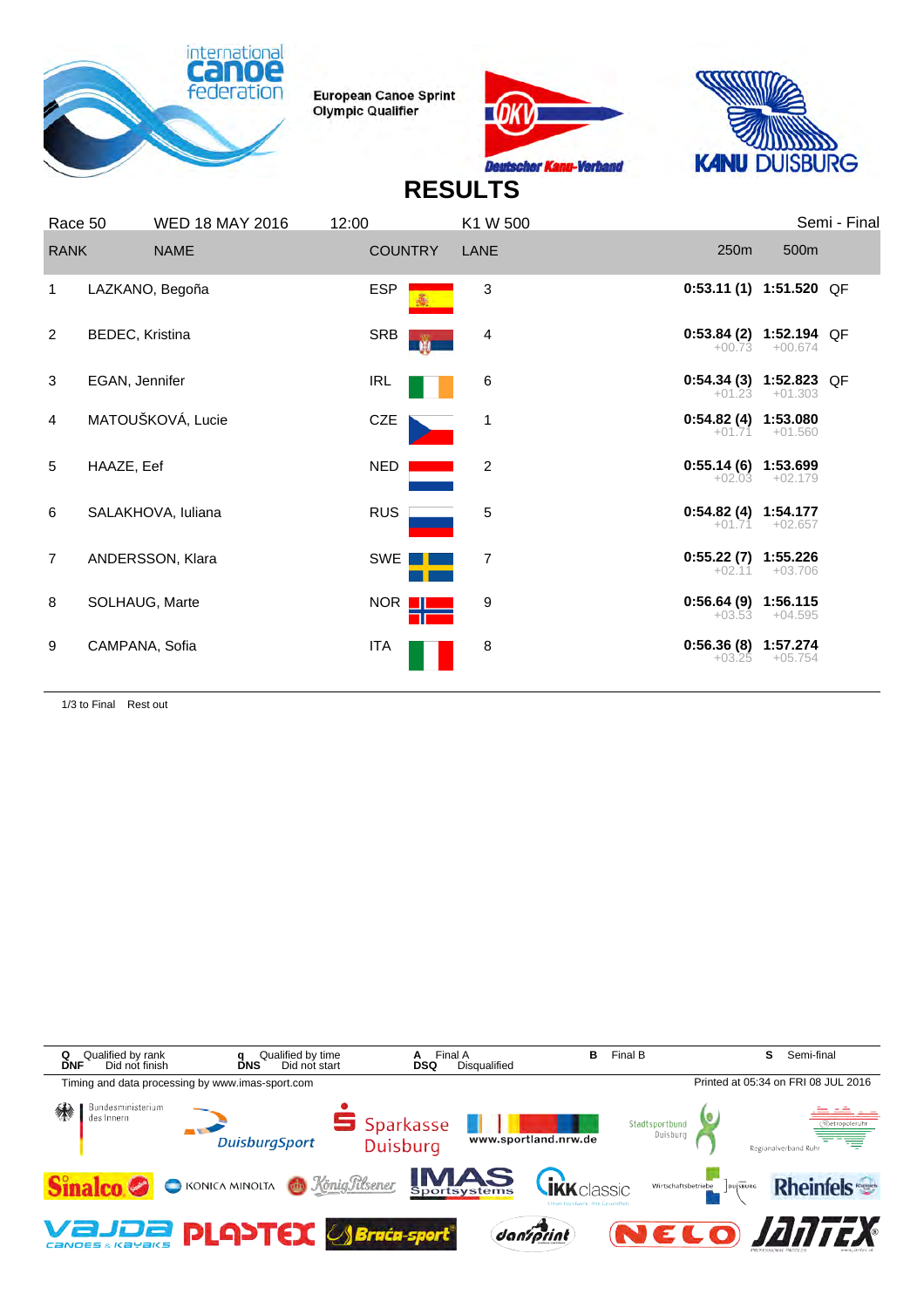





## **RESULTS**

| Race 51     |                       | <b>WED 18 MAY 2016</b> | 12:15 |                            | C <sub>1</sub> M <sub>1000</sub> |                        |                        |                         |                          | Semi - Final |
|-------------|-----------------------|------------------------|-------|----------------------------|----------------------------------|------------------------|------------------------|-------------------------|--------------------------|--------------|
| <b>RANK</b> |                       | <b>NAME</b>            |       | <b>COUNTRY</b>             | LANE                             | 250 <sub>m</sub>       | 500 <sub>m</sub>       | 750 <sub>m</sub>        | 1000m                    |              |
| 1           |                       | MAKHNIST, Aliaksei     |       | <b>BLR</b>                 | 5                                | 0:55.87(1)             | 1:56.02(1)             | 2:58.31 (1) 3:59.462 OF |                          |              |
| 2           | ILJINS, Dagnis        |                        |       | LAT                        | 6                                | 0:57.31(2)<br>$+01.44$ | 1:57.82(2)<br>$+01.80$ | 2:59.78(2)<br>$+01.47$  | 3:59.817 QF<br>$+00.355$ |              |
| 3           |                       | DIMOPOULOS, Stefanos   |       | GRE $\qquad \qquad \qquad$ | 3                                | 0:57.83(3)<br>$+01.96$ | 1:58.64(3)<br>$+02.62$ | 3:00.48(3)<br>$+02.17$  | 4:00.594 QF<br>$+01.132$ |              |
| 4           | <b>KUPIN, Oleksiy</b> |                        |       | AZE<br>$\overline{C}$      | 4                                | 0:58.18(4)<br>$+02.31$ | 1:59.47(4)<br>$+03.45$ | 3:00.50(4)<br>$+02.19$  | 4:01.562<br>$+02.100$    |              |
| 5           |                       | KARLSON, Joosep        |       | EST                        | 7                                | 0:59.87(5)<br>$+04.00$ | 2:03.05(5)<br>$+07.03$ | 3:06.86(5)<br>$+08.55$  | 4:06.388<br>$+06.926$    |              |

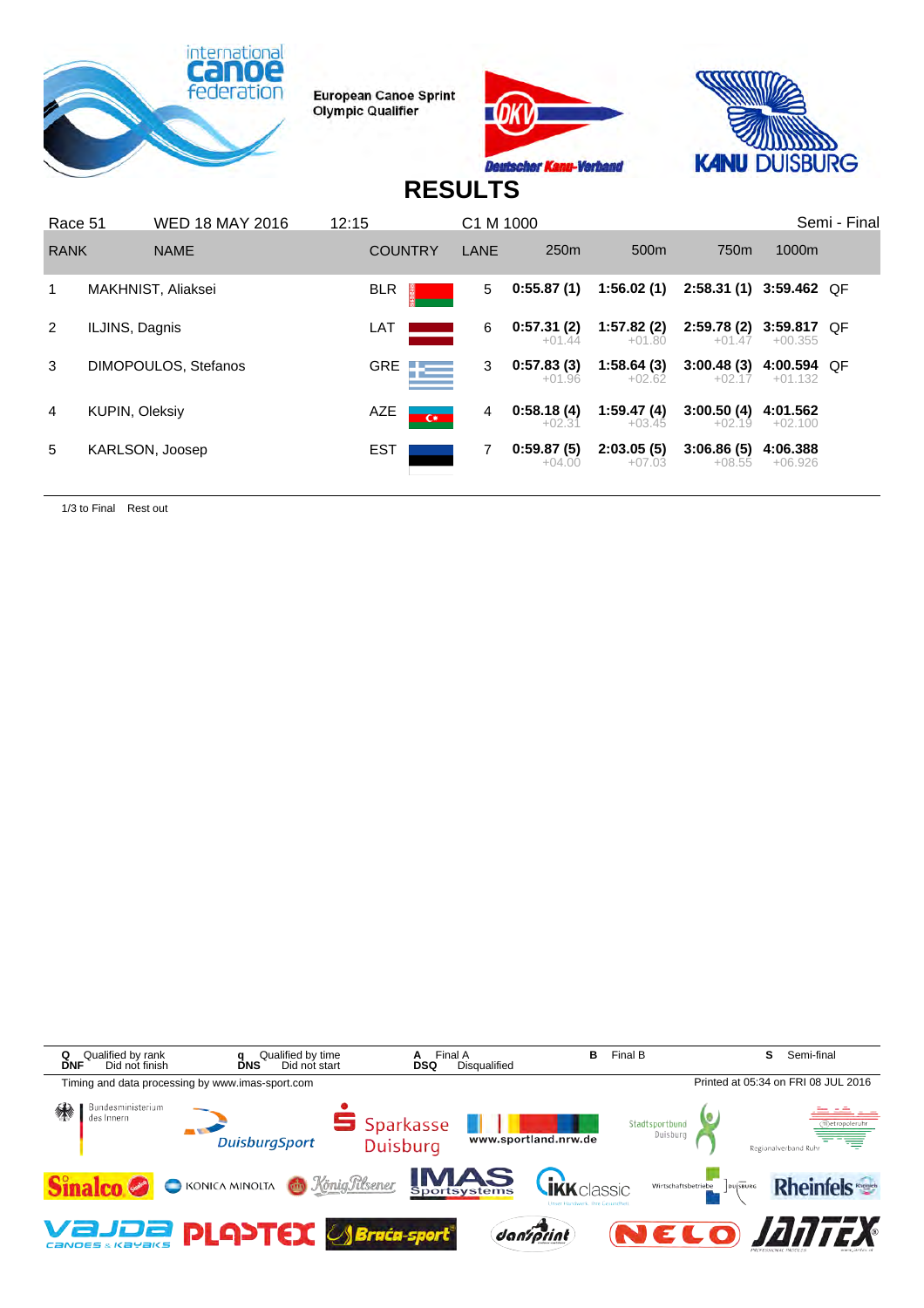





# **RESULTS**

| Race 52        | <b>WED 18 MAY 2016</b> | 12:22                        | K1 M 1000      |                        |                        |                                     |                       | Semi - Final 1 |
|----------------|------------------------|------------------------------|----------------|------------------------|------------------------|-------------------------------------|-----------------------|----------------|
| <b>RANK</b>    | <b>NAME</b>            | <b>COUNTRY</b>               | LANE           | 250m                   | 500m                   | 750 <sub>m</sub>                    | 1000m                 |                |
| 1              | DOMBVÁRI, Bence        | <b>HUN</b>                   | 6              | 0:49.76(3)<br>$+01.05$ | 1:41.62(1)             | 2:36.06 (1) 3:30.020 QF             |                       |                |
| 2              | WALZ, Marcus           | <b>ESP</b>                   | 8              | 0:48.71(1)             | 1:43.89(3)<br>$+02.27$ | 2:38.52 (5) 3:30.309 QF<br>$+02.46$ | $+00.289$             |                |
| 3              | BOYTON, Jonathan       | $GBR \geq 2$                 | $\overline{2}$ | 0:49.70(2)<br>$+00.99$ | 1:43.03(2)<br>$+01.41$ | 2:36.68 (2) 3:31.891 QF<br>$+00.62$ | $+01.871$             |                |
| 4              | BOZSIK, Gabor          | <b>TUR</b><br>$\mathbf{C}^*$ | 4              | 0:50.37(6)<br>$+01.66$ | 1:44.66(6)<br>$+03.04$ | 2:38.43 (4) 3:32.916<br>$+02.37$    | $+02.896$             |                |
| 5              | NATHELL, Martin        | SWE                          | 5              | 0:50.03(4)<br>$+01.32$ | 1:43.90(4)<br>$+02.28$ | 2:38.25(3)<br>$+02.19$              | 3:35.848<br>$+05.828$ |                |
| 6              | KORNFEIND, Christoph   | AUT                          | 9              | 0:53.35(9)<br>$+04.64$ | 1:48.81(9)<br>$+07.19$ | 2:43.59(8)<br>$+07.53$              | 3:36.964<br>$+06.944$ |                |
| $\overline{7}$ | NOVAKOVIC, Antun       | <b>CRO</b>                   | 7              | 0:50.10(5)<br>$+01.39$ | 1:45.84(7)<br>$+04.22$ | 2:41.82(7)<br>$+05.76$              | 3:37.402<br>$+07.382$ |                |
| 8              | CARRE, Cyrille         | <b>FRA</b>                   | 3              | 0:50.41(7)<br>$+01.70$ | 1:44.64(5)<br>$+03.02$ | 2:40.63 (6) 3:38.699<br>$+04.57$    | $+08.679$             |                |
| 9              | BRANDJES, Bram         | NED.                         | 1              | 0:51.52(8)<br>$+02.81$ | 1:48.23(8)<br>$+06.61$ | 2:44.56(9)<br>$+08.50$              | 3:41.778<br>$+11.758$ |                |

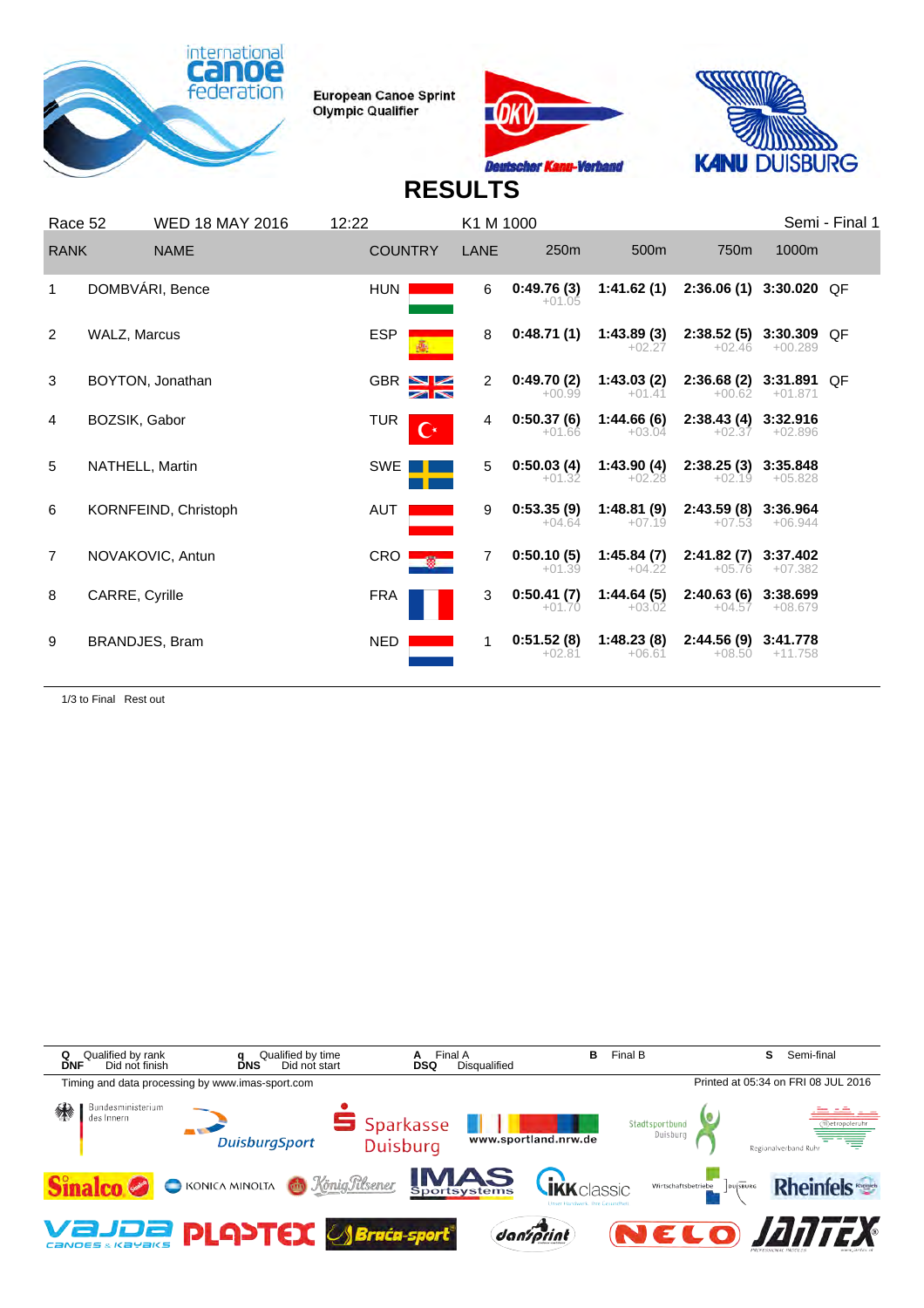





## **RESULTS**

| Race 53        |                 | <b>WED 18 MAY 2016</b> | 12:29        |                | K1 M 1000      |                        |                        |                                     |                       | Semi - Final 2 |
|----------------|-----------------|------------------------|--------------|----------------|----------------|------------------------|------------------------|-------------------------------------|-----------------------|----------------|
| <b>RANK</b>    |                 | <b>NAME</b>            |              | <b>COUNTRY</b> | <b>LANE</b>    | 250m                   | 500m                   | 750 <sub>m</sub>                    | 1000m                 |                |
|                |                 | FITZSIMON, Michael     | <b>IRL</b>   |                | 3              | 0:49.38(2)<br>$+00.29$ | 1:42.83(2)<br>$+00.08$ | 2:37.98 (1) 3:31.453 QF             |                       |                |
| 2              | PETERS, Artuur  |                        | <b>BEL</b>   |                | 5              | 0:49.09(1)             | 1:42.75(1)             | 2:38.03 (2) 3:31.708 QF<br>$+00.05$ | $+00.255$             |                |
| 3              | ZAKRAJSEK, Jost |                        | <b>SLO</b>   |                | 4              | 0:51.61(5)<br>$+02.52$ | 1:45.57(4)<br>$+02.82$ | 2:41.26 (5) 3:33.045 QF<br>$+03.28$ | $+01.592$             |                |
| 4              | WYSS, Fabio     |                        | SUI          |                | 2              | 0:51.54(4)<br>$+02.45$ | 1:46.06(5)<br>$+03.31$ | 2:40.61 (4) 3:33.538<br>$+02.63$    | $+02.085$             |                |
| 5              |                 | SOLHAUG, Jo Sondre     | NOR <b>I</b> |                | 8              | 0:52.08(7)<br>$+02.99$ | 1:47.42(7)<br>$+04.67$ | 2:42.66 (6) 3:34.755<br>$+04.68$    | $+03.302$             |                |
| 6              |                 | RICCHETTI, Alberto     | ITA          |                | 9              | 0:52.54(8)<br>$+03.45$ | 1:47.16(6)<br>$+04.41$ | 2:43.26(7)<br>$+05.28$              | 3:36.264<br>$+04.811$ |                |
| $\overline{7}$ | DIETRICH, Miika |                        | <b>FIN</b>   |                | 6              | 0:50.14(3)<br>$+01.05$ | 1:44.64(3)<br>$+01.89$ | 2:40.16 (3) 3:38.228<br>$+02.18$    | $+06.775$             |                |
| 8              |                 | MALDONIS, Mindaugas    | LTU          |                | $\overline{7}$ | 0:51.85(6)<br>$+02.76$ | 1:48.22(8)<br>$+05.47$ | 2:45.54 (8) 3:41.858<br>$+07.56$    | +10.405               |                |
| 9              | PODPOLNYY, Ilya |                        | <b>ISR</b>   |                | 1              | 0:53.06(9)<br>$+03.97$ | 1:50.47(9)<br>$+07.72$ | 2:47.31 (9)<br>$+09.33$             | 3:44.786<br>$+13.333$ |                |

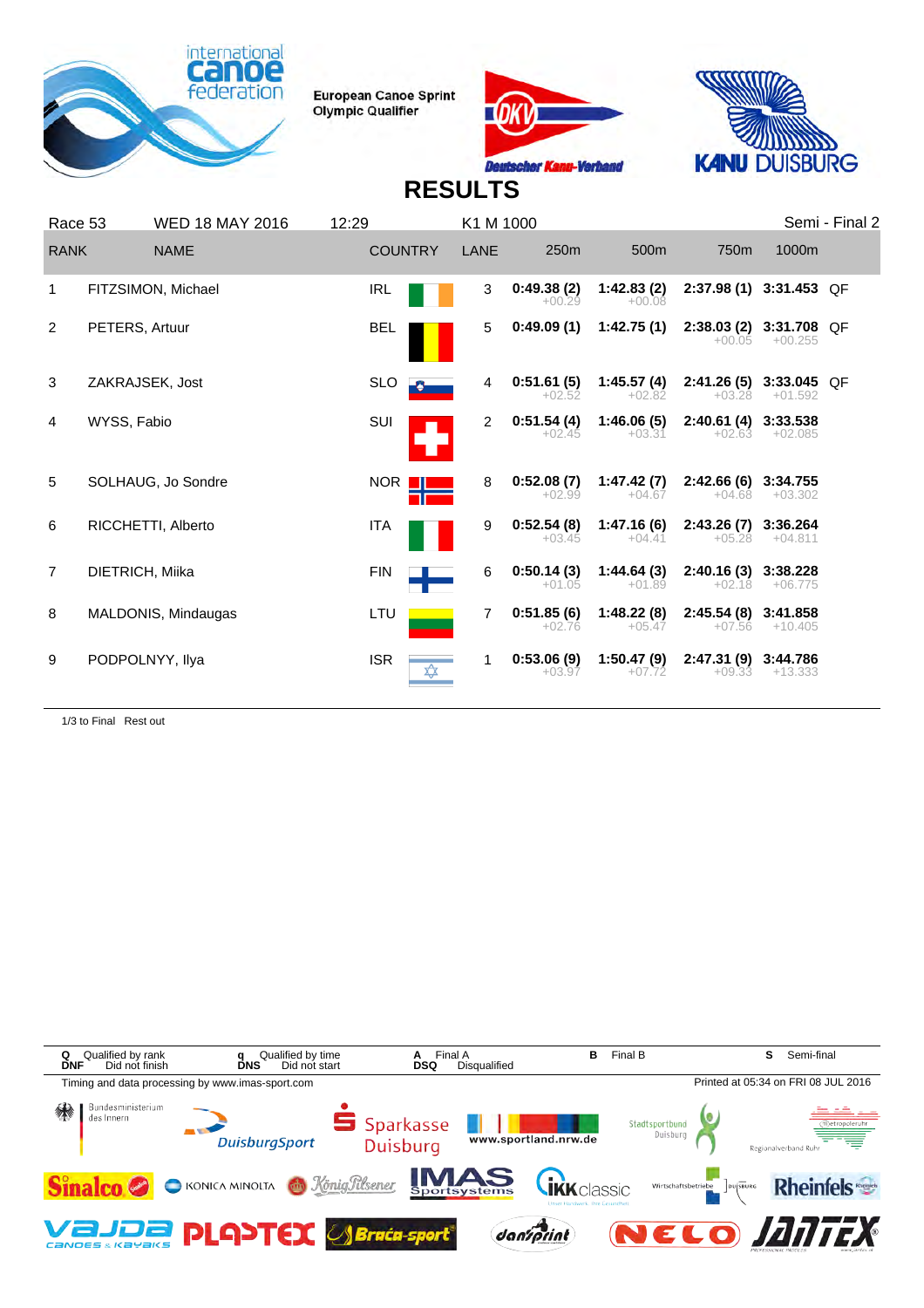





## **RESULTS**

| Race 54                                            | <b>WED 18 MAY 2016</b>                               | 12:40                        | K2 M 200       | Semi - Final             |
|----------------------------------------------------|------------------------------------------------------|------------------------------|----------------|--------------------------|
| <b>RANK</b>                                        | <b>NAME</b>                                          | <b>COUNTRY</b>               | LANE           | 200m                     |
| ZATKO, Miroslav<br>BENO, Lubomír                   |                                                      | <b>SVK</b><br>動              | 4              | $0:32.938$ OF            |
| $\overline{2}$                                     | YILDIRIM, Cagribey<br>GULBAHAR, Mustafa              | <b>TUR</b><br>$\mathbf{C}^*$ | $\mathbf{3}$   | 0:32.942 QF<br>$+00.004$ |
| 3                                                  | <b>VOLKOVS, Deniss</b><br><b>TIKLENIEKS, Kaspars</b> | LAT                          | 5              | 0:33.083 QF<br>$+00.145$ |
| SEIDL, Martin<br>$\overline{4}$<br>BISICKY, Ondrej |                                                      | CZE                          | 6              | 0:33.481<br>$+00.543$    |
| BRENNAN, Tom<br>5<br><b>WATKINS, Barry</b>         |                                                      | IRL                          | $\overline{c}$ | 0:34.249<br>$+01.311$    |
| 6                                                  | WESSEL, Per Christian<br>IVARSEN, Magnus             | <b>NOR</b>                   | $\overline{7}$ | 0:34.401<br>$+01.463$    |
|                                                    | GRIGORYAN, Edgar<br>GASPARYAN, Hayk                  | ARM                          | 8              | <b>DSQ</b>               |
|                                                    |                                                      |                              |                |                          |

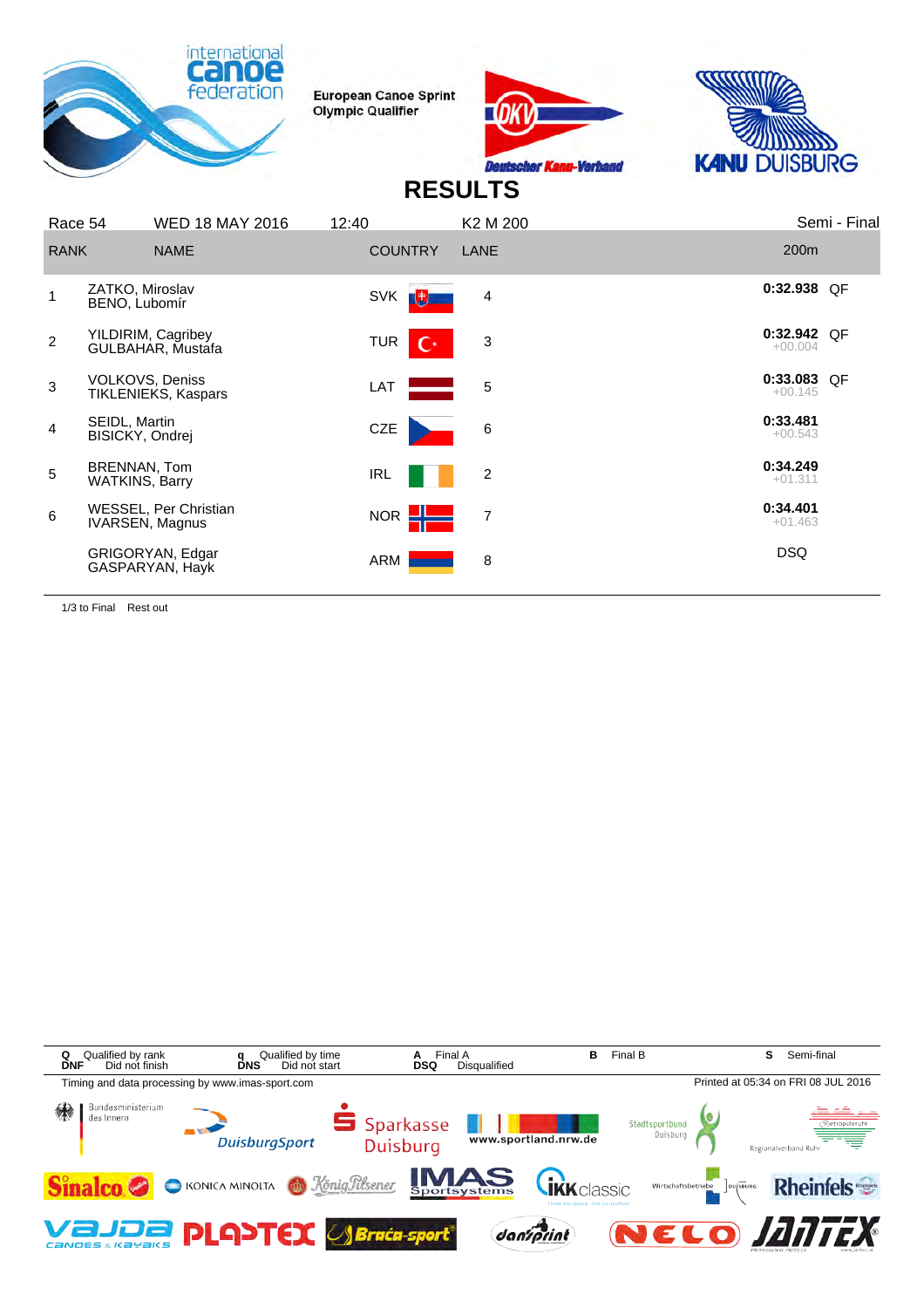





## **RESULTS**

| Race 55        |                                              | <b>WED 18 MAY 2016</b>                          | 12:55                 | K2 W 500 |                          |                          | Semi - Final |
|----------------|----------------------------------------------|-------------------------------------------------|-----------------------|----------|--------------------------|--------------------------|--------------|
| <b>RANK</b>    |                                              | <b>NAME</b>                                     | <b>COUNTRY</b>        | LANE     | 250 <sub>m</sub>         | 500 <sub>m</sub>         |              |
| 1              |                                              | JOHANSSON, Karin<br>PALDANIUS, Sofia            | SWE <b>ELL</b>        | 5        | $0:50.64(1)$ 1:44.856 QF |                          |              |
| $\overline{2}$ |                                              | MLEZIVOVA, Michaela<br>KOZISKOVA, Anna          | CZE                   | 4        | 0:51.84(2)<br>$+01.20$   | 1:47.449 QF<br>$+02.593$ |              |
| 3              | CAMPANA, Sofia                               | PETRACCA, Cristina                              | <b>ITA</b>            | 3        | 0:52.11(3)<br>$+01.47$   | 1:48.910 QF<br>$+04.054$ |              |
| $\overline{4}$ |                                              | <b>HAUDENSCHILD, Livia</b><br>WIDMER, Franziska | SUI                   | 6        | 0:55.81(4)<br>$+05.17$   | 1:54.083<br>$+09.227$    |              |
| 5              | <b>TEREK, Vivien</b><br><b>BURSALI, Buse</b> |                                                 | $\mathbf{C}^*$<br>TUR | 7        | 0:56.42(5)<br>$+05.78$   | 1:55.663<br>$+10.807$    |              |

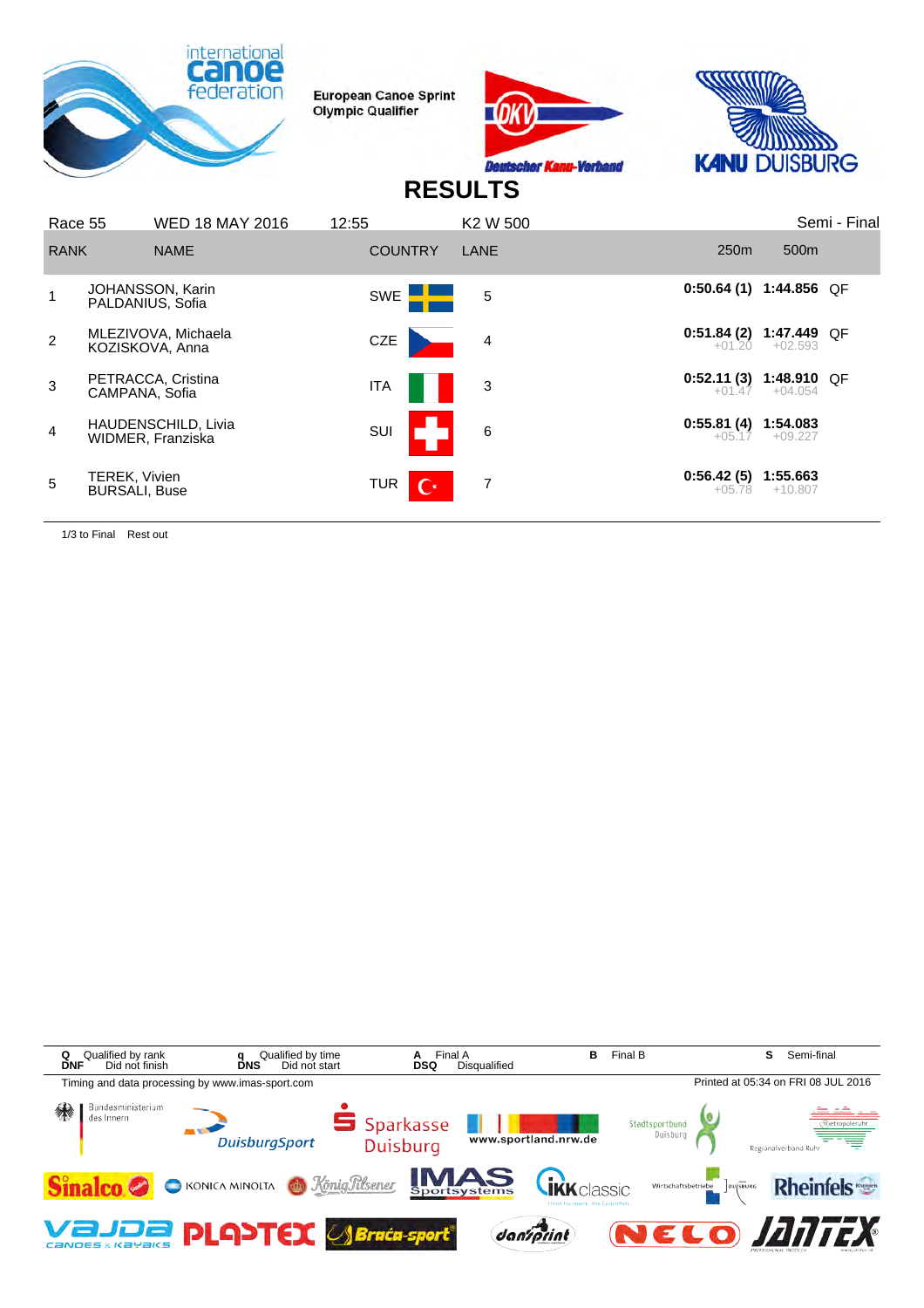





# **RESULTS**

| Race 56        |                                | <b>WED 18 MAY 2016</b>                       | 14:30                        | K2 M 1000      |                        |                        |                        |                            | Heat 1 |
|----------------|--------------------------------|----------------------------------------------|------------------------------|----------------|------------------------|------------------------|------------------------|----------------------------|--------|
| <b>RANK</b>    |                                | <b>NAME</b>                                  | <b>COUNTRY</b>               | LANE           | 250 <sub>m</sub>       | 500 <sub>m</sub>       | 750m                   | 1000m                      |        |
|                |                                | SZANDRACH, Pawel<br><b>KUJAWSKI, Mariusz</b> | <b>POL</b>                   | 4              | 0:45.34(2)<br>$+01.00$ | 1:34.04(2)<br>$+00.94$ | 2:23.40(1)             | 3:11.710 OF                |        |
| 2              | ZAVREL, Jakub<br>SPICAR, Jakub |                                              | CZE                          | 6              | 0:46.33(5)<br>$+01.99$ | 1:35.18(4)<br>$+02.08$ | 2:25.03(3)<br>$+01.63$ | 3:14.282 QF<br>$+02.572$   |        |
| 3              |                                | RIPAMONTI, Nicola<br>DRESSINO, Giulio        | ITA                          | 5              | 0:44.34(1)             | 1:33.10(1)             | 2:24.03(2)<br>$+00.63$ | 3:15.987 QF<br>$+04.277$   |        |
| 4              | BOE, Nils Jensen               | <b>GRAVERSEN, Morten</b>                     | <b>DEN</b>                   | $\mathfrak{p}$ | 0:45.36(3)<br>$+01.02$ | 1:34.77(3)<br>$+01.67$ | 2:26.10(4)<br>$+02.70$ | $3:17.089$ QS<br>$+05.379$ |        |
| 5              |                                | LINDBERG, Joakim<br>PETERSSON, Albert        | <b>SWE</b>                   | 3              | 0:46.27(4)<br>$+01.93$ | 1:35.91(5)<br>$+02.81$ | 2:26.71(5)<br>$+03.31$ | $3:18.115$ QS<br>$+06.405$ |        |
| 6              |                                | BOWLEY, Mathew<br>RUTHERFORD, William        | <b>GBR</b>                   | $\overline{7}$ | 0:48.54(7)<br>$+04.20$ | 1:39.86(7)<br>$+06.76$ | 2:29.18(6)<br>$+05.78$ | 3:18.631<br>$+06.921$      | QS     |
| $\overline{7}$ | LAZIC, Borislav                | <b>BALCI, Yavuz Selim</b>                    | <b>TUR</b><br>$\mathbf{C}^*$ |                | 0:46.35(6)<br>$+02.01$ | 1:36.83(6)<br>$+03.73$ | 2:29.27(7)<br>$+05.87$ | $3:21.844$ QS<br>$+10.134$ |        |
| 8              |                                | SYRIOPOULOS, Kyriakos<br>DROUZAS, Christos   | <b>GRE</b>                   | 8              | 0:49.95(8)<br>+05.61   | 1:45.22(8)<br>$+12.12$ | 2:43.78(8)<br>$+20.38$ | 3:42.358<br>$+30.648$      |        |

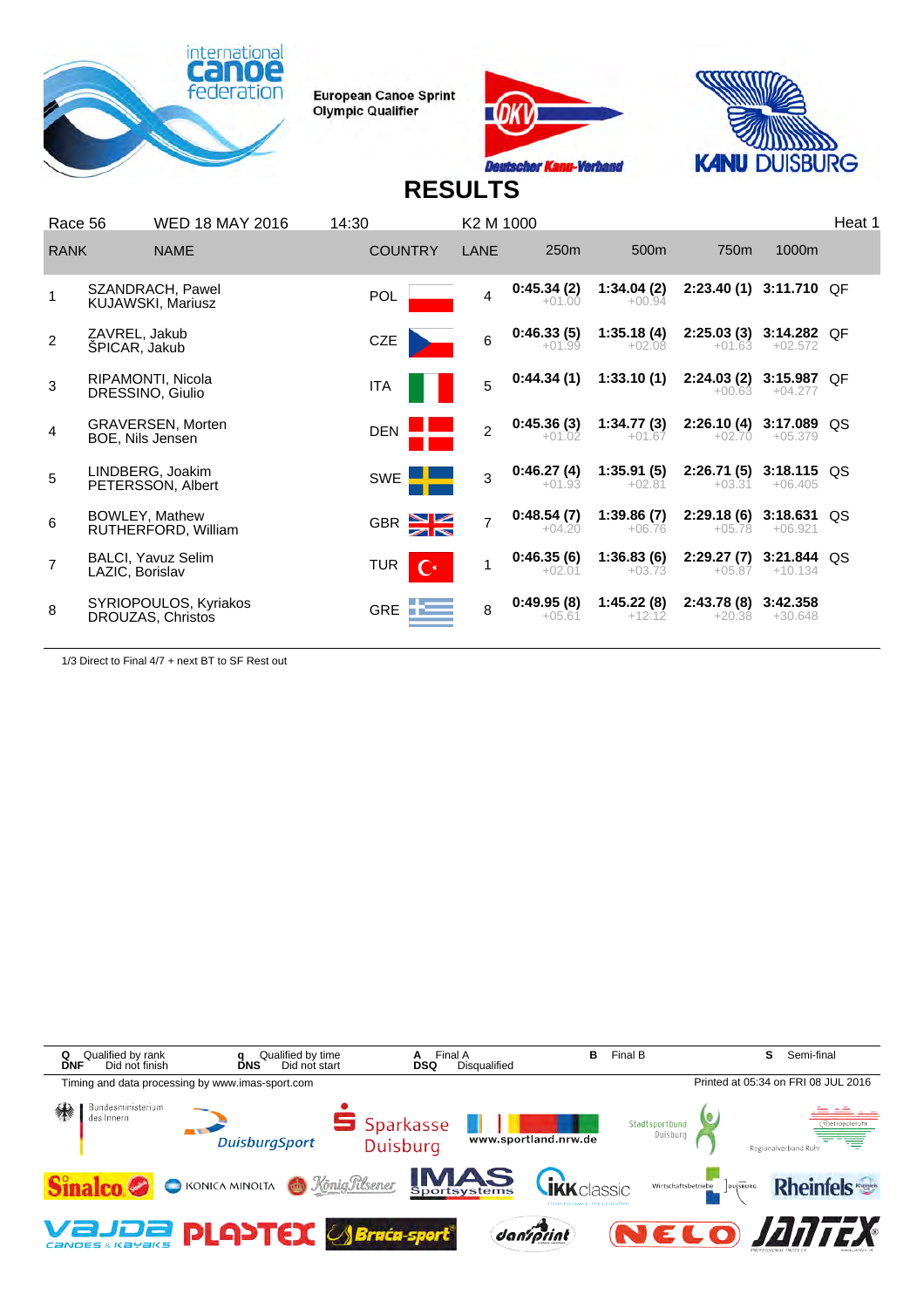





# **RESULTS**

| Race 57     |                                    | <b>WED 18 MAY 2016</b>                  | 14:37          | K2 M 1000      |                        |                        |                                      |                            | Heat 2 |
|-------------|------------------------------------|-----------------------------------------|----------------|----------------|------------------------|------------------------|--------------------------------------|----------------------------|--------|
| <b>RANK</b> |                                    | <b>NAME</b>                             | <b>COUNTRY</b> | LANE           | 250 <sub>m</sub>       | 500 <sub>m</sub>       | 750m                                 | 1000m                      |        |
|             |                                    | HUFNÁGEL, Tibor<br>DOMBVARI, Bence      | <b>HUN</b>     | 6              | 0:45.59(3)<br>$+01.11$ | 1:33.22(3)<br>$+01.20$ | 2:21.49(1)                           | $3:10.105$ QF              |        |
| 2           | CAMPO, Gabriel<br>MILLÁN, Rubén    |                                         | <b>ESP</b>     | 5              | 0:44.81(2)<br>$+00.33$ | 1:33.08(2)<br>$+01.06$ | 2:22.14(3)<br>$+00.65$               | 3:10.681 OF<br>$+00.576$   |        |
| 3           | KUKHARYK, Oleh<br>TSURKAN, Vitaliy |                                         | <b>UKR</b>     |                | 0:44.48(1)             | 1:32.02(1)             | 2:21.73 (2)<br>$+00.24$              | 3:11.403 QF<br>$+01.298$   |        |
| 4           | SINIAVIN, Oleg                     | SPESIVTSEV, Maxim                       | <b>RUS</b>     | 4              | 0:46.10(6)<br>$+01.62$ | 1:34.91(4)<br>$+02.89$ | $2:23.91(4)$ 3:16.121 QS<br>$+02.42$ | $+06.016$                  |        |
| 5           | TOOTSI, Tarmo<br>ALUPERE, Kaarel   |                                         | <b>EST</b>     | $\overline{2}$ | 0:46.18(7)<br>$+01.70$ | 1:36.35(7)<br>$+04.33$ | 2:26.92(7)<br>$+05.43$               | 3:17.107 QS<br>$+07.002$   |        |
| 6           | VOLD, Eivind<br>FALCH, Fridtjof    |                                         | <b>NOR</b>     | 8              | 0:45.64(4)<br>$+01.16$ | 1:34.96(5)<br>$+02.94$ | 2:26.04(5)<br>$+04.55$               | 3:17.117 QS<br>$+07.012$   |        |
| 7           | HAKALA, Jeremy<br>NYKANEN, Miika   |                                         | <b>FIN</b>     | 3              | 0:45.91(5)<br>$+01.43$ | 1:35.76(6)<br>$+03.74$ | 2:26.19(6)<br>$+04.70$               | $3:18.351$ QS<br>$+08.246$ |        |
| 8           |                                    | DOMEISEN, Stefan<br>SUMMERMATTER, Andri | SUI            | $\overline{7}$ | 0:46.58(8)<br>$+02.10$ | 1:37.11(8)<br>$+05.09$ | 2:26.92(7)<br>$+05.43$               | 3:24.822<br>$+14.717$      |        |
|             |                                    |                                         |                |                |                        |                        |                                      |                            |        |

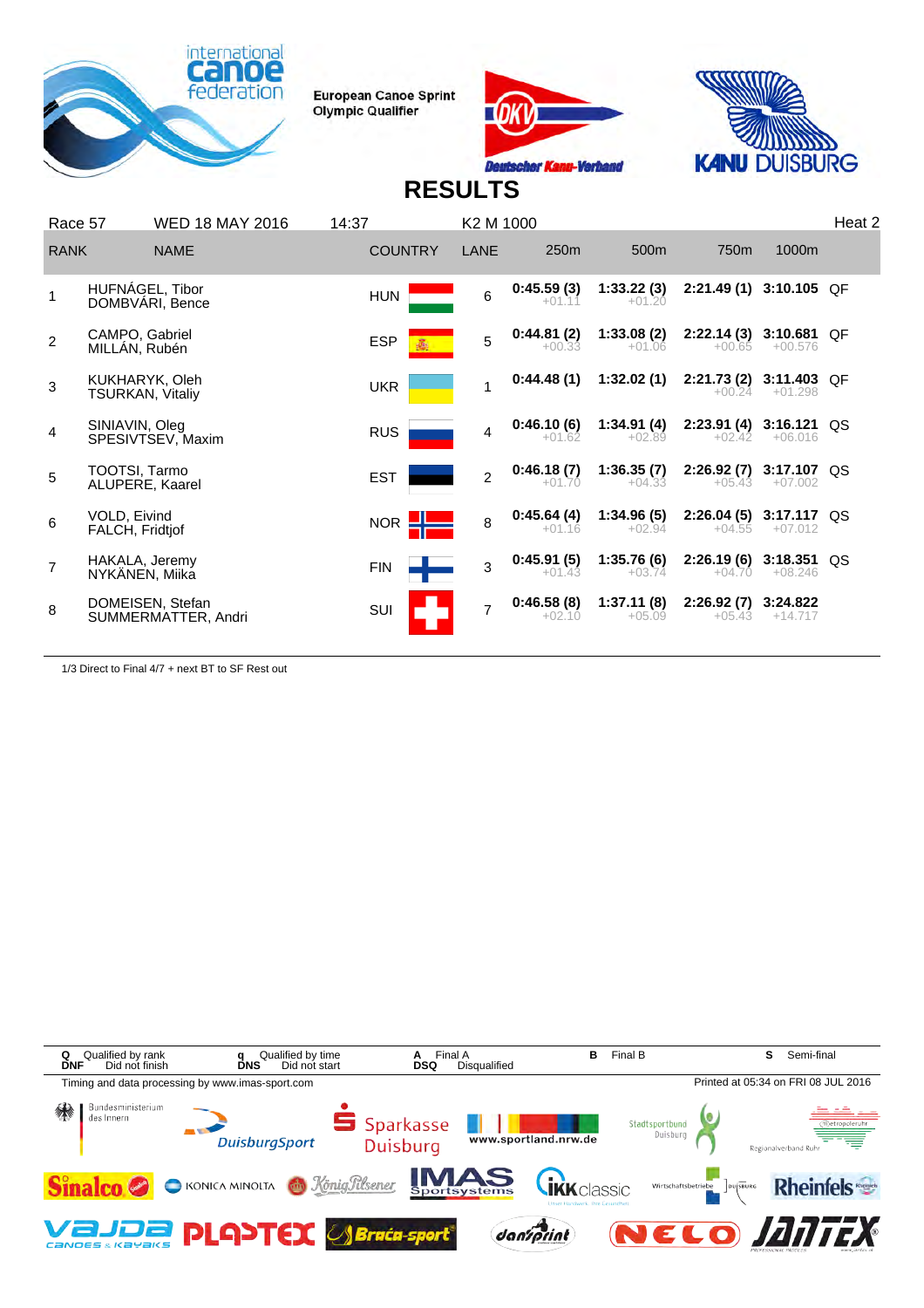

**NO RACE**

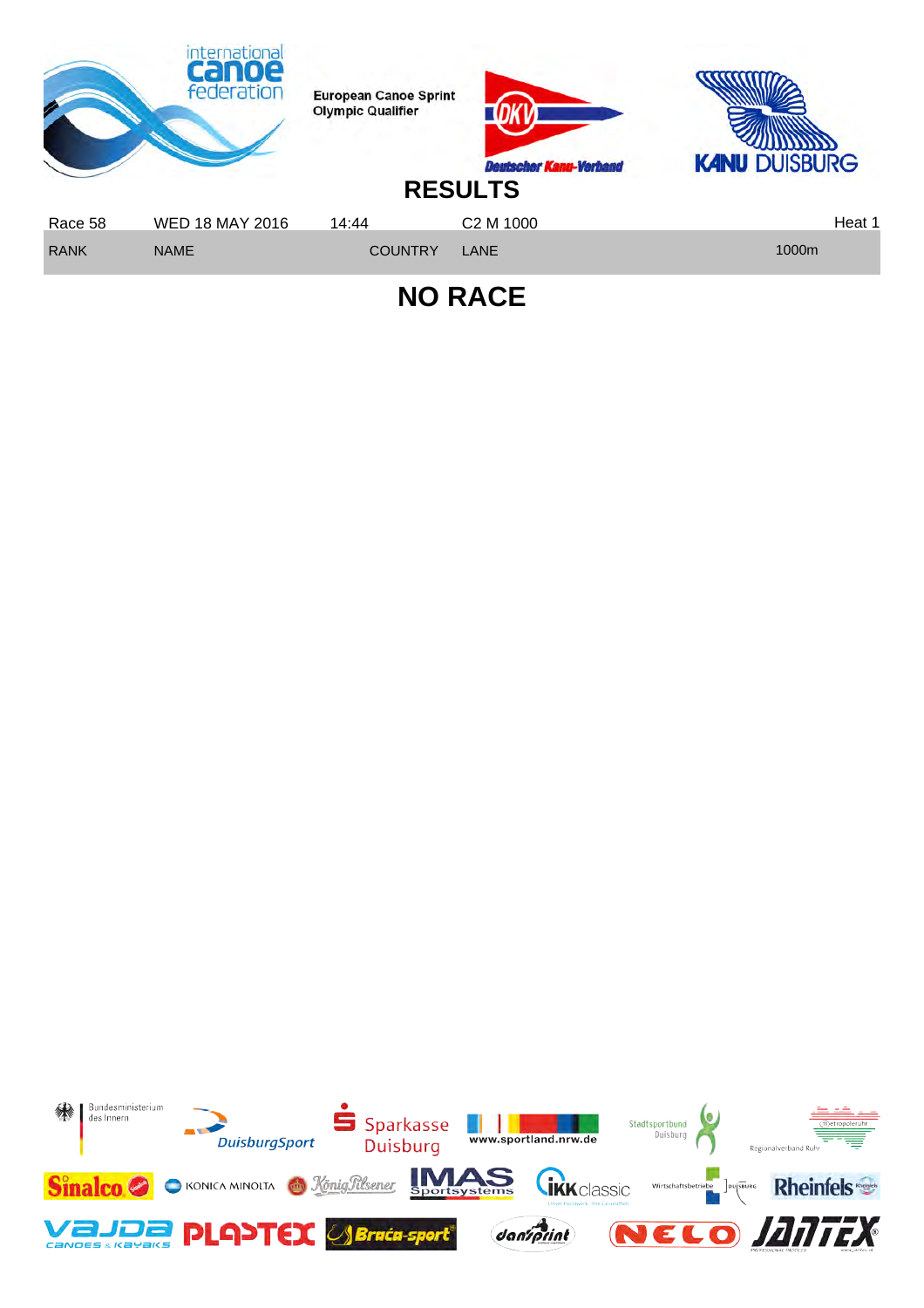

**NO RACE**

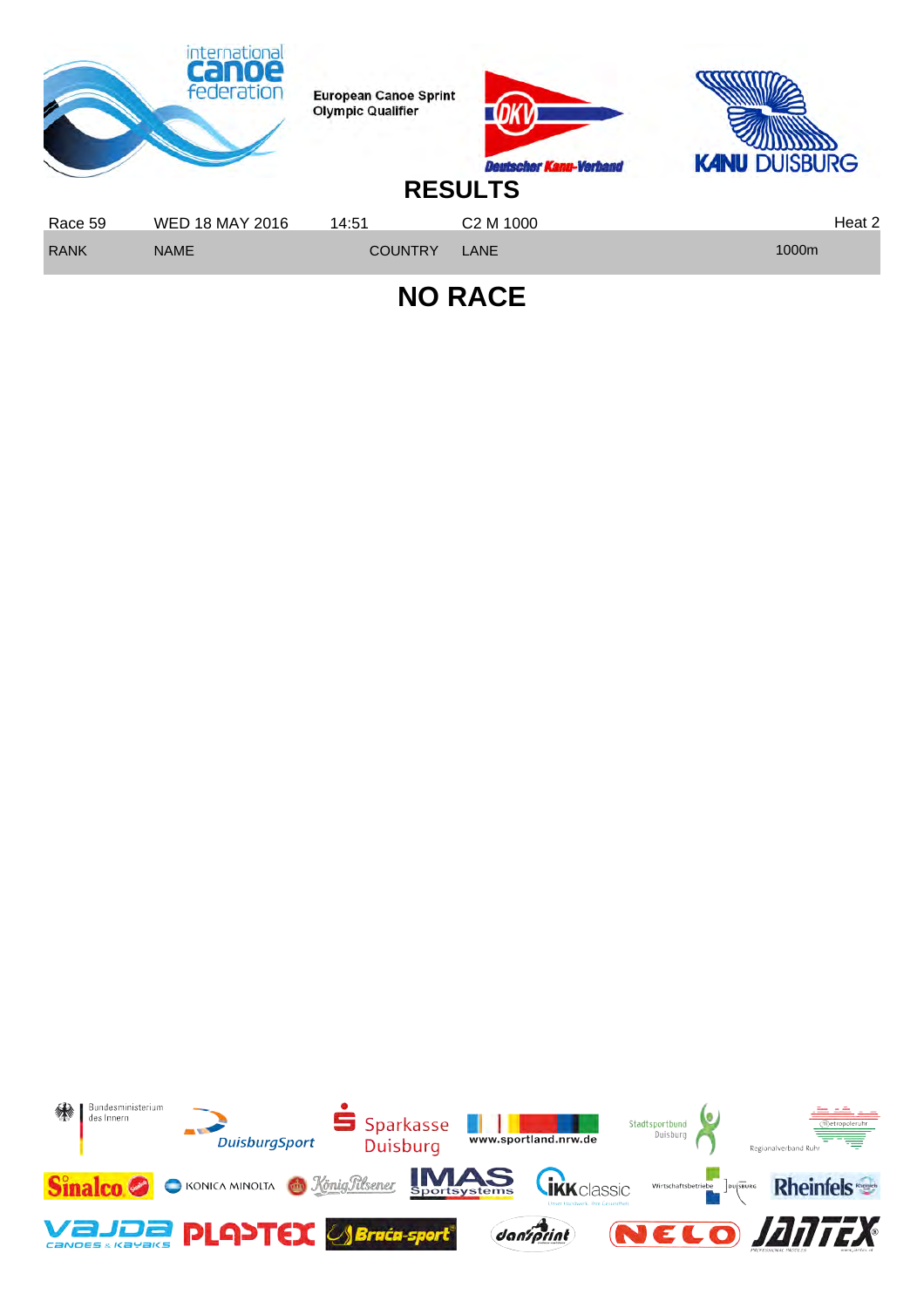





## **RESULTS**

| Race 60        |                 | <b>WED 18 MAY 2016</b>     | 15:05          |                         | K1 M 200 |                            | Heat 1 |
|----------------|-----------------|----------------------------|----------------|-------------------------|----------|----------------------------|--------|
| <b>RANK</b>    |                 | <b>NAME</b>                | <b>COUNTRY</b> |                         | LANE     | 200m                       |        |
| 1              | CRAVIOTTO, Saúl |                            | <b>ESP</b>     |                         | 6        | 0:34.253 QF                |        |
| $\mathcal{P}$  | HORVÁTH, Bence  |                            | HUN            |                         | 5        | $0:34.462$ QS<br>$+00.209$ |        |
| 3              |                 | MCKEEVER, Edward           |                | GBR S                   | 4        | $0:36.493$ QS<br>$+02.240$ |        |
| $\overline{4}$ |                 | <b>ANTONIOU, Dimitrios</b> |                | GRE <b>Figure</b>       | 2        | $0:37.105$ QS<br>$+02.852$ |        |
| 5              | VIDOVIC, Tilen  |                            | <b>SLO</b>     |                         | 7        | $0:37.223$ QS<br>$+02.970$ |        |
|                | MITREA, Ionut   |                            | ROU            |                         | 3        | Signed off                 |        |
|                |                 | JAVADOV, Mirnazim          | AZE            | $\overline{\mathbf{G}}$ | 8        | Signed off                 |        |

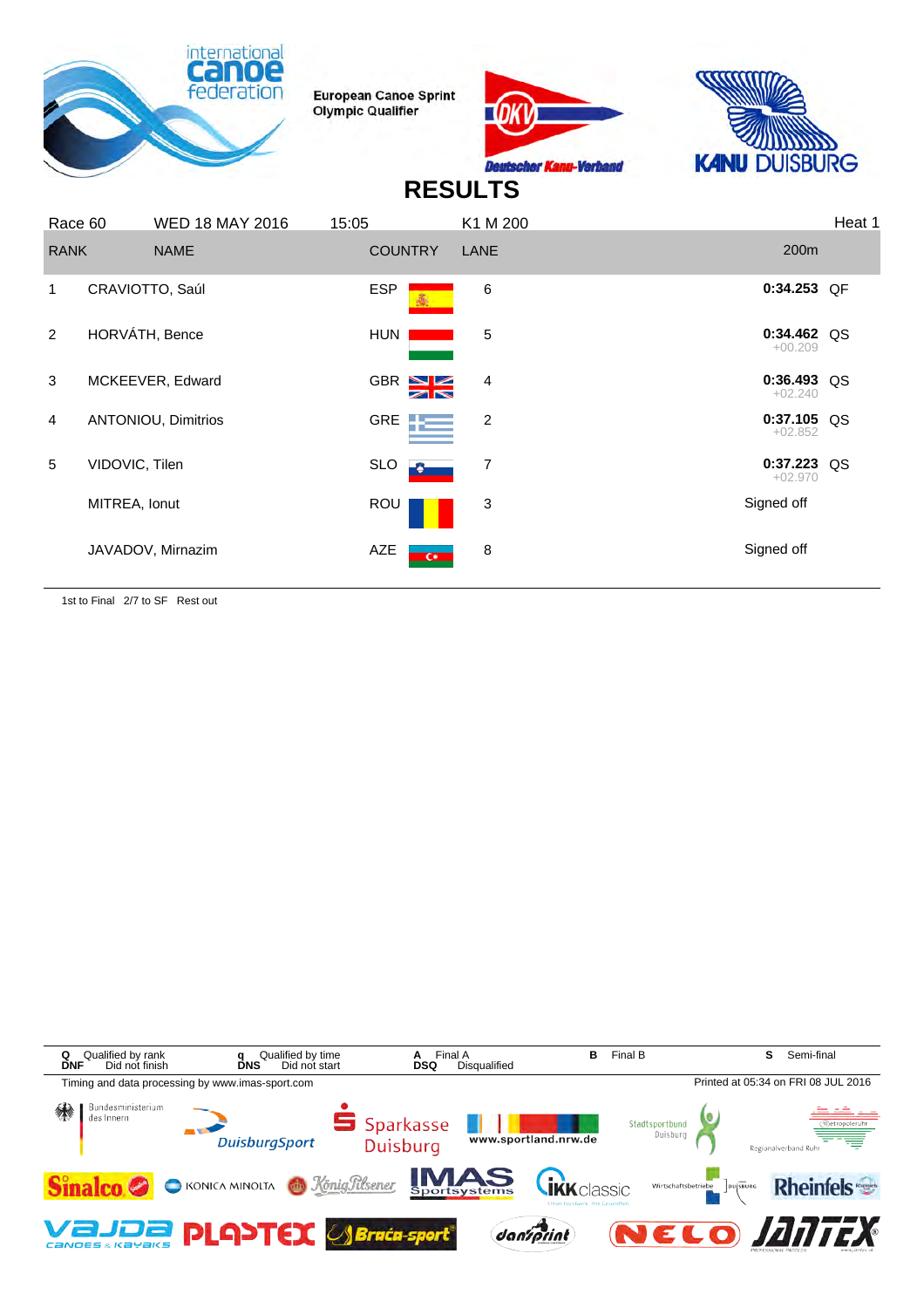





#### **RESULTS**

| Race 61        |                       | <b>WED 18 MAY 2016</b>  | 15:10 |                | K1 M 200       |                            | Heat 2 |
|----------------|-----------------------|-------------------------|-------|----------------|----------------|----------------------------|--------|
| <b>RANK</b>    |                       | <b>NAME</b>             |       | <b>COUNTRY</b> | LANE           | 200 <sub>m</sub>           |        |
| 1              |                       | RUMJANCEVS, Aleksejs    |       | LAT            | 4              | 0:34.710 QF                |        |
| $\overline{2}$ | RIZZA, Manfredi       |                         |       | ITA            | 5              | 0:34.764 QS<br>$+00.054$   |        |
| 3              | DUSHEV, Kristian      |                         |       | <b>BUL</b>     | 7              | $0:35.701$ QS<br>$+00.991$ |        |
| $\overline{4}$ | BRENNAN, Tom          |                         |       | IRL            | 3              | $0:35.850$ QS<br>$+01.140$ |        |
| 5              |                       | <b>VETTANEN, Niklas</b> |       | <b>FIN</b>     | 6              | $0:36.201$ QS<br>$+01.491$ |        |
| 6              | <b>KROUWEL, Niels</b> |                         |       | NED            | $\overline{2}$ | $0:36.377$ QS<br>$+01.667$ |        |
| $\overline{7}$ |                       | DIAMANTIS, Andreas      |       | <b>CYP</b>     | 8              | 0:38.890 QS<br>$+04.180$   |        |

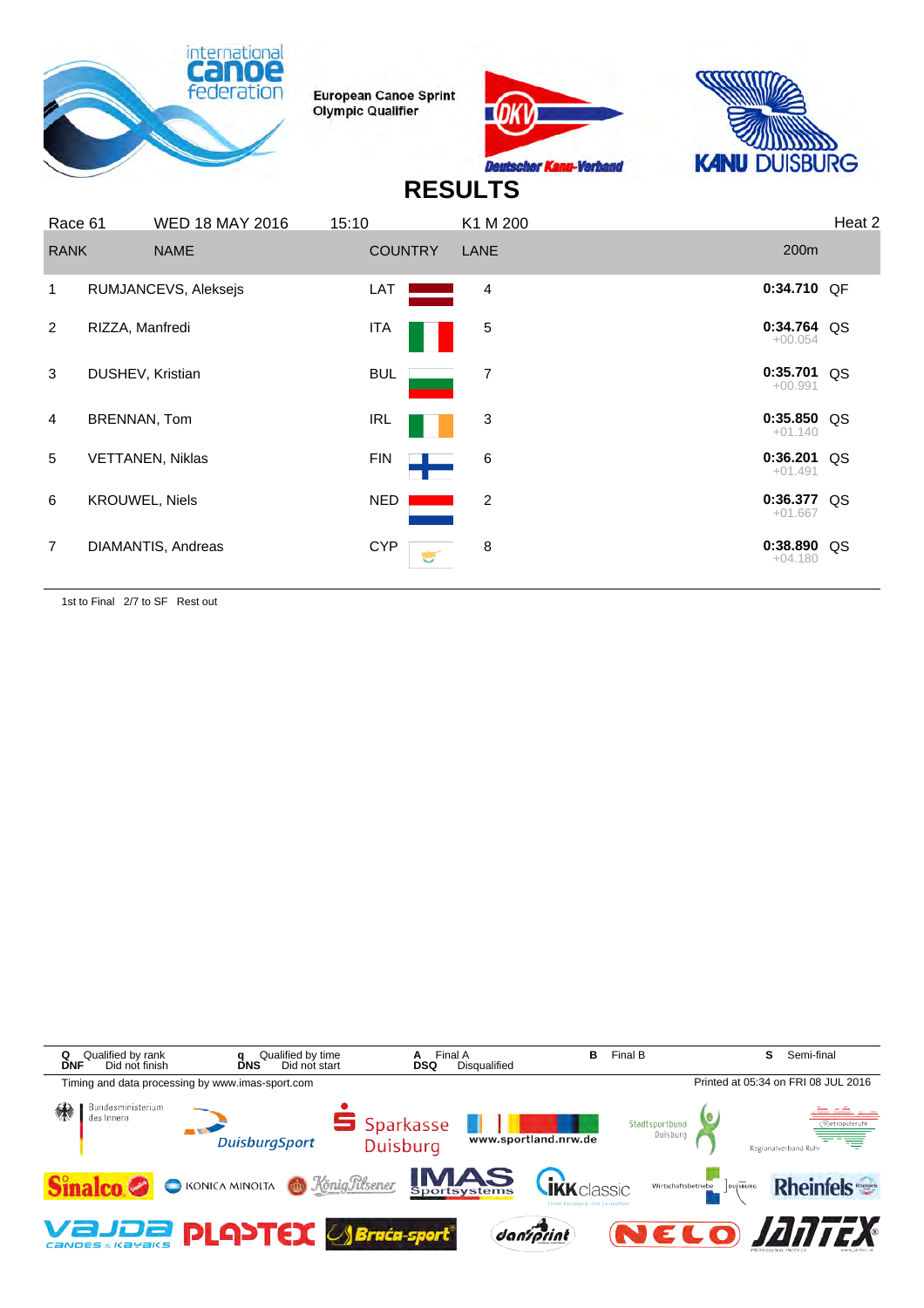





## **RESULTS**

| Race 62        |               | <b>WED 18 MAY 2016</b> | 15:15 |                              | K1 M 200       |                            | Heat 3 |
|----------------|---------------|------------------------|-------|------------------------------|----------------|----------------------------|--------|
| <b>RANK</b>    |               | <b>NAME</b>            |       | <b>COUNTRY</b>               | LANE           | 200m                       |        |
| 1              | LEMKE, Max    |                        |       | <b>GER</b>                   | $\overline{7}$ | 0:35.063 QF                |        |
| 2              |               | DELOMBAERDE, Jonathan  |       | <b>BEL</b>                   | 4              | 0:35.470 QS<br>$+00.407$   |        |
| 3              | VAJDA, Martin |                        |       | <b>SVK</b><br>电              | 6              | $0:36.430$ QS<br>$+01.367$ |        |
| 4              | SULA, Kaspar  |                        |       | <b>EST</b>                   | 3              | 0:36.439 QS<br>$+01.376$   |        |
| 5              | ERKAN, Engin  |                        |       | <b>TUR</b><br>$\overline{C}$ | 2              | $0:37.423$ QS<br>$+02.360$ |        |
| 6              |               | KAVELASHVILI, Badri    |       | GEO $+$ $+$<br>$+1$<br>. .   | 8              | 0:37.964 QS<br>$+02.901$   |        |
| $\overline{7}$ | PILO, Orion   |                        |       | DEN                          | 5              | $0:50.858$ QS<br>$+15.795$ |        |

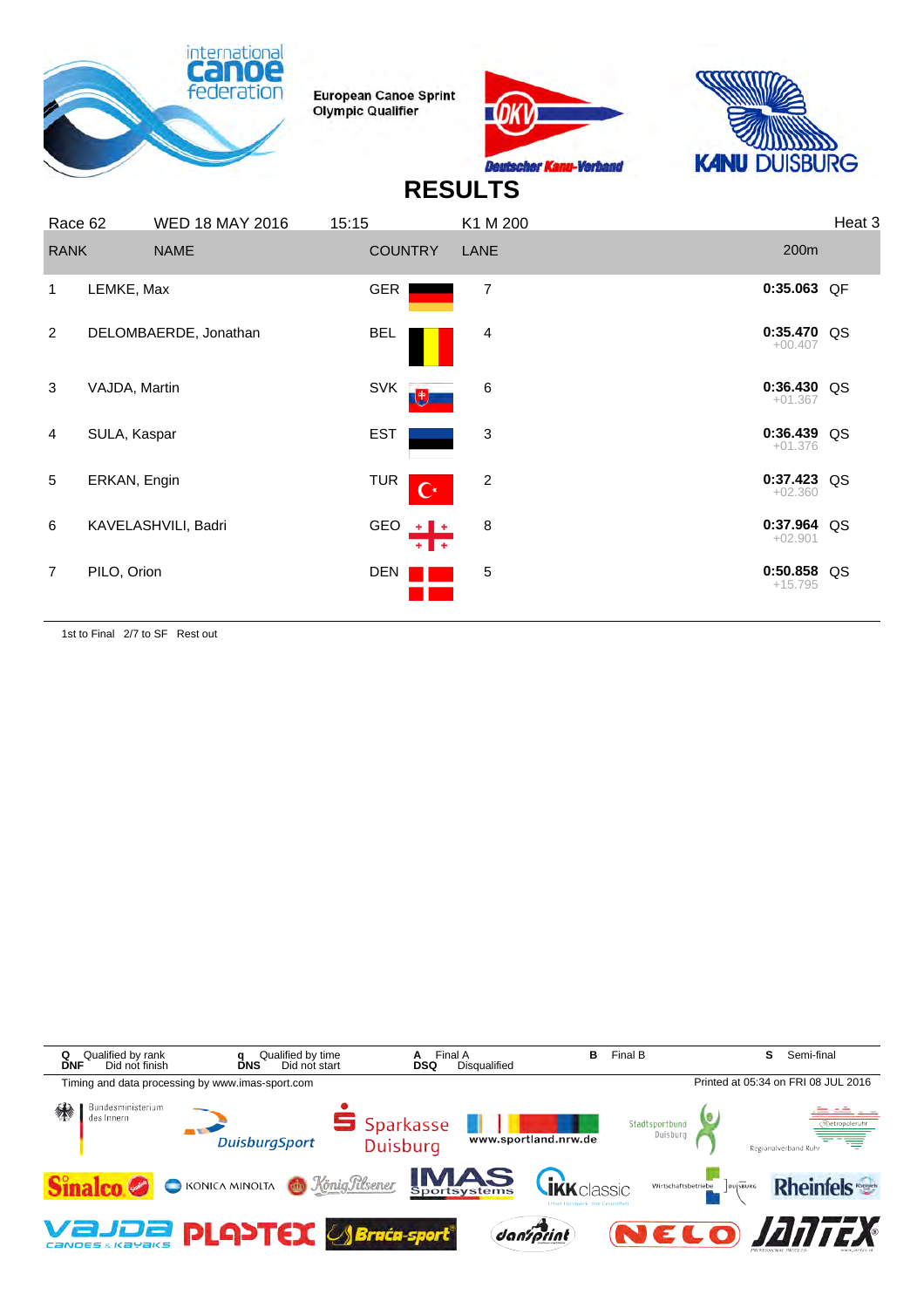





# **RESULTS**

| Race 63        |                 | <b>WED 18 MAY 2016</b>   | 15:20             | C1 M 200       |                            | Heat 1 |
|----------------|-----------------|--------------------------|-------------------|----------------|----------------------------|--------|
| <b>RANK</b>    |                 | <b>NAME</b>              | <b>COUNTRY</b>    | <b>LANE</b>    | 200 <sub>m</sub>           |        |
| 1.             | KIRAJ, Stefan   |                          | GER               | 6              | 0:39.810 QF                |        |
| $\overline{2}$ | TACCHINI, Carlo |                          | ITA               | 4              | 0:39.884 QF<br>$+00.074$   |        |
| 3              |                 | LUBNIEWSKI, Michal Marek | <b>POL</b>        | 8              | 0:39.891 QF<br>$+00.081$   |        |
| 4              |                 | TARNOVSCHI, Oleg         | MDA  <br>퉶        | 3              | $0:39.967$ QS<br>$+00.157$ |        |
| 5              |                 | DIMOPOULOS, Stefanos     | GRE $\frac{1}{2}$ | $\overline{2}$ | 0:43.087 QS<br>$+03.277$   |        |
| 6              |                 | ASTAPOVS, Romans         | LAT               | 7              | $0:46.783$ QS<br>$+06.973$ |        |
|                | CHEBAN, lurii   |                          | <b>UKR</b>        | 5              | Signed off                 |        |
|                |                 |                          |                   |                |                            |        |

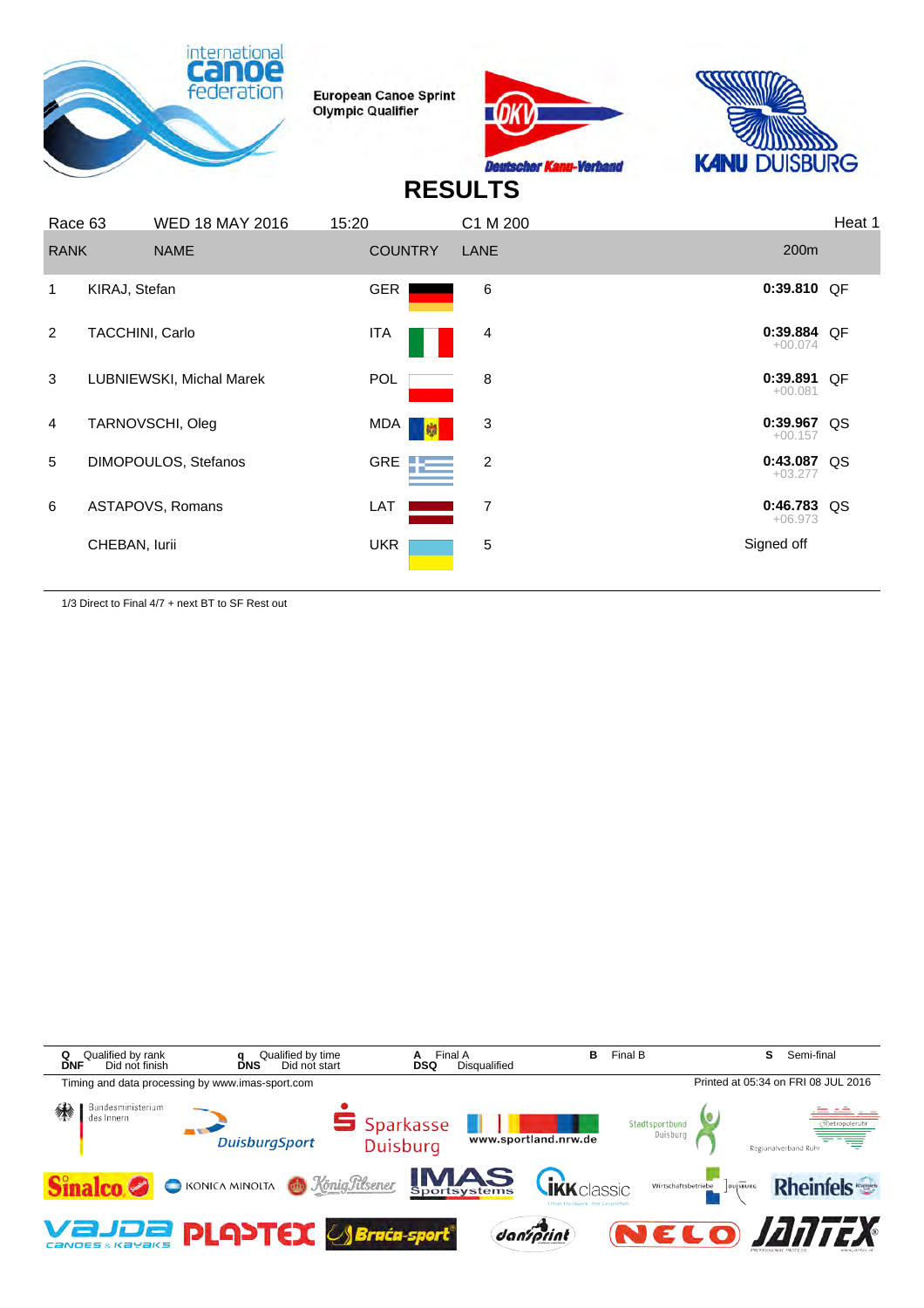





## **RESULTS**

| Race 64        |                 | <b>WED 18 MAY 2016</b> | 15:25           | C1 M 200   |                            | Heat 2 |
|----------------|-----------------|------------------------|-----------------|------------|----------------------------|--------|
| <b>RANK</b>    |                 | <b>NAME</b>            | <b>COUNTRY</b>  | LANE       | 200 <sub>m</sub>           |        |
| 1              |                 | BENAVIDES, Alfonso     | <b>ESP</b>      | $\sqrt{5}$ | 0:38.437 QF                |        |
| $\overline{2}$ | NADIRADZE, Zaza |                        | GEO $+$ $+$     | 3          | 0:39.038 QF<br>$+00.601$   |        |
| 3              | SIMART, Thomas  |                        | <b>FRA</b>      | 4          | 0:39.308 QF<br>$+00.871$   |        |
| $\overline{4}$ | HAGARA, Lubomír |                        | <b>SVK</b><br>电 | 6          | 0:39.648 QS<br>$+01.211$   |        |
| 5              |                 | CALVERT, Christopher   | GBR N           | 2          | $0:40.980$ QS<br>$+02.543$ |        |
| 6              |                 | DRAHOKOUPIL, Dan       | CZE             | 7          | $0:47.242$ QS<br>$+08.805$ |        |
|                |                 |                        |                 |            |                            |        |

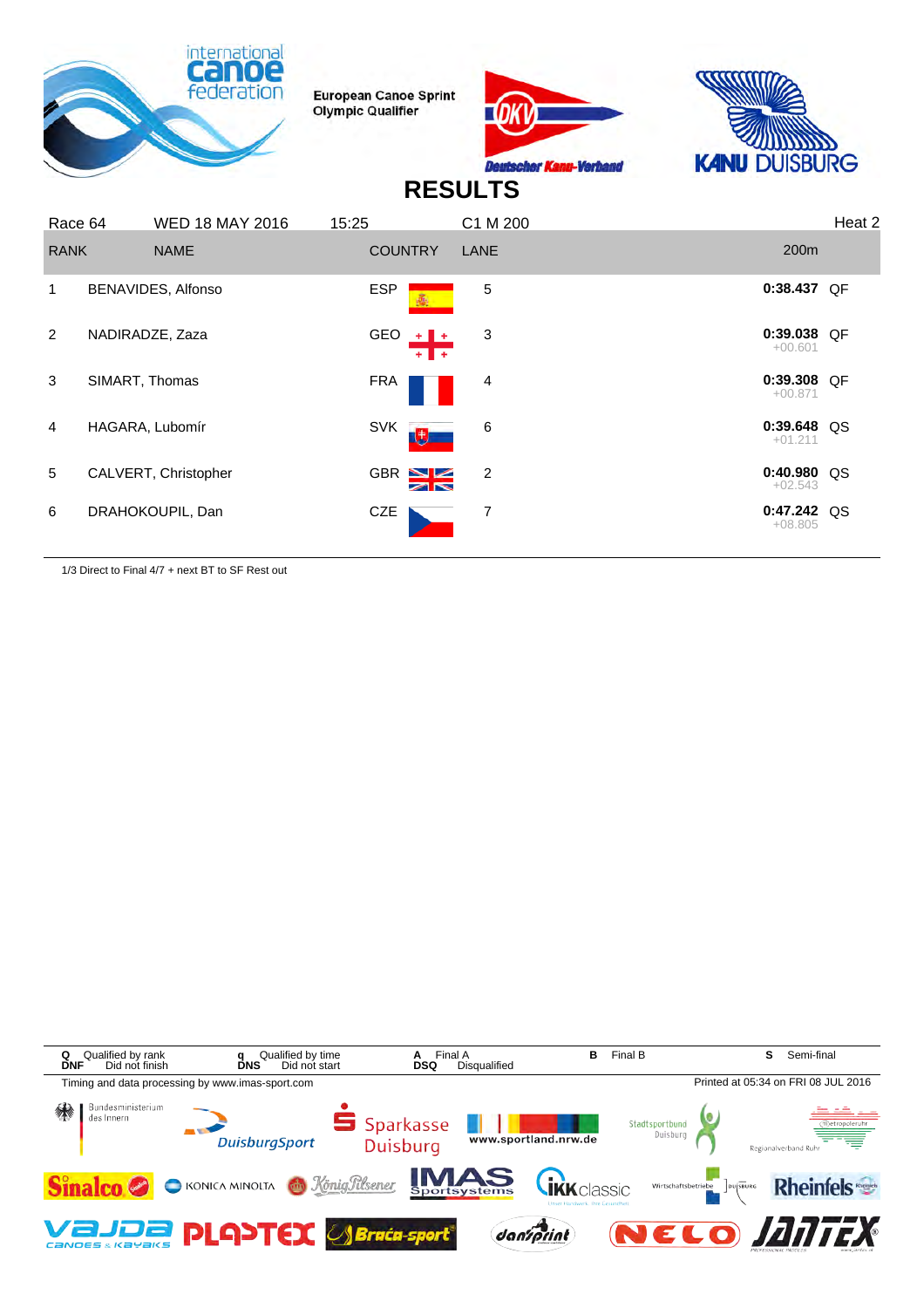





# **RESULTS**

| Race 65        |                 | <b>WED 18 MAY 2016</b> | 15:30          | K1 W 200      |                            | Heat 1 |
|----------------|-----------------|------------------------|----------------|---------------|----------------------------|--------|
| <b>RANK</b>    |                 | <b>NAME</b>            | <b>COUNTRY</b> | LANE          | 200m                       |        |
| 1              | VOLZ, Sabine    |                        | <b>GER</b>     | 5             | $0:40.865$ QF              |        |
| 2              | LAIA, Francisca |                        | <b>POR</b>     | 4<br>۱        | $0:41.075$ QF<br>$+00.210$ |        |
| 3              | EGAN, Jennifer  |                        | <b>IRL</b>     | 2             | 0:41.515 QF<br>$+00.650$   |        |
| 4              | HANNAH, Angela  |                        | GBR S          | 6             | 0:41.819 QS<br>$+00.954$   |        |
| 5              | TARAN, Iuliana  |                        | <b>ROU</b>     | 8             | 0:41.987 QS<br>$+01.122$   |        |
| 6              |                 | FASNEROVÁ, Michaela    | CZE            | 3             | 0:42.879 QS<br>$+02.014$   |        |
| $\overline{7}$ |                 | GOVORCINOVIC, Anamaria | CRO            | 7<br>$\alpha$ | 0:43.997 QS<br>$+03.132$   |        |

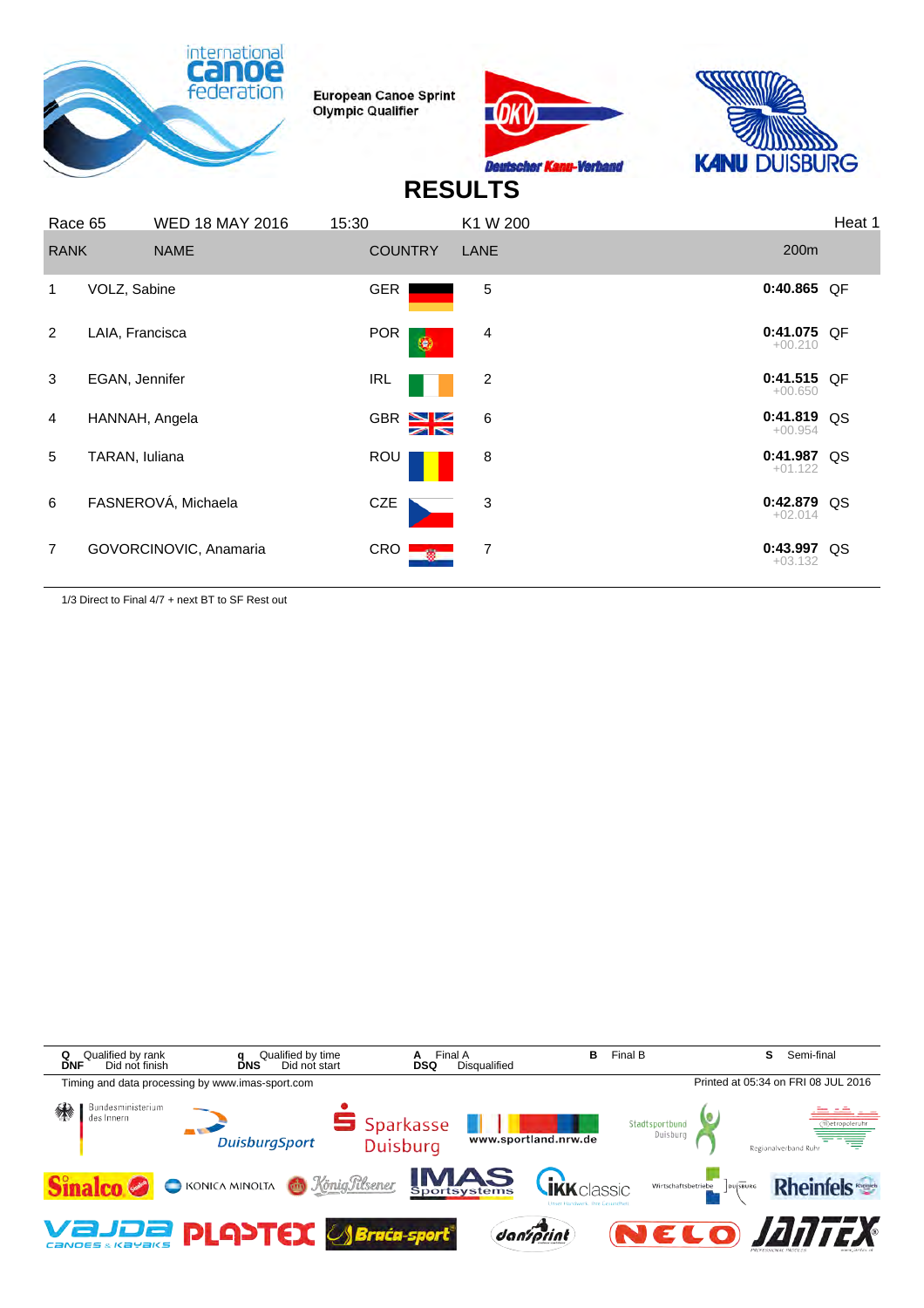





## **RESULTS**

| 200 <sub>m</sub><br><b>RANK</b><br><b>NAME</b><br><b>COUNTRY</b><br>LANE<br>KOHLOVÁ, Martina<br>0:41.027 QF<br><b>SVK</b><br>4<br>1.<br><b>U.</b><br>$0:41.400$ OF<br>2<br>SWE<br>5<br>STENSILS, Linnea<br>$+00.373$<br>0:41.746 QF<br>6<br>3<br><b>SCHURING, Yvonne</b><br>AUT<br>$+00.719$<br>$0:41.818$ QS<br>SOLHAUG, Marte<br>NOR <b>II</b><br>2<br>$\overline{4}$<br>$+00.791$<br>$0:41.955$ QS<br>5<br>3<br>MURABITO, Norma<br>ITA<br>$+00.928$<br>$0:42.181$ QS<br>7<br>6<br>FUNCH, Julie Frølund<br><b>DEN</b><br>$+01.154$ | Race 66 | <b>WED 18 MAY 2016</b> | 15:35 | K1 W 200 | Heat 2 |
|--------------------------------------------------------------------------------------------------------------------------------------------------------------------------------------------------------------------------------------------------------------------------------------------------------------------------------------------------------------------------------------------------------------------------------------------------------------------------------------------------------------------------------------|---------|------------------------|-------|----------|--------|
|                                                                                                                                                                                                                                                                                                                                                                                                                                                                                                                                      |         |                        |       |          |        |
|                                                                                                                                                                                                                                                                                                                                                                                                                                                                                                                                      |         |                        |       |          |        |
|                                                                                                                                                                                                                                                                                                                                                                                                                                                                                                                                      |         |                        |       |          |        |
|                                                                                                                                                                                                                                                                                                                                                                                                                                                                                                                                      |         |                        |       |          |        |
|                                                                                                                                                                                                                                                                                                                                                                                                                                                                                                                                      |         |                        |       |          |        |
|                                                                                                                                                                                                                                                                                                                                                                                                                                                                                                                                      |         |                        |       |          |        |
|                                                                                                                                                                                                                                                                                                                                                                                                                                                                                                                                      |         |                        |       |          |        |

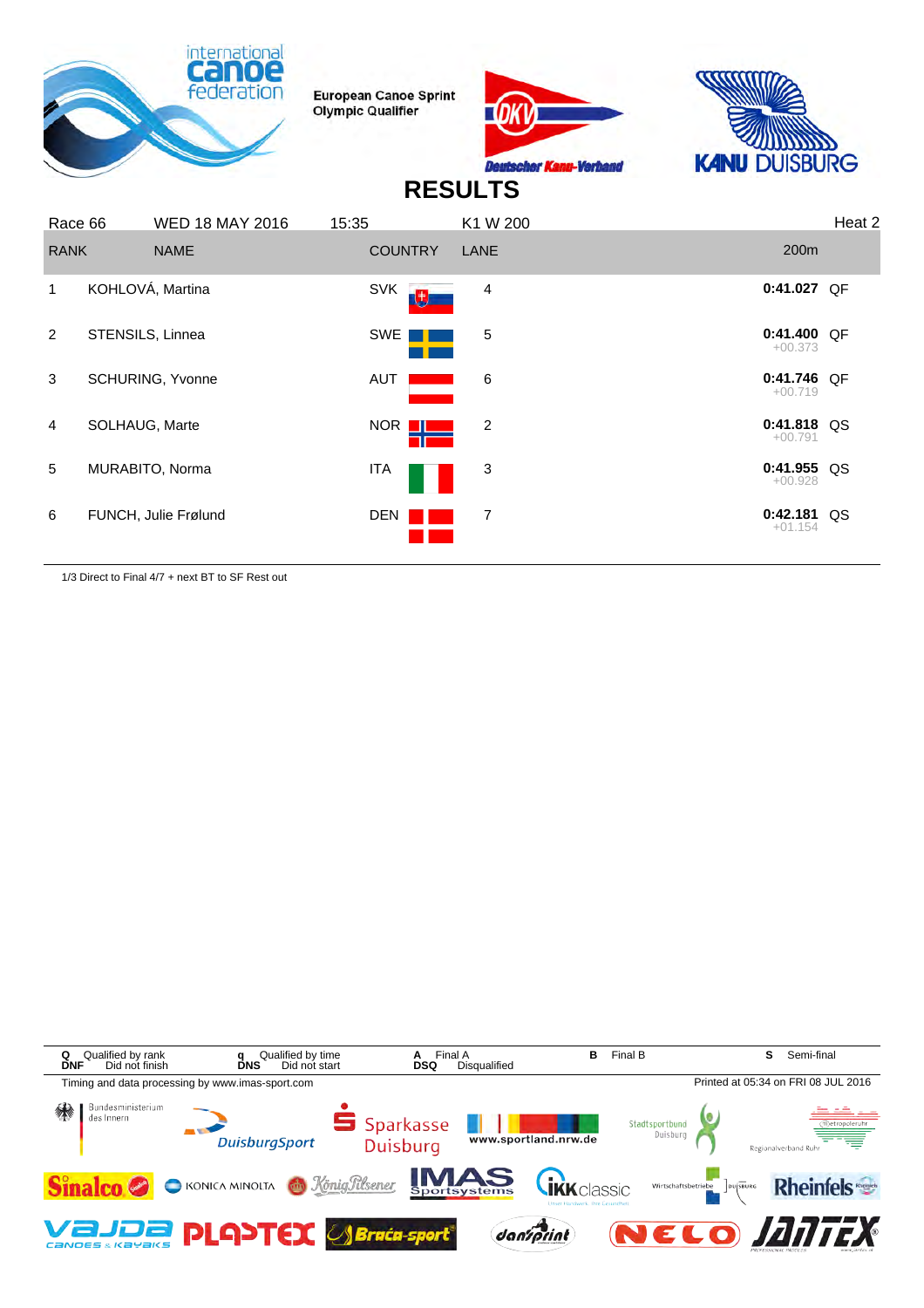





# **RESULTS**

| Race 70        |                                  | <b>WED 18 MAY 2016</b>                  | 16:30      |                | K2 M 1000      |                        |                        |                                     |                          | Semi - Final |
|----------------|----------------------------------|-----------------------------------------|------------|----------------|----------------|------------------------|------------------------|-------------------------------------|--------------------------|--------------|
| <b>RANK</b>    |                                  | <b>NAME</b>                             |            | <b>COUNTRY</b> | LANE           | 250m                   | 500m                   | 750 <sub>m</sub>                    | 1000m                    |              |
|                | SINIAVIN, Oleg                   | SPESIVTSEV, Maxim                       | <b>RUS</b> |                | 4              | 0:47.00(5)<br>$+00.69$ | 1:37.85(4)<br>$+01.45$ | 2:27.05 (1) 3:17.520 QF             |                          |              |
| $\overline{2}$ | HAKALA, Jeremy<br>NYKÄNEN, Miika |                                         | <b>FIN</b> |                |                | 0:46.83(3)<br>$+00.52$ | 1:37.28(2)<br>$+00.88$ | 2:27.62 (2) 3:17.763 QF<br>$+00.57$ | $+00.243$                |              |
| 3              |                                  | BOWLEY, Mathew<br>RUTHERFORD, William   | <b>GBR</b> |                | $\overline{2}$ | 0:47.61(7)<br>$+01.30$ | 1:39.07(7)<br>$+02.67$ | 2:29.97(7)<br>$+02.92$              | 3:18.743 QF<br>$+01.223$ |              |
| 4              | BOE, Nils Jensen                 | <b>GRAVERSEN, Morten</b>                | <b>DEN</b> |                | 5              | 0:46.31(1)             | 1:36.40(1)             | 2:27.63(3)<br>$+00.58$              | 3:18.849<br>$+01.329$    |              |
| 5              | TOOTSI, Tarmo<br>ALUPERE, Kaarel |                                         | <b>EST</b> |                | 3              | 0:46.90(4)<br>$+00.59$ | 1:38.25(5)<br>$+01.85$ | 2:29.07(4)<br>$+02.02$              | 3:19.254<br>$+01.734$    |              |
| 6              |                                  | LINDBERG, Joakim<br>PETERSSON, Albert   | SWE        |                | 6              | 0:47.44(6)<br>$+01.13$ | 1:38.41(6)<br>$+02.01$ | 2:29.94(6)<br>$+02.89$              | 3:20.704<br>$+03.184$    |              |
| $\overline{7}$ | VOLD, Eivind<br>FALCH, Fridtjof  |                                         | <b>NOR</b> |                |                | 0:46.52(2)<br>$+00.21$ | 1:37.67(3)<br>$+01.27$ | 2:29.19(5)<br>$+02.14$              | 3:21.160<br>$+03.640$    |              |
| 8              | LAZIC, Borislav                  | <b>BALCI, Yavuz Selim</b>               | TUR        | $\mathbf{C}^*$ | 8              | 0:47.80(8)<br>$+01.49$ | 1:39.71(8)<br>$+03.31$ | 2:32.22(8)<br>$+05.17$              | 3:23.443<br>$+05.923$    |              |
| 9              |                                  | DOMEISEN, Stefan<br>SUMMERMATTER, Andri | SUI        |                | 9              | 0:48.05(9)<br>$+01.74$ | 1:40.07(9)<br>$+03.67$ | 2:32.94 (9) 3:25.060<br>$+05.89$    | $+07.540$                |              |
|                |                                  |                                         |            |                |                |                        |                        |                                     |                          |              |

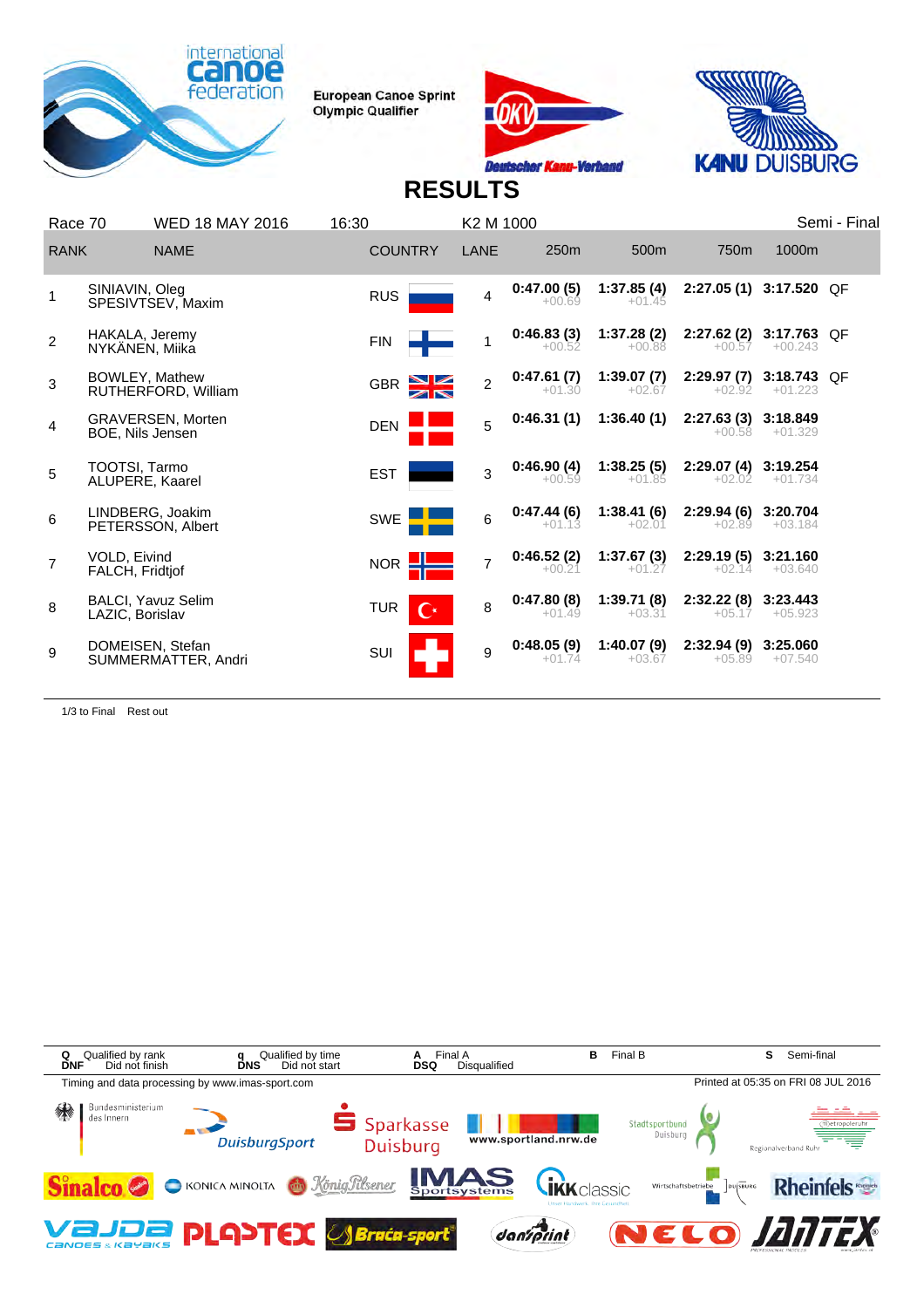

**NO RACE**

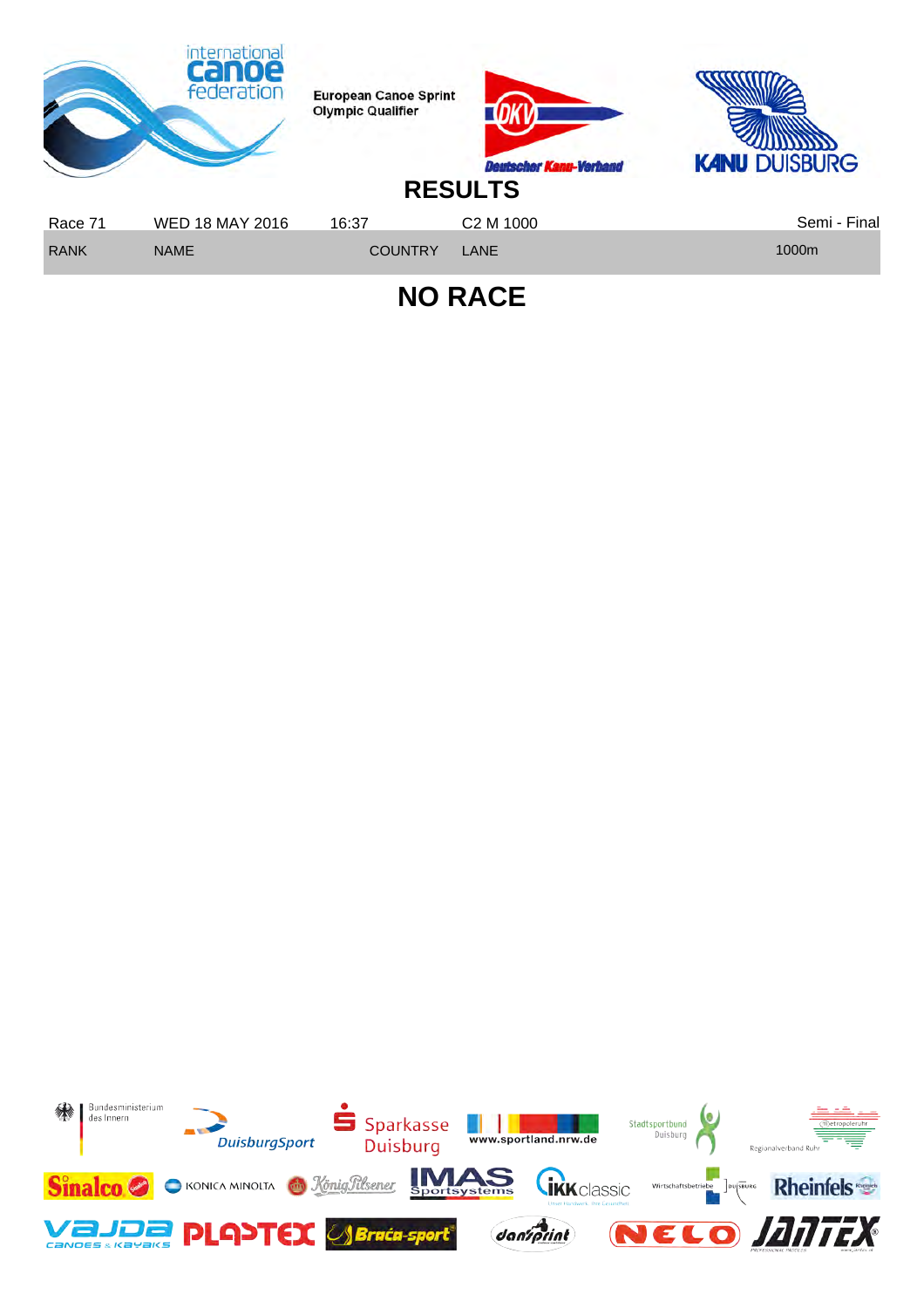





## **RESULTS**

| Race 72        |                  | <b>WED 18 MAY 2016</b>  | 16:50      |                | K1 M 200                |                          | Semi - Final 1 |
|----------------|------------------|-------------------------|------------|----------------|-------------------------|--------------------------|----------------|
| <b>RANK</b>    |                  | <b>NAME</b>             |            | <b>COUNTRY</b> | LANE                    | 200m                     |                |
| $\mathbf{1}$   | HORVÁTH, Bence   |                         | HUN        |                | 5                       | 0:35.126 QF              |                |
| 2              |                  | <b>VETTANEN, Niklas</b> | <b>FIN</b> |                | $\overline{\mathbf{c}}$ | 0:35.657 QF<br>$+00.531$ |                |
| 3              | DUSHEV, Kristian |                         | <b>BUL</b> |                | 4                       | 0:35.726 QF<br>$+00.600$ |                |
| $\overline{4}$ | VAJDA, Martin    |                         | <b>SVK</b> | 力              | 6                       | 0:36.598<br>$+01.472$    |                |
| 5              | SULA, Kaspar     |                         | <b>EST</b> |                | 3                       | 0:37.047<br>$+01.921$    |                |
| 6              |                  | KAVELASHVILI, Badri     |            | GEO $+$ $+$    | 8                       | 0:37.297<br>$+02.171$    |                |
| $\overline{7}$ |                  | ANTONIOU, Dimitrios     |            | GRE <b>TE</b>  | 7                       | 0:37.552<br>$+02.426$    |                |
| 8              |                  | DIAMANTIS, Andreas      | <b>CYP</b> |                | 9                       | 0:39.174<br>$+04.048$    |                |

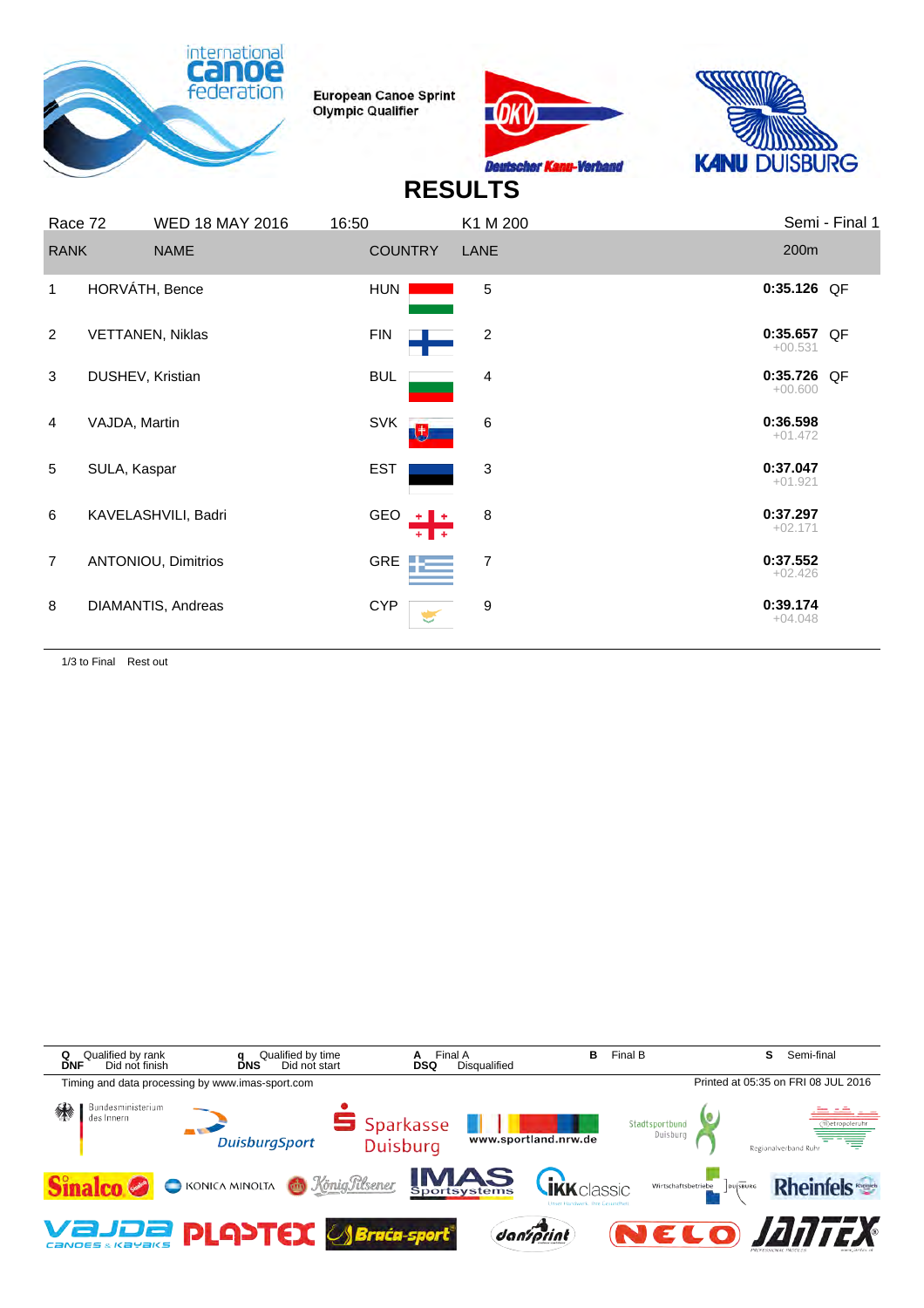





## **RESULTS**

| Race 73        | <b>WED 18 MAY 2016</b> | 16:55          | K1 M 200                                  | Semi - Final 2           |  |
|----------------|------------------------|----------------|-------------------------------------------|--------------------------|--|
| <b>RANK</b>    | <b>NAME</b>            | <b>COUNTRY</b> | LANE                                      | 200m                     |  |
| 1              | RIZZA, Manfredi        | <b>ITA</b>     | 5                                         | 0:35.226 QF              |  |
| 2              | MCKEEVER, Edward       | GBR SE         | 6                                         | 0:35.231 QF<br>$+00.005$ |  |
| 3              | BRENNAN, Tom           | <b>IRL</b>     | 3                                         | 0:35.938 QF<br>$+00.712$ |  |
| 4              | DELOMBAERDE, Jonathan  | <b>BEL</b>     | 4                                         | 0:35.953<br>$+00.727$    |  |
| 5              | PILO, Orion            | DEN            | 9                                         | 0:36.079<br>$+00.853$    |  |
| 6              | VIDOVIC, Tilen         | <b>SLO</b>     | $\overline{7}$<br>$\bullet$               | 0:36.728<br>$+01.502$    |  |
| $\overline{7}$ | <b>KROUWEL, Niels</b>  | NED            | 8                                         | 0:36.814<br>$+01.588$    |  |
| 8              | ERKAN, Engin           | <b>TUR</b>     | $\overline{2}$<br>$\overline{\mathbf{C}}$ | 0:37.165<br>$+01.939$    |  |

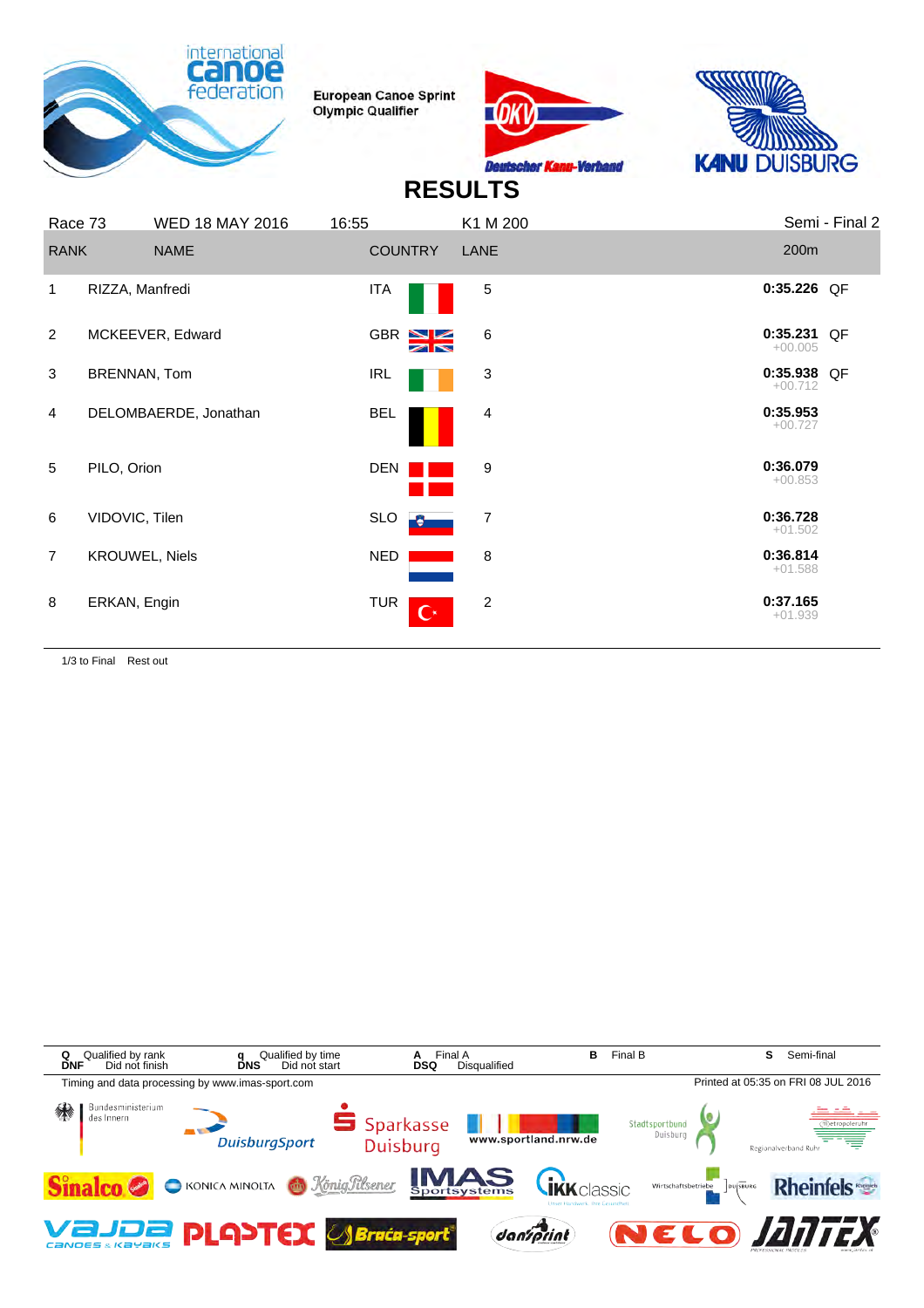





## **RESULTS**

| Race 74        | <b>WED 18 MAY 2016</b> | 17:00 |                | C1 M 200 |                          | Semi - Final |
|----------------|------------------------|-------|----------------|----------|--------------------------|--------------|
| <b>RANK</b>    | <b>NAME</b>            |       | <b>COUNTRY</b> | LANE     | 200 <sub>m</sub>         |              |
|                | HAGARA, Lubomír        |       | <b>SVK</b>     | 4        | $0:40.143$ QF            |              |
| 2              | TARNOVSCHI, Oleg       |       | MDA<br>- 嚇     | 5        | 0:40.178 QF<br>$+00.035$ |              |
| 3              | DRAHOKOUPIL, Dan       |       | CZE            | 7        | 0:41.311 QF<br>$+01.168$ |              |
| $\overline{4}$ | CALVERT, Christopher   |       | GBR N          | 3        | 0:41.709<br>$+01.566$    |              |
| 5              | ASTAPOVS, Romans       | LAT   |                | 2        | 0:42.282<br>$+02.139$    |              |
| 6              | DIMOPOULOS, Stefanos   |       | GRE <b>TE</b>  | 6        | 0:43.386<br>$+03.243$    |              |

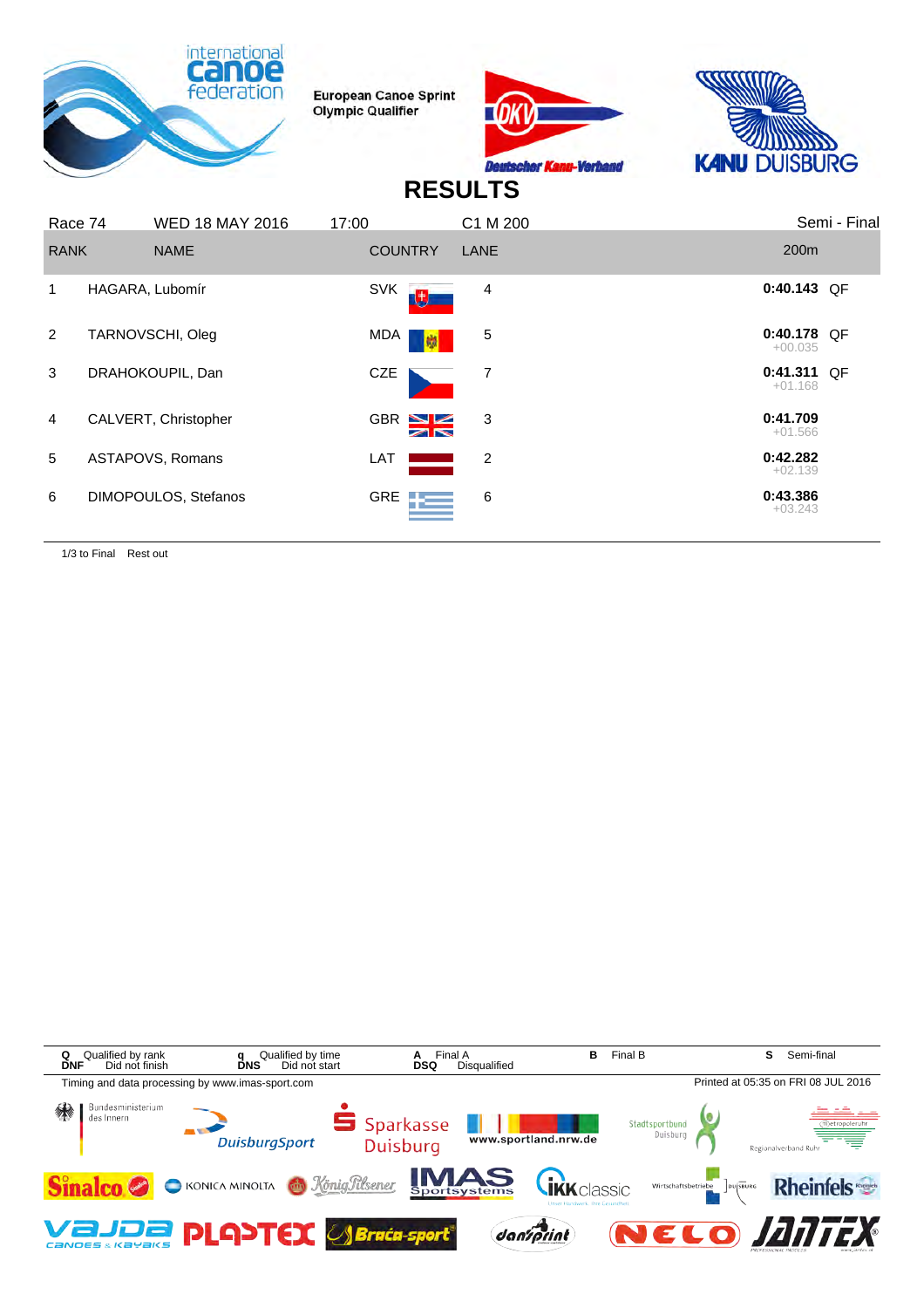





## **RESULTS**

|                | Race 75        | <b>WED 18 MAY 2016</b> | 17:05                          | K1 W 200 | Semi - Final             |
|----------------|----------------|------------------------|--------------------------------|----------|--------------------------|
|                | <b>RANK</b>    | <b>NAME</b>            | <b>COUNTRY</b>                 | LANE     | 200 <sub>m</sub>         |
| 1              | HANNAH, Angela |                        | $GBR \geq 2$<br>$\blacksquare$ | 5        | 0:41.412 QF              |
| $\overline{2}$ | TARAN, Iuliana |                        | <b>ROU</b>                     | 6        | 0:41.612 QF<br>$+00.200$ |
| 3              |                | MURABITO, Norma        | ITA                            | 3        | 0:42.003 QF<br>$+00.591$ |
| $\overline{4}$ |                | FUNCH, Julie Frølund   | <b>DEN</b>                     | 7        | 0:42.069<br>$+00.657$    |
| 5              |                | SOLHAUG, Marte         | NOR I                          | 4        | 0:42.458<br>$+01.046$    |
| 6              |                | FASNEROVÁ, Michaela    | <b>CZE</b>                     | 2        | 0:43.016<br>$+01.604$    |
| $\overline{7}$ |                | GOVORCINOVIC, Anamaria | CRO                            | 8        | 0:45.503<br>$+04.091$    |

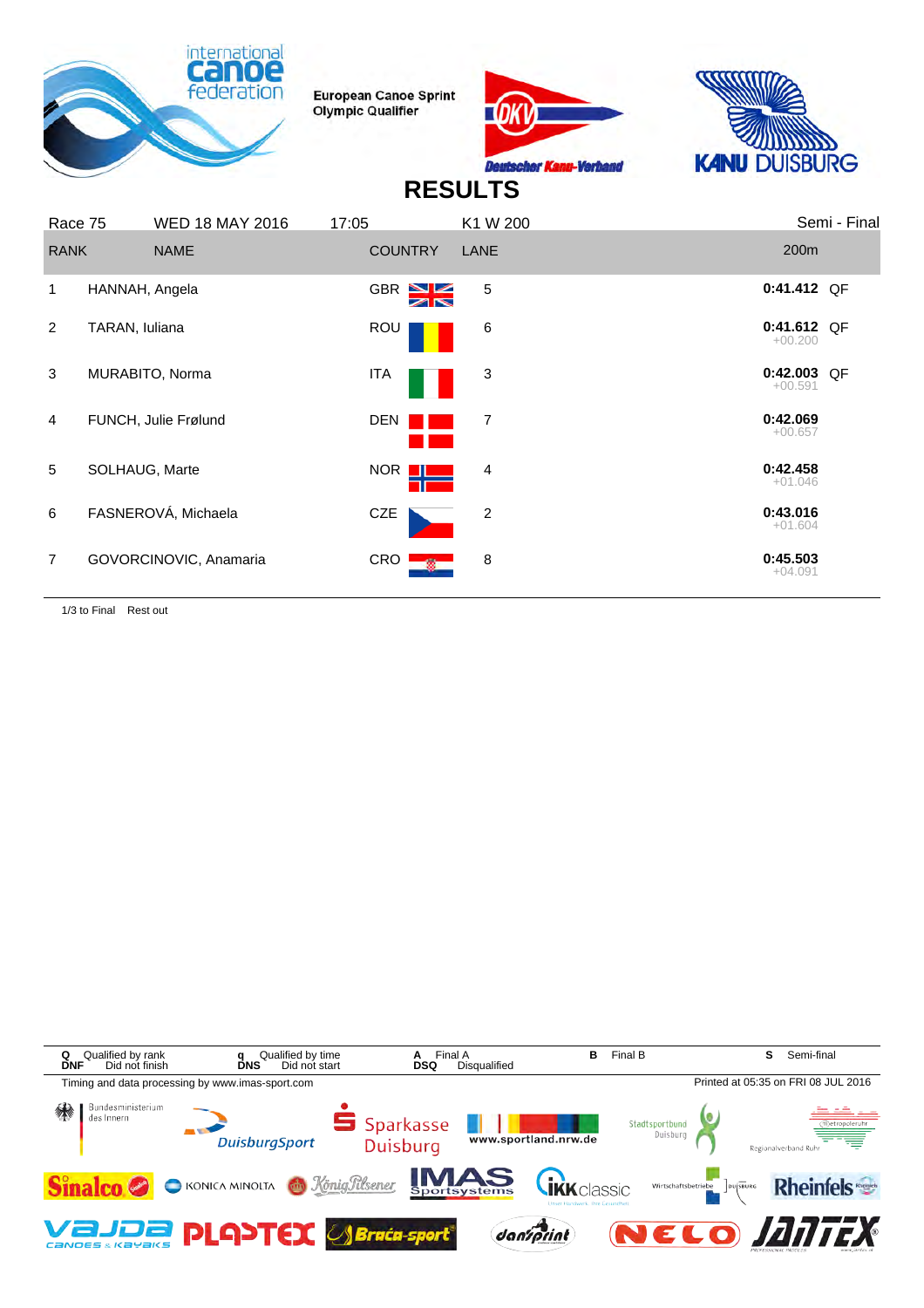





| Race 76        |                 | THU 19 MAY 2016    | 09:30           | K1 W 500       |                                   |           | Final |
|----------------|-----------------|--------------------|-----------------|----------------|-----------------------------------|-----------|-------|
| <b>RANK</b>    |                 | <b>NAME</b>        | <b>COUNTRY</b>  | LANE           | 250m                              | 500m      |       |
| 1              | HERING, Sabrina |                    | <b>GER</b>      | 5              | 0:55.22 (1) 1:55.378              |           |       |
| 2              |                 | KOHLOVÁ, Martina   | <b>SVK</b>      | 6              | $0:55.33(2)$ 1:55.677<br>$+00.11$ | $+00.299$ |       |
| 3              |                 | SCHURING, Yvonne   | AUT             | 3              | $0:57.25(5)$ 1:56.864<br>$+02.03$ | $+01.486$ |       |
| 4              | LAURIC, Irina   |                    | ROU             | 4              | 0:56.06 (4) 1:57.024<br>$+00.84$  | $+01.646$ |       |
| 5              |                 | PETERS, Hermien    | <b>BEL</b>      | 7              | 0:57.45 (8) 1:58.702<br>$+02.23$  | $+03.324$ |       |
| 6              | BEDEC, Kristina |                    | SRB<br><b>M</b> | 1              | 0:57.44 (7) 1:58.771<br>$+02.22$  | $+03.393$ |       |
| $\overline{7}$ |                 | LAZKANO, Begoña    | <b>ESP</b>      | 8              | 0:55.77 (3) 2:00.229<br>$+00.55$  | $+04.851$ |       |
| 8              | EGAN, Jennifer  |                    | <b>IRL</b>      | 9              | 0:57.43 (6) 2:00.270<br>$+02.21$  | $+04.892$ |       |
| 9              |                 | AKHADOVA, Svitlana | <b>UKR</b>      | $\overline{c}$ | 0:59.62 (9) 2:01.584<br>$+04.40$  | $+06.206$ |       |
|                |                 |                    |                 |                |                                   |           |       |

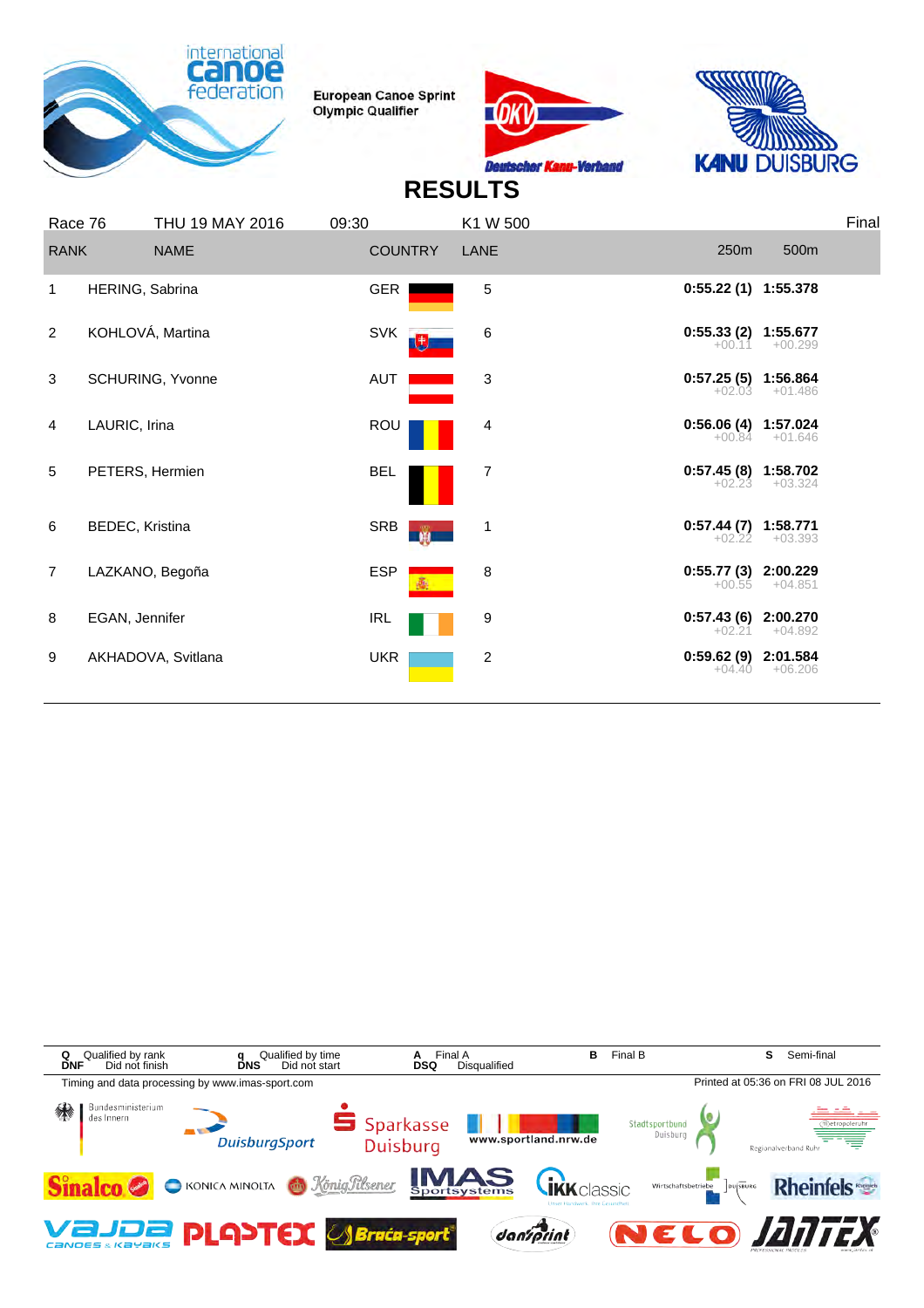





| 250m<br>500m<br>750m<br>1000m<br><b>COUNTRY</b><br><b>RANK</b><br><b>NAME</b><br>LANE<br>0:55.39(1)<br>1:56.79(1)<br>2:58.81 (1) 3:58.288<br><b>ROU</b><br>CARP, Leonid<br>4<br>1<br>1:58.85(3)<br>0:57.18(4)<br>3:00.58 (3) 3:59.490<br>TACCHINI, Carlo<br>$\overline{2}$<br><b>ITA</b><br>2<br>$+01.79$<br>$+02.06$<br>$+01.77$<br>$+01.202$<br>1:59.65(4)<br>0:56.91(3)<br>3:01.33(4)<br>3<br>KODINOV, Angel<br><b>BUL</b><br>4:01.069<br>6<br>$+01.52$<br>$+02.86$<br>$+02.52$<br>$+02.781$<br><b>ESP</b><br>2:04.37(9)<br>ROMERO, Diego<br>1:02.04(9)<br>3:06.28(6)<br>4:06.716<br>4<br>7<br>$+08.428$<br>$+06.65$<br>$+07.47$<br>$+07.58$<br>RUSNÁK, Matej<br><b>SVK</b><br>0:58.58(6)<br>2:00.81(5)<br>3:03.16(5)<br>5<br>4:09.460<br>5<br>电<br>$+04.02$<br>$+04.35$<br>$+11.172$<br>$+03.19$<br>0:58.03(5)<br>2:01.58(6)<br><b>BLR</b><br>3:06.70(7)<br>6<br>MAKHNIST, Aliaksei<br>8<br>4:11.166<br>ā<br>$+04.79$<br>$+02.64$<br>$+07.89$<br>$+12.878$<br>LAT<br>0:59.75(7)<br>2:04.18(8)<br>3:08.25(8)<br>ILJINS, Dagnis<br>4:12.657<br>$\overline{7}$<br>1.<br>$+09.44$<br>$+14.369$<br>$+04.36$<br>$+07.39$<br>0:56.39(2)<br>1:57.79(2)<br>3:00.56(2)<br>MLADEZIC, Strahinja<br><b>SRB</b><br>4:13.039<br>8<br>3<br><b>B</b><br>$+01.00$<br>$+01.00$<br>$+01.75$<br>$+14.751$<br>0:59.76(8)<br>2:04.00(7)<br>$3:10.38(9)$ 4:13.737<br>DIMOPOULOS, Stefanos<br>GRE<br>9<br>9<br>$+15.449$<br>$+04.37$<br>$+11.57$<br>$+07.21$ | Race 77 | THU 19 MAY 2016 | 09:45 | C1 M 1000 |  | Final |
|-----------------------------------------------------------------------------------------------------------------------------------------------------------------------------------------------------------------------------------------------------------------------------------------------------------------------------------------------------------------------------------------------------------------------------------------------------------------------------------------------------------------------------------------------------------------------------------------------------------------------------------------------------------------------------------------------------------------------------------------------------------------------------------------------------------------------------------------------------------------------------------------------------------------------------------------------------------------------------------------------------------------------------------------------------------------------------------------------------------------------------------------------------------------------------------------------------------------------------------------------------------------------------------------------------------------------------------------------------------------------------------------------------------------------------------------|---------|-----------------|-------|-----------|--|-------|
|                                                                                                                                                                                                                                                                                                                                                                                                                                                                                                                                                                                                                                                                                                                                                                                                                                                                                                                                                                                                                                                                                                                                                                                                                                                                                                                                                                                                                                         |         |                 |       |           |  |       |
|                                                                                                                                                                                                                                                                                                                                                                                                                                                                                                                                                                                                                                                                                                                                                                                                                                                                                                                                                                                                                                                                                                                                                                                                                                                                                                                                                                                                                                         |         |                 |       |           |  |       |
|                                                                                                                                                                                                                                                                                                                                                                                                                                                                                                                                                                                                                                                                                                                                                                                                                                                                                                                                                                                                                                                                                                                                                                                                                                                                                                                                                                                                                                         |         |                 |       |           |  |       |
|                                                                                                                                                                                                                                                                                                                                                                                                                                                                                                                                                                                                                                                                                                                                                                                                                                                                                                                                                                                                                                                                                                                                                                                                                                                                                                                                                                                                                                         |         |                 |       |           |  |       |
|                                                                                                                                                                                                                                                                                                                                                                                                                                                                                                                                                                                                                                                                                                                                                                                                                                                                                                                                                                                                                                                                                                                                                                                                                                                                                                                                                                                                                                         |         |                 |       |           |  |       |
|                                                                                                                                                                                                                                                                                                                                                                                                                                                                                                                                                                                                                                                                                                                                                                                                                                                                                                                                                                                                                                                                                                                                                                                                                                                                                                                                                                                                                                         |         |                 |       |           |  |       |
|                                                                                                                                                                                                                                                                                                                                                                                                                                                                                                                                                                                                                                                                                                                                                                                                                                                                                                                                                                                                                                                                                                                                                                                                                                                                                                                                                                                                                                         |         |                 |       |           |  |       |
|                                                                                                                                                                                                                                                                                                                                                                                                                                                                                                                                                                                                                                                                                                                                                                                                                                                                                                                                                                                                                                                                                                                                                                                                                                                                                                                                                                                                                                         |         |                 |       |           |  |       |
|                                                                                                                                                                                                                                                                                                                                                                                                                                                                                                                                                                                                                                                                                                                                                                                                                                                                                                                                                                                                                                                                                                                                                                                                                                                                                                                                                                                                                                         |         |                 |       |           |  |       |
|                                                                                                                                                                                                                                                                                                                                                                                                                                                                                                                                                                                                                                                                                                                                                                                                                                                                                                                                                                                                                                                                                                                                                                                                                                                                                                                                                                                                                                         |         |                 |       |           |  |       |

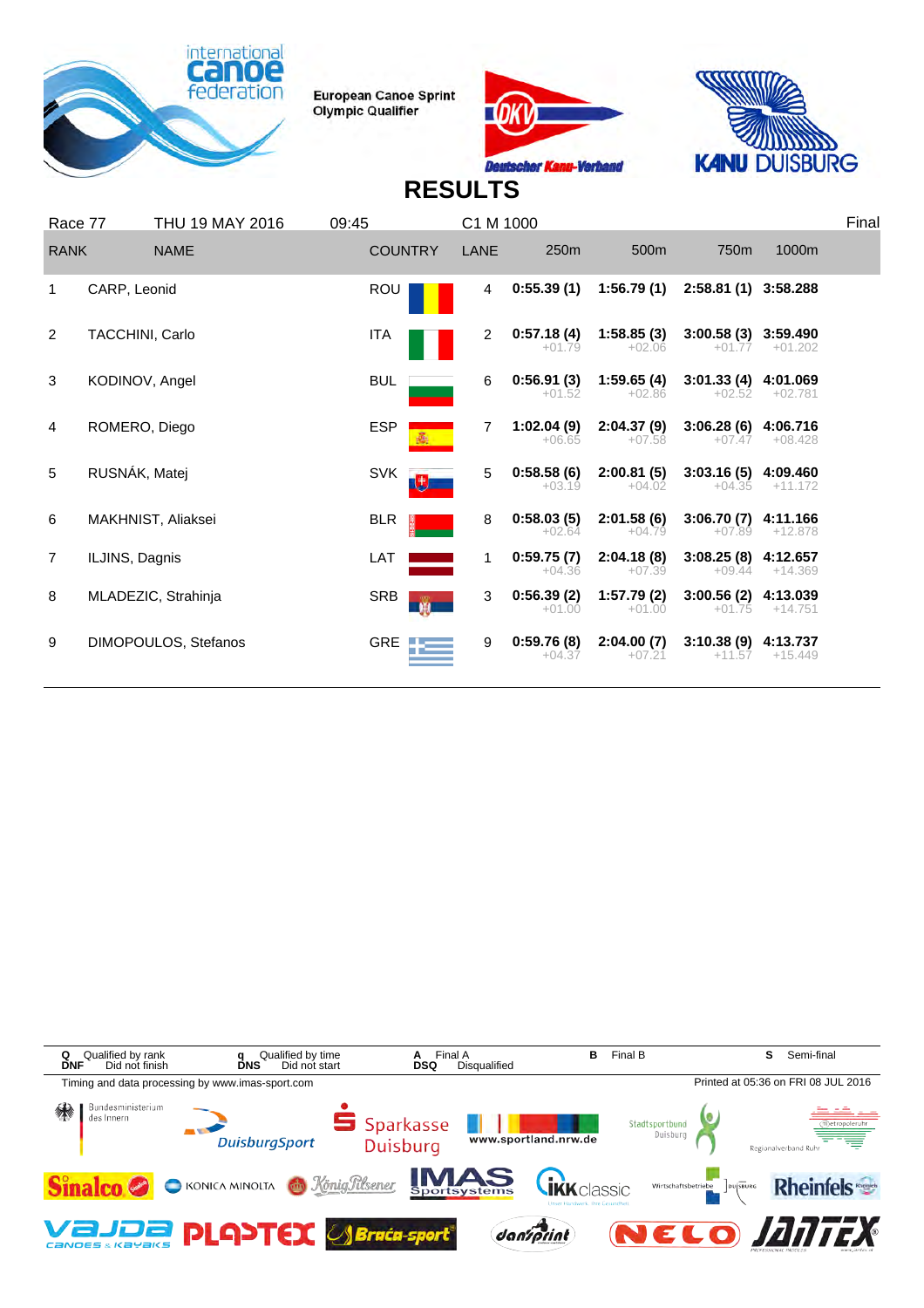





| Race 78        |                 | THU 19 MAY 2016    | 09:52           | K1 M 1000           |                        |                        |                                  |                       | Final |
|----------------|-----------------|--------------------|-----------------|---------------------|------------------------|------------------------|----------------------------------|-----------------------|-------|
| <b>RANK</b>    |                 | <b>NAME</b>        | <b>COUNTRY</b>  | LANE                | 250m                   | 500m                   | 750 <sub>m</sub>                 | 1000m                 |       |
|                |                 | DOMBVÁRI, Bence    | <b>HUN</b>      | 3                   | 0:51.70(4)<br>$+01.35$ | 1:44.78(1)             | 2:39.81 (2) 3:35.307<br>$+00.78$ |                       |       |
| 2              |                 | ANOSHKIN, Roman    | <b>RUS</b>      | 5                   | 0:51.62(3)<br>$+01.27$ | 1:44.81(2)<br>$+00.03$ | 2:39.03(1)                       | 3:35.695<br>$+00.388$ |       |
| 3              | WALZ, Marcus    |                    | <b>ESP</b>      | 8                   | 0:50.35(1)             | 1:46.89(6)<br>$+02.11$ | 2:43.13(4)<br>$+04.10$           | 3:35.754<br>$+00.447$ |       |
| 4              |                 | FITZSIMON, Michael | IRL             | 7                   | 0:51.78(5)<br>$+01.43$ | 1:46.93(7)<br>$+02.15$ | 2:43.61(7)<br>$+04.58$           | 3:38.727<br>$+03.420$ |       |
| 5              | ROSOLSKI, Rafal |                    | POL             | 4                   | 0:52.02(7)<br>$+01.67$ | 1:46.75(4)<br>$+01.97$ | 2:43.59(5)<br>$+04.56$           | 3:38.972<br>$+03.665$ |       |
| 6              | PETERS, Artuur  |                    | <b>BEL</b>      | 2                   | 0:51.85(6)<br>$+01.50$ | 1:46.76(5)<br>$+01.98$ | 2:43.60(6)<br>$+04.57$           | 3:39.104<br>$+03.797$ |       |
| $\overline{7}$ | KUKHARYK, Oleh  |                    | <b>UKR</b>      | 6                   | 0:51.42(2)<br>$+01.07$ | 1:45.91(3)<br>$+01.13$ | 2:40.91(3)<br>$+01.88$           | 3:40.376<br>$+05.069$ |       |
| 8              |                 | BOYTON, Jonathan   | GBR $\sum$      | 1<br>$\blacksquare$ | 0:52.09(8)<br>$+01.74$ | 1:47.76(8)<br>$+02.98$ | 2:44.01(8)<br>$+04.98$           | 3:42.100<br>$+06.793$ |       |
| 9              | ZAKRAJSEK, Jost |                    | <b>SLO</b><br>Ð | 9                   | 0:52.79(9)<br>$+02.44$ | 1:48.29(9)<br>$+03.51$ | 2:45.07(9)<br>$+06.04$           | 3:45.473<br>$+10.166$ |       |
|                |                 |                    |                 |                     |                        |                        |                                  |                       |       |

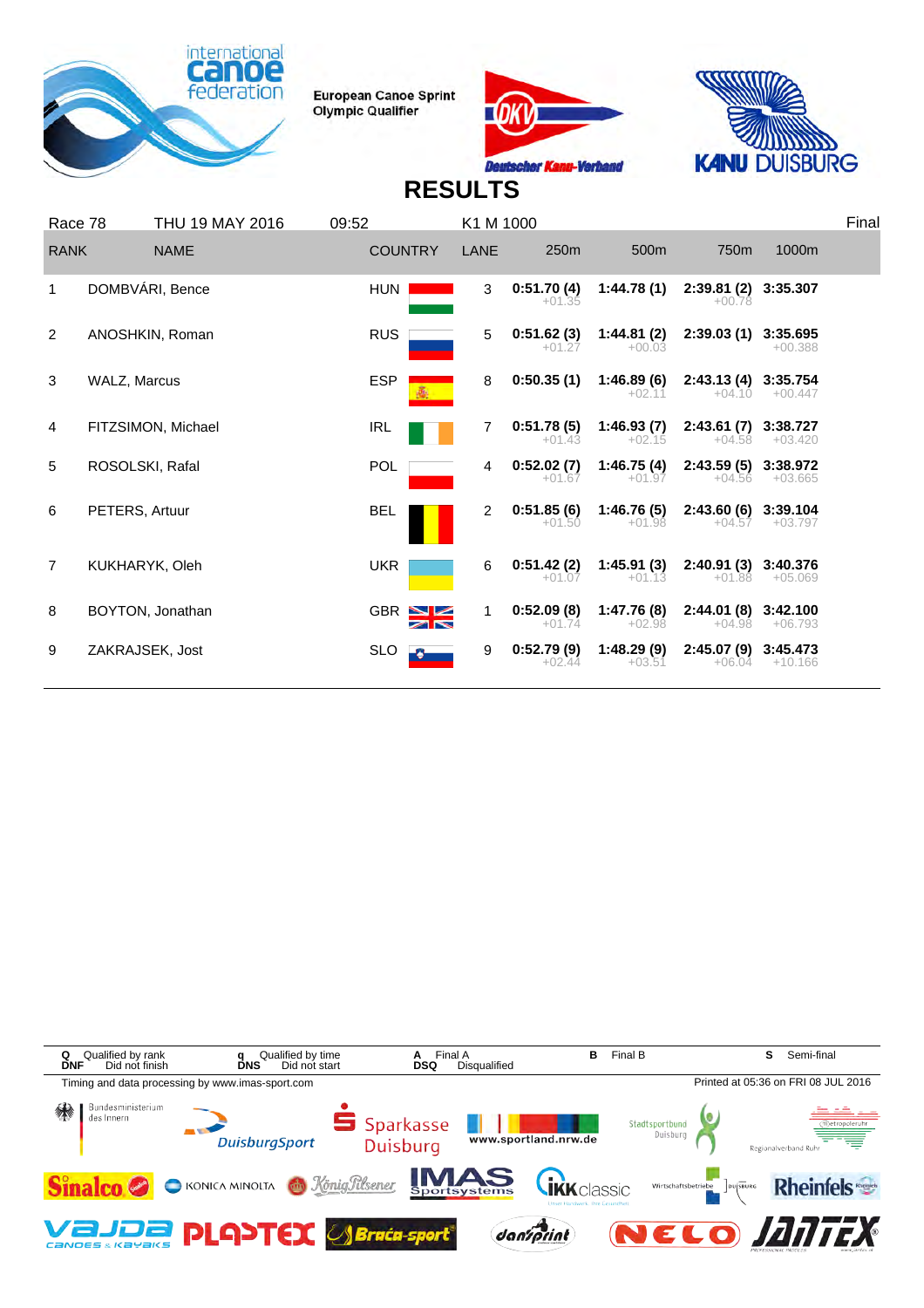





| Race 79        | THU 19 MAY 2016                                 | 10:10                        | K <sub>2</sub> M <sub>200</sub> | Final                 |
|----------------|-------------------------------------------------|------------------------------|---------------------------------|-----------------------|
| <b>RANK</b>    | <b>NAME</b>                                     | <b>COUNTRY</b>               | LANE                            | 200m                  |
| 1              | CRAVIOTTO, Saúl<br>TORO, Cristian               | <b>ESP</b>                   | 4                               | 0:32.040              |
| $\overline{2}$ | TRATSIAKOU, Dzmitry<br>VALKO, Taras             | <b>BLR</b>                   | $\sqrt{5}$                      | 0:33.022<br>$+00.982$ |
| 3              | <b>BERTOLINI, Michele</b><br>CECCHINI, Riccardo | ITA                          | 6                               | 0:33.282<br>$+01.242$ |
| $\overline{4}$ | CERNOMOROV, Kyrylo<br>TRUNOV, Igor              | <b>UKR</b>                   | $\overline{7}$                  | 0:33.372<br>$+01.332$ |
| 5              | <b>VOLKOVS, Deniss</b><br>TIKLENIEKS, Kaspars   | LAT                          | 9                               | 0:33.450<br>$+01.410$ |
| 6              | MAZUR, Piotr<br>PUTTO, Dawid                    | POL                          | $\overline{\mathbf{c}}$         | 0:33.805<br>$+01.765$ |
| $\overline{7}$ | SANDBACKA, Erik<br>SVANQVIST, Christian         | SWE                          | 3                               | 0:33.819<br>$+01.779$ |
| 8              | YILDIRIM, Cagribey<br>GULBAHAR, Mustafa         | <b>TUR</b><br>$\mathbf{C}^*$ | $\mathbf{1}$                    | 0:34.107<br>$+02.067$ |
| 9              | ZATKO, Miroslav<br>BENO, Lubomír                | <b>SVK</b><br>動              | 8                               | 0:34.124<br>$+02.084$ |
|                |                                                 |                              |                                 |                       |

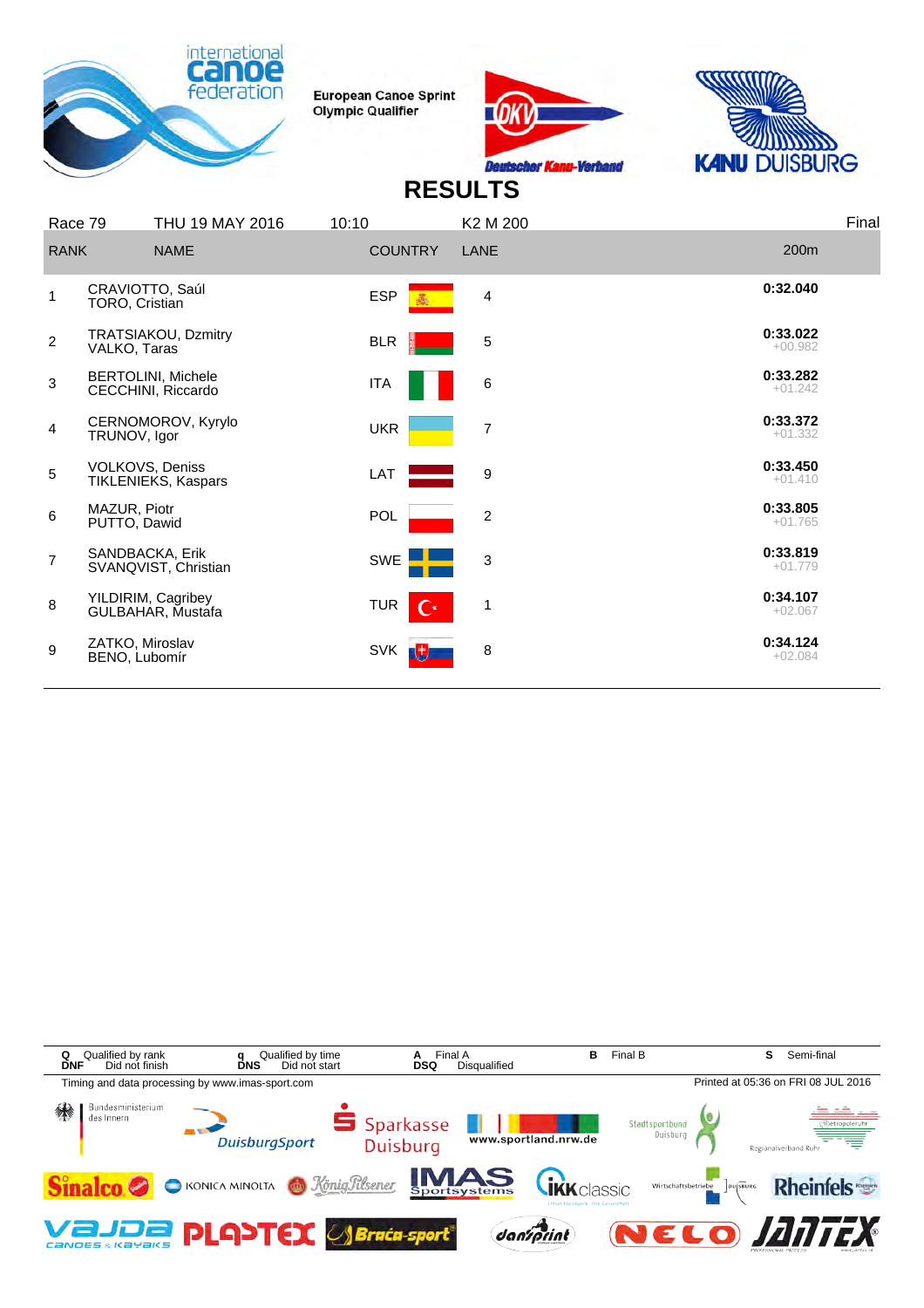





| Race 80        |                                 | THU 19 MAY 2016                           | 10:25          | K <sub>2</sub> W <sub>500</sub> |                                   |                       | Final |
|----------------|---------------------------------|-------------------------------------------|----------------|---------------------------------|-----------------------------------|-----------------------|-------|
| <b>RANK</b>    |                                 | <b>NAME</b>                               | <b>COUNTRY</b> | LANE                            | 250m                              | 500m                  |       |
| 1              |                                 | JOHANSSON, Karin<br>PALDANIUS, Sofia      | SWE            | 8                               | $0:51.26(3)$ 1:45.176<br>$+00.82$ |                       |       |
| $\overline{2}$ |                                 | LEHACI, Ana Roxana<br>SCHWARZ, Viktoria   | AUT            | 4                               | 0:50.44(1)                        | 1:45.242<br>$+00.066$ |       |
| 3              | BELCHER, Lani<br>HANNAH, Angela |                                           | GBR S          | $\overline{7}$                  | $0:51.81(4)$ 1:46.390             | $+01.37 +01.214$      |       |
| $\overline{4}$ | BROEKX, Lize<br>PETERS, Hermien |                                           | <b>BEL</b>     | 5                               | $0:52.56(7)$ 1:46.734<br>$+02.12$ | $+01.558$             |       |
| 5              |                                 | YURCHANKA, Sofiya<br>GRISHINA, Aleksandra | <b>BLR</b>     | $\overline{c}$                  | 0:51.94 (5) 1:47.779<br>$+01.50$  | $+02.603$             |       |
| 6              | GOMES, Beatriz                  | RODRIGUES, Helena                         | <b>POR</b>     | 3<br>$\left( 0, \right)$        | 0:52.00 (6) 1:48.054<br>$+01.56$  | $+02.878$             |       |
| $\overline{7}$ | OUZANDE, Sara                   | CONTRERAS, Isabel                         | <b>ESP</b>     | 6                               | $0:50.57(2)$ 1:49.012<br>$+00.13$ | $+03.836$             |       |
| 8              | CAMPANA, Sofia                  | PETRACCA, Cristina                        | <b>ITA</b>     | 9                               | $0:53.64(8)$ 1:51.015<br>$+03.20$ | $+05.839$             |       |
| 9              |                                 | MLEZIVOVA, Michaela<br>KOZISKOVA, Anna    | CZE            | 1                               | $0:54.03(9)$ 1:51.822<br>$+03.59$ | $+06.646$             |       |
|                |                                 |                                           |                |                                 |                                   |                       |       |

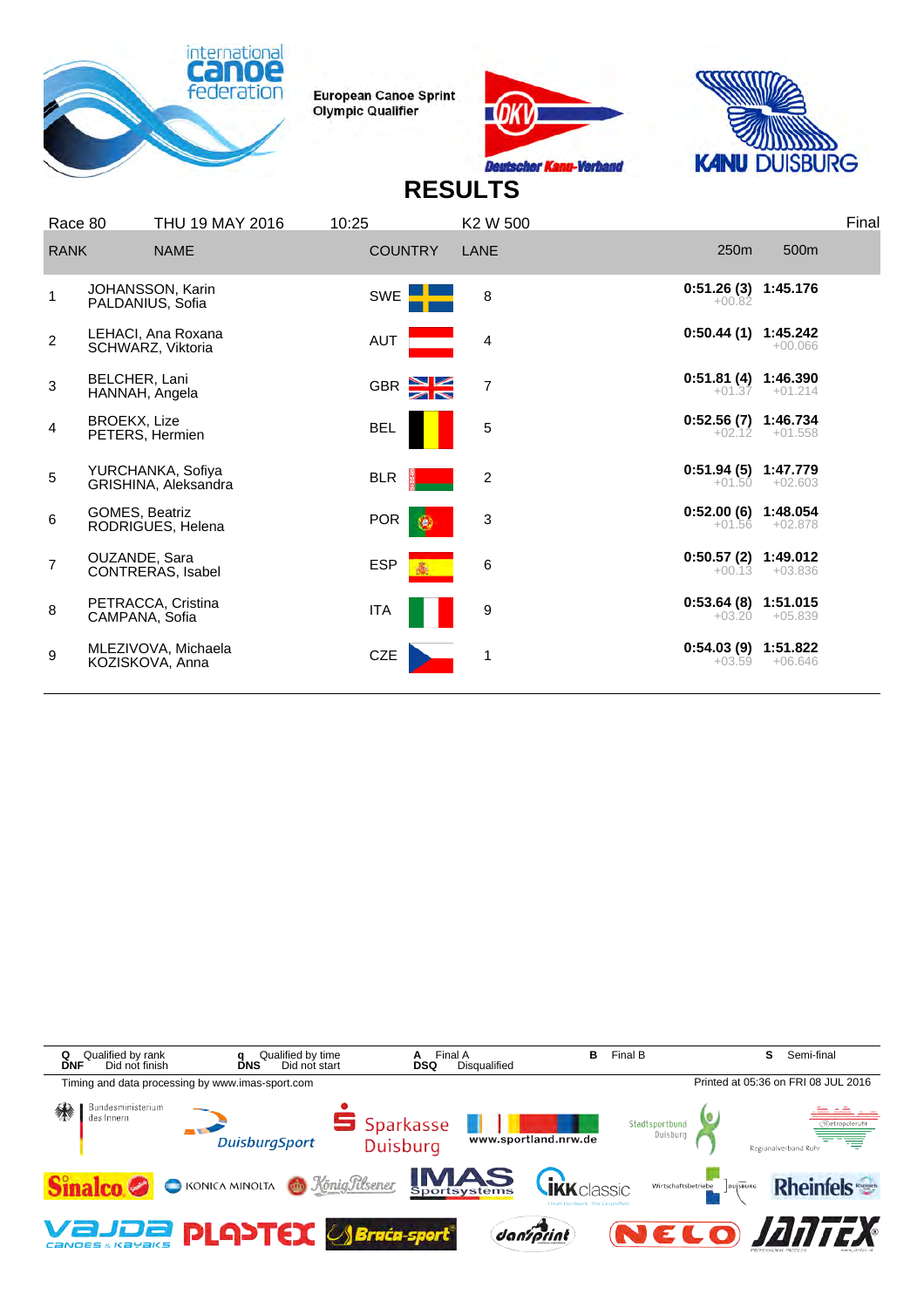





| Race 92        |                                           | THU 19 MAY 2016                              | 13:30          | K2 M 1000      |                        |                        |                                   |                       | Final |
|----------------|-------------------------------------------|----------------------------------------------|----------------|----------------|------------------------|------------------------|-----------------------------------|-----------------------|-------|
| <b>RANK</b>    |                                           | <b>NAME</b>                                  | <b>COUNTRY</b> | LANE           | 250m                   | 500m                   | 750 <sub>m</sub>                  | 1000m                 |       |
|                | HUFNÁGEL, Tibor                           | DOMBVARI, Bence                              | <b>HUN</b>     | 4              | 0:46.63(3)<br>$+00.34$ | 1:34.10(1)             | 2:24.80 (1) 3:13.223              |                       |       |
| $\overline{2}$ | KUKHARYK, Oleh<br><b>TSURKAN, Vitaliy</b> |                                              | <b>UKR</b>     | $\overline{2}$ | 0:47.06(4)<br>$+00.77$ | 1:36.44(3)<br>$+02.34$ | 2:25.72 (2) 3:13.575<br>$+00.92$  | $+00.352$             |       |
| 3              | CAMPO, Gabriel<br>MILLÁN, Rubén           |                                              | <b>ESP</b>     | 6              | 0:46.29(1)             | 1:35.87(2)<br>$+01.77$ | 2:26.67(3)<br>$+01.87$            | 3:18.009<br>$+04.786$ |       |
| 4              | ZAVREL, Jakub<br>SPICAR, Jakub            |                                              | CZE            | 3              | 0:47.85(6)<br>$+01.56$ | 1:38.37(6)<br>$+04.27$ | 2:29.07 (6) 3:18.364<br>$+04.27$  | $+05.141$             |       |
| 5              |                                           | SZANDRACH, Pawel<br><b>KUJAWSKI, Mariusz</b> | <b>POL</b>     | 5              | 0:47.37(5)<br>$+01.08$ | 1:37.25(5)<br>$+03.15$ | $2:28.48(5)$ 3:18.403<br>$+03.68$ | $+05.180$             |       |
| 6              | SINIAVIN, Oleg                            | SPESIVTSEV, Maxim                            | <b>RUS</b>     | 8              | 0:48.24(9)<br>$+01.95$ | 1:39.61(9)<br>$+05.51$ | 2:30.19(7)<br>$+05.39$            | 3:19.916<br>$+06.693$ |       |
| $\overline{7}$ |                                           | <b>RIPAMONTI, Nicola</b><br>DRESSINO, Giulio | <b>ITA</b>     | $\overline{7}$ | 0:46.55(2)<br>$+00.26$ | 1:36.46(4)<br>$+02.36$ | 2:28.07 (4) 3:20.183<br>$+03.27$  | $+06.960$             |       |
| 8              | BOWLEY, Mathew                            | RUTHERFORD, William                          | <b>GBR</b>     | 9              | 0:48.20(8)<br>$+01.91$ | 1:39.35(8)<br>$+05.25$ | 2:32.29(9)<br>$+07.49$            | 3:22.144<br>$+08.921$ |       |
| 9              | HAKALA, Jeremy<br>NYKANEN, Miika          |                                              | <b>FIN</b>     | 1              | 0:47.85(6)<br>$+01.56$ | 1:39.18(7)<br>$+05.08$ | 2:30.97 (8) 3:24.089<br>$+06.17$  | $+10.866$             |       |
|                |                                           |                                              |                |                |                        |                        |                                   |                       |       |

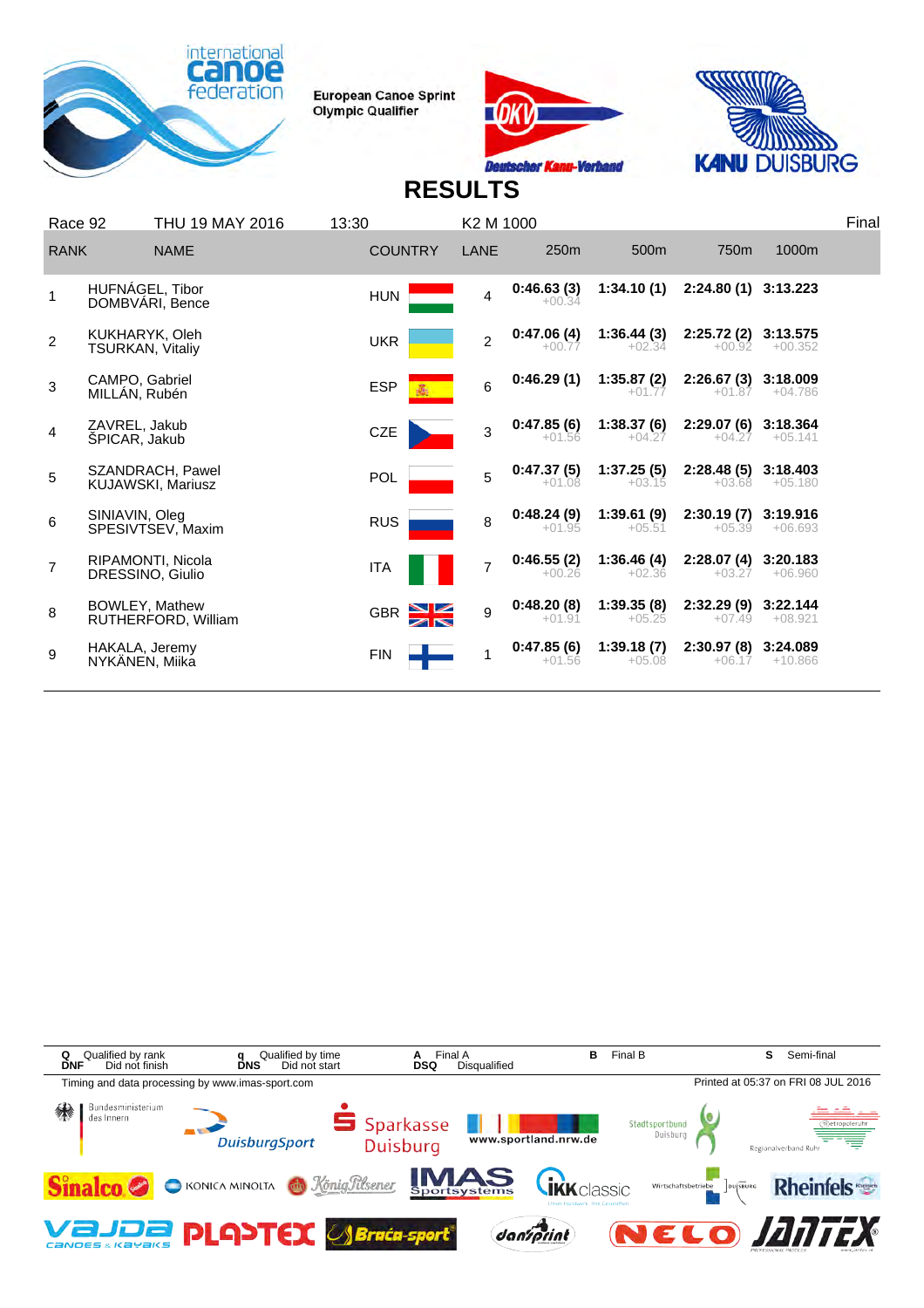





| Race 93        |                                  | THU 19 MAY 2016                              | 13:37                              | C2 M 1000      |                        |                         |                                   |                       | Final |
|----------------|----------------------------------|----------------------------------------------|------------------------------------|----------------|------------------------|-------------------------|-----------------------------------|-----------------------|-------|
| <b>RANK</b>    |                                  | <b>NAME</b>                                  | <b>COUNTRY</b>                     | LANE           | 250m                   | 500 <sub>m</sub>        | 750 <sub>m</sub>                  | 1000m                 |       |
|                | CARP, Leonid                     | STRAT, Stefan Andrej                         | ROU                                | $6\phantom{a}$ | 0:52.78(5)<br>$+01.55$ | 1:47.72 (3)<br>$+01.45$ | 2:43.65 (4) 3:37.639<br>$+01.49$  |                       |       |
| $\overline{2}$ | RADOŅ, Jaroslav<br>DVORAK, Filip |                                              | CZE                                | 4              | 0:52.71(4)<br>$+01.48$ | 1:47.81(4)<br>$+01.54$  | 2:42.69 (2) 3:37.778<br>$+00.53$  | $+00.139$             |       |
| 3              | NUTA, Oleg                       | TARNOVSCHI, Oleg                             | MDA                                | $\overline{7}$ | 0:51.23(1)             | 1:46.27(1)              | 2:42.16(1)                        | 3:38.994<br>$+01.355$ |       |
| $\overline{4}$ |                                  | <b>KRETSCHMER, Peter</b><br>MUELLER, Michael | <b>GER</b>                         | 5              | 0:51.83(2)<br>$+00.60$ | 1:46.70(2)<br>$+00.43$  | 2:43.04 (3) 3:41.300<br>$+00.88$  | +03.661               |       |
| 5              | TINTS, Aivis<br>PRANKS, Gatis    |                                              | LAT                                | $\mathfrak{p}$ | 0:53.63(7)<br>$+02.40$ | 1:49.96(7)<br>$+03.69$  | 2:46.55 (6) 3:42.145<br>$+04.39$  | $+04.506$             |       |
| 6              | OLIVEIRA, André                  | FERNANDEZ MARQUES, David                     | <b>ESP</b>                         | 1              | 0:53.53(6)<br>$+02.30$ | 1:50.56(8)<br>$+04.29$  | 2:47.47 (7) 3:42.456<br>$+05.31$  | $+04.817$             |       |
| $\overline{7}$ | STYAN, James<br>JONES, Jonathan  |                                              | GBR X                              | 9              | 0:55.11(9)<br>$+03.88$ | 1:52.18(9)<br>$+05.91$  | $2:50.31(9)$ 3:49.227<br>$+08.15$ | $+11.588$             |       |
| 8              | ALI, Adnan                       | MATVIICHUK, Mykola                           | <b>TUR</b><br>$\mathbf{C}^{\star}$ | 8              | 0:53.91(8)<br>$+02.68$ | 1:49.78 (6)<br>$+03.51$ | 2:48.01 (8) 3:50.875              | $+05.85 +13.236$      |       |
| 9              | SANTINI, Daniele                 | INCOLLINGO, Luca                             | <b>ITA</b>                         | 3              | 0:52.42(3)<br>$+01.19$ | 1:48.30(5)<br>$+02.03$  | 2:46.21 (5) 3:54.754<br>$+04.05$  | $+17.115$             |       |
|                |                                  |                                              |                                    |                |                        |                         |                                   |                       |       |

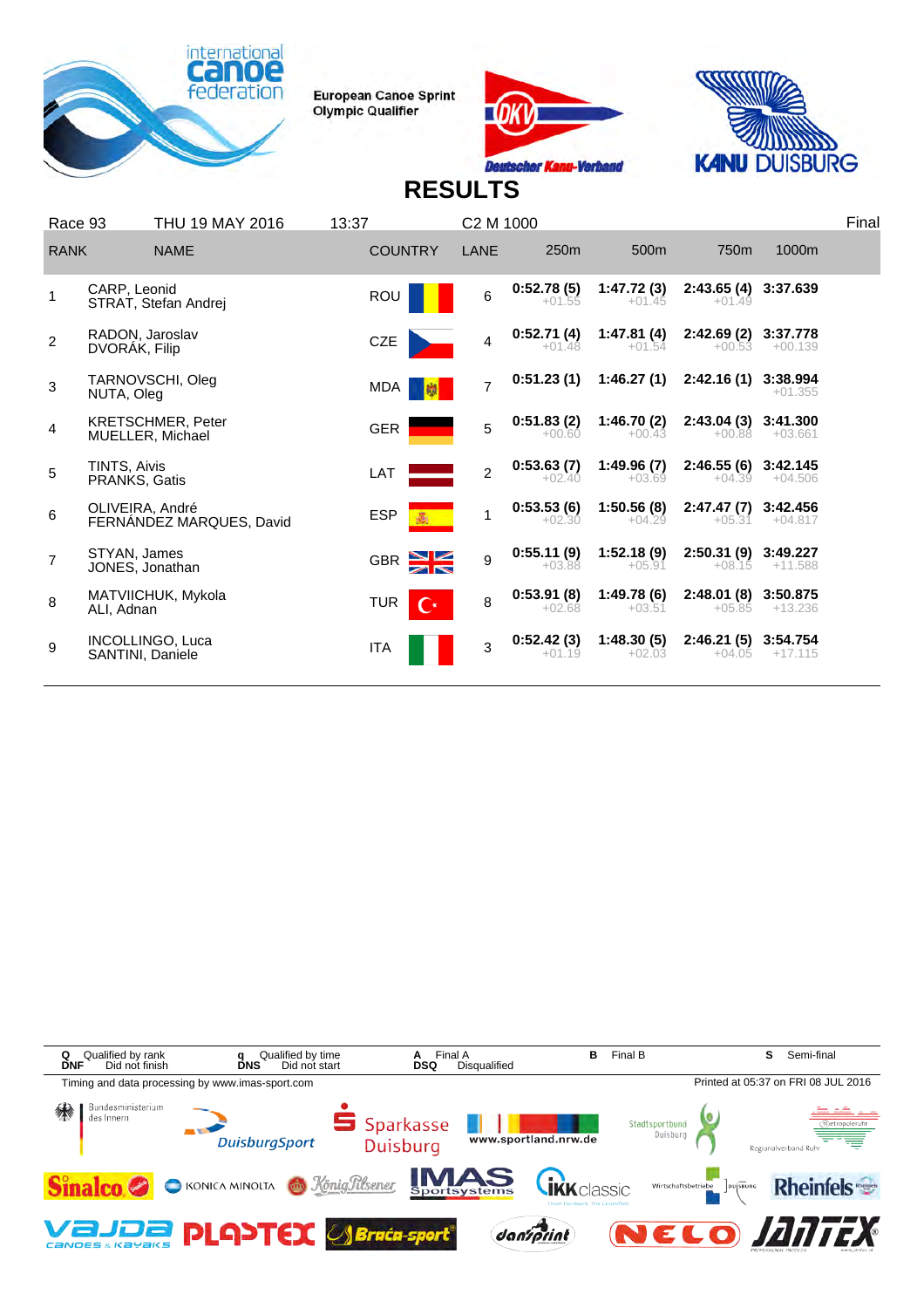





| Race 94        |                         | THU 19 MAY 2016 | 13:48          |       | K1 M 200       |                       | Final |
|----------------|-------------------------|-----------------|----------------|-------|----------------|-----------------------|-------|
| <b>RANK</b>    |                         | <b>NAME</b>     | <b>COUNTRY</b> |       | LANE           | 200m                  |       |
| 1              | CRAVIOTTO, Saúl         |                 | <b>ESP</b>     |       | 5              | 0:34.615              |       |
| 2              | HORVÁTH, Bence          |                 | HUN            |       | 3              | 0:35.077<br>$+00.462$ |       |
| $\mathbf{3}$   | RIZZA, Manfredi         |                 | <b>ITA</b>     |       | 7              | 0:35.094<br>$+00.479$ |       |
| 4              | RUMJANCEVS, Aleksejs    |                 | LAT            |       | 4              | 0:35.215<br>$+00.600$ |       |
| 5              | MCKEEVER, Edward        |                 |                | GBR S | $\overline{c}$ | 0:35.585<br>$+00.970$ |       |
| 6              | LEMKE, Max              |                 | <b>GER</b>     |       | 6              | 0:35.699<br>$+01.084$ |       |
| $\overline{7}$ | DUSHEV, Kristian        |                 | <b>BUL</b>     |       | 1              | 0:36.199<br>$+01.584$ |       |
| 8              | <b>VETTANEN, Niklas</b> |                 | <b>FIN</b>     |       | 8              | 0:36.208<br>$+01.593$ |       |
| 9              | BRENNAN, Tom            |                 | <b>IRL</b>     |       | 9              | 0:36.773<br>$+02.158$ |       |
|                |                         |                 |                |       |                |                       |       |

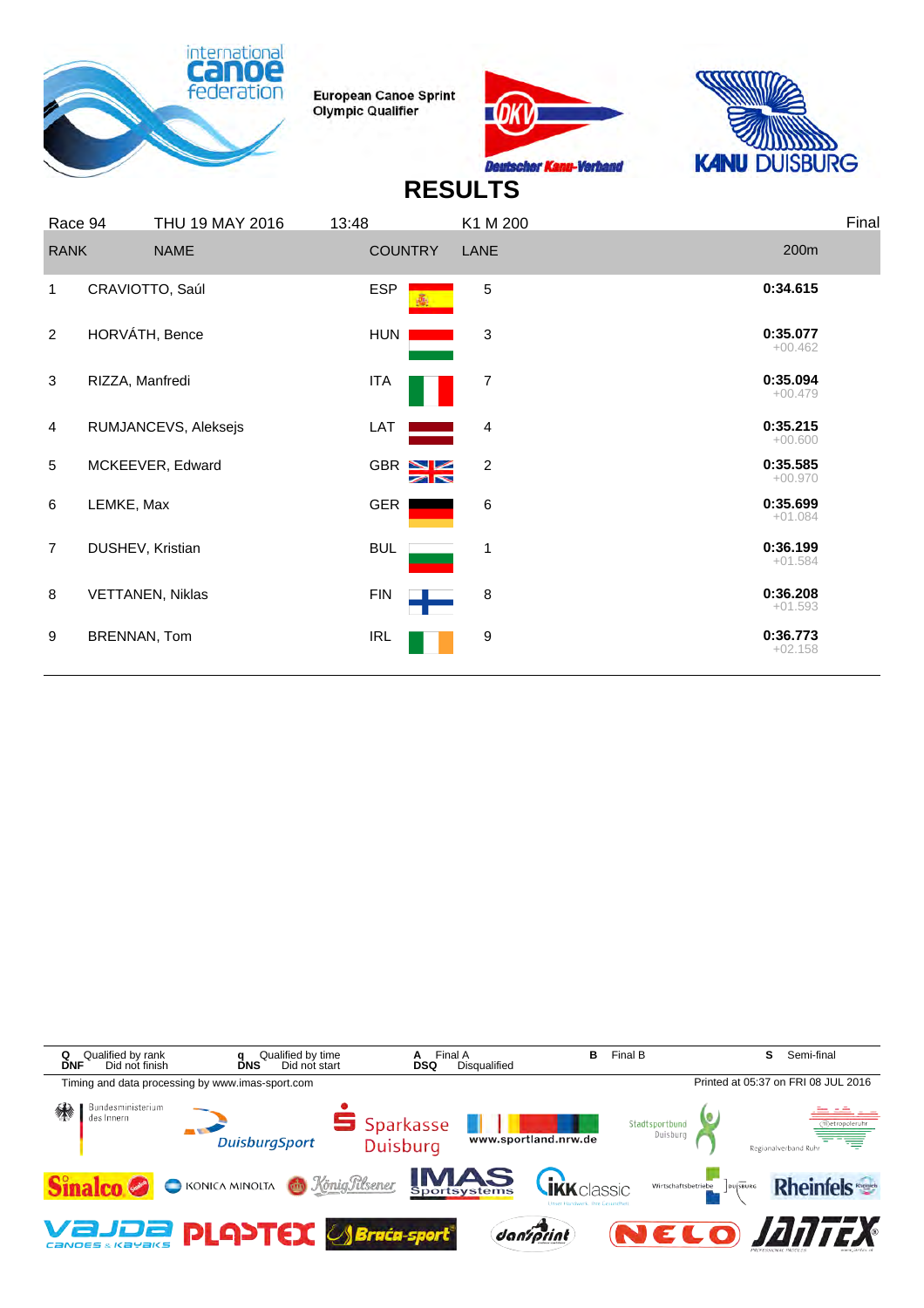





| Race 95        |                 | THU 19 MAY 2016          | 13:53               | C1 M 200       | Final                 |
|----------------|-----------------|--------------------------|---------------------|----------------|-----------------------|
| <b>RANK</b>    |                 | <b>NAME</b>              | <b>COUNTRY</b>      | LANE           | 200m                  |
| 1              |                 | BENAVIDES, Alfonso       | <b>ESP</b>          | 4              | 0:39.245              |
| $\overline{2}$ | NADIRADZE, Zaza |                          | <b>GEO</b><br>- - - | 6              | 0:40.013<br>$+00.768$ |
| 3              | SIMART, Thomas  |                          | <b>FRA</b>          | $\overline{c}$ | 0:40.140<br>$+00.895$ |
| 4              | KIRAJ, Stefan   |                          | GER                 | 5              | 0:40.355<br>$+01.110$ |
| 5              | HAGARA, Lubomír |                          | <b>SVK</b>          | 8              | 0:40.409<br>$+01.164$ |
| 6              |                 | LUBNIEWSKI, Michal Marek | POL                 | 7              | 0:40.598<br>$+01.353$ |
| $\overline{7}$ | TACCHINI, Carlo |                          | <b>ITA</b>          | 3              | 0:41.314<br>$+02.069$ |
| 8              |                 | DRAHOKOUPIL, Dan         | CZE                 | 9              | 0:41.699<br>$+02.454$ |
| 9              |                 | TARNOVSCHI, Oleg         | MDA<br>w            | 1              | 0:54.795<br>$+15.550$ |